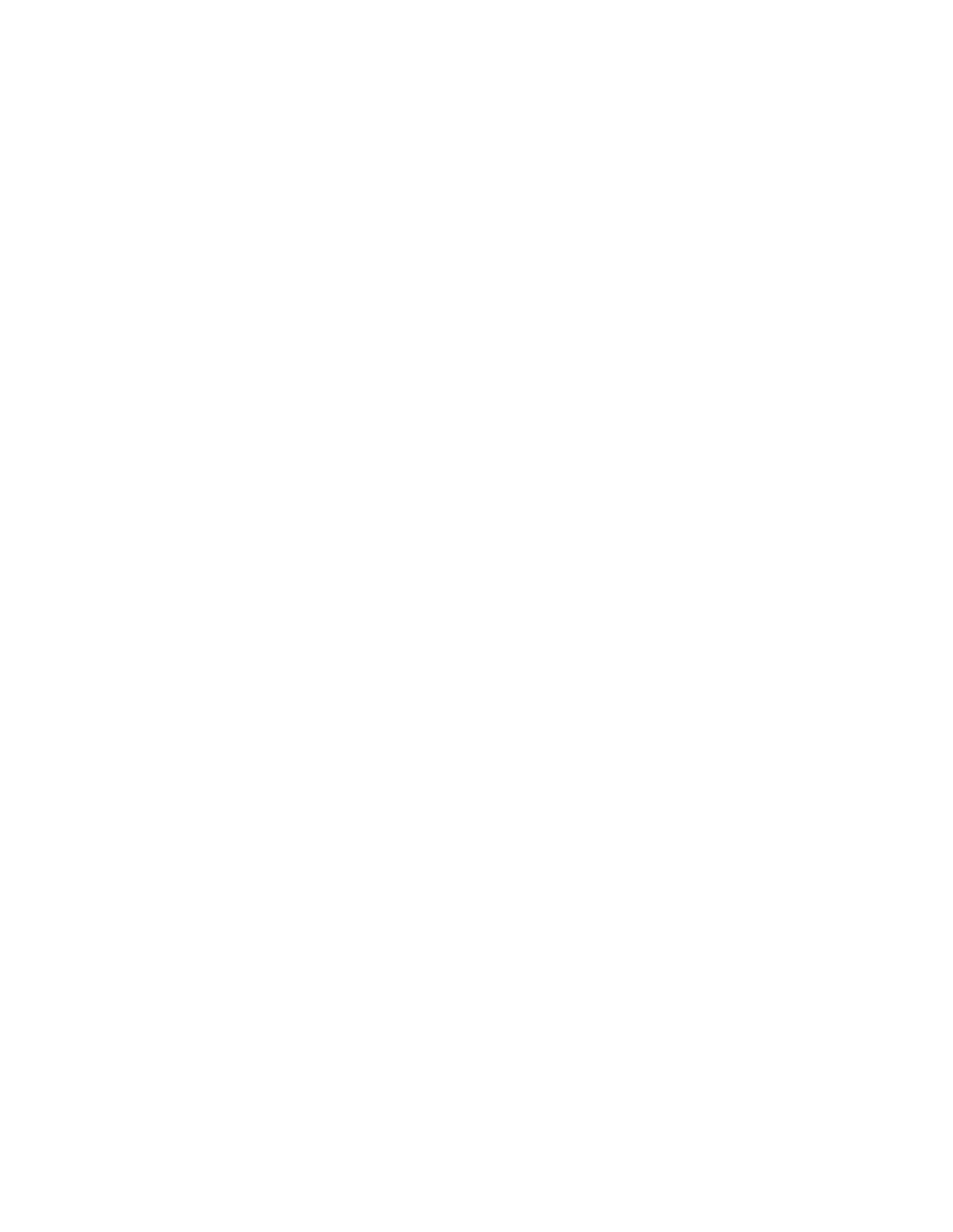#### **DIANA S. FRIEDMAN**

#### **DIANA S. FRIEDMAN, P.C.**

2301 Cedar Springs Suite 330 Dallas, Texas 75201 (214) 953-0600

#### **PROFESSIONAL**

Diana S. Friedman, P.C. - July 2001 to present

Partner, McCurley, Kinser, McCurley & Nelson, L. L. P. - 1992 to 2001

#### **EDUCATION**

Louisiana State University - B.S. - December 1984

Southern Methodist University - J.D. cum laude - May 1991

Order of the Coif

Board Certified, Family Law, Texas Board of Legal Specialization - 1996 to present

#### **PROFESSIONAL ACTIVITIES AND AFFILIATIONS**

Member, Family Law Council State Bar of Texas Fellow, American Academy of Matrimonial Lawyers American Bar Association State Bar of Texas - Family Law Section Dallas County Bar Association - Family Law Section Tarrant County Bar Association - Family Law Section Association of Trial Lawyers of America Southern Methodist University - ATLA Mock Trial Team Coach - 1993 Dallas Inn of Court LVI - 1993, 1994 Family Law Practice Manual Committee of the State Bar of Texas - 1993-1994 Dallas Association of Young Lawyers - Chair of CLE Committee - 1995-1997 District 6-A Grievance Committee - 1996-2002 State Bar Mentoring Program American College Of Barristers - 2001 Dedman School of Law At SMU, Steering Committee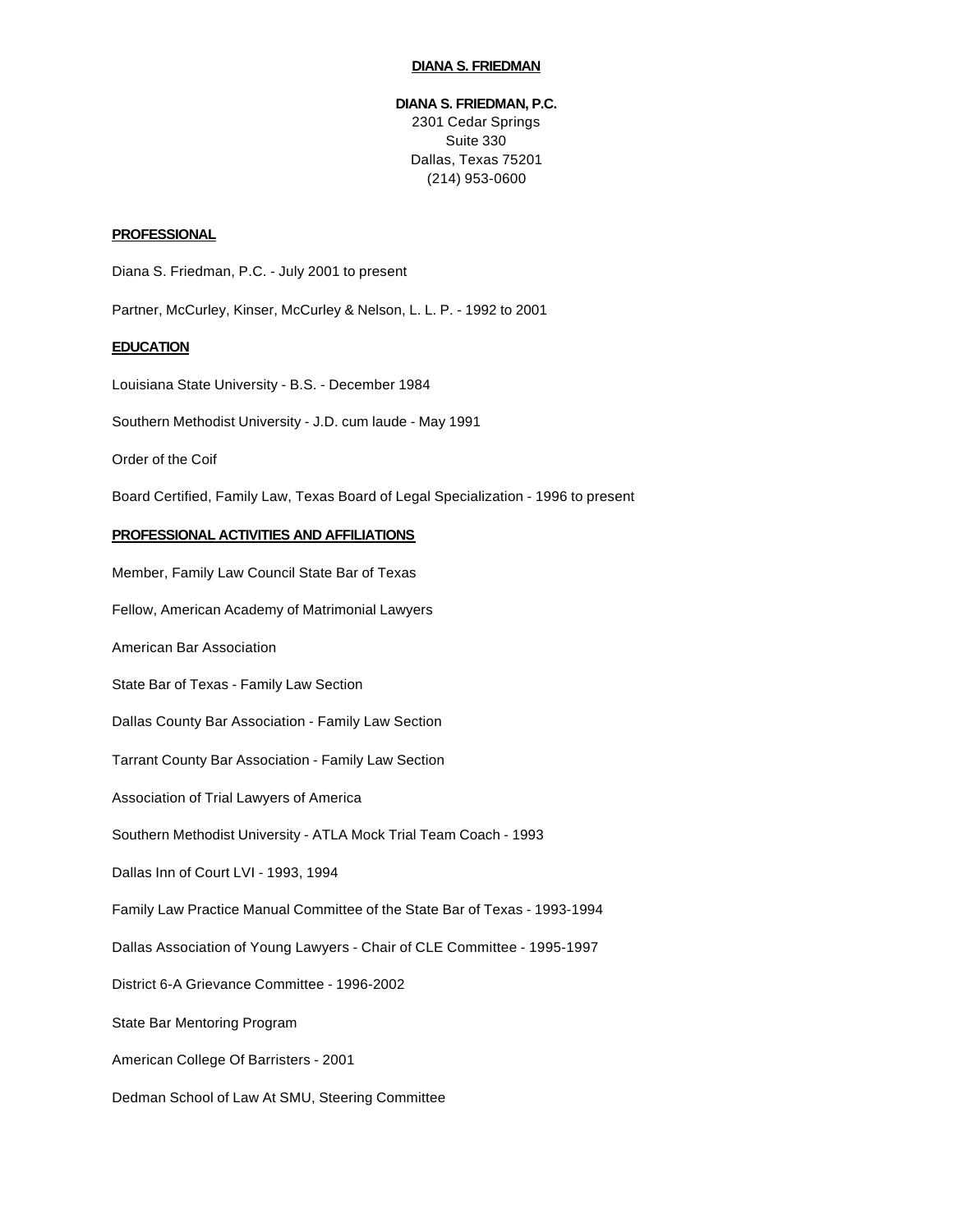#### **FREQUENT AUTHOR AND SPEAKER THROUGHOUT TEXAS**

Speaker - "Case Law Update" - Child Custody and Visitation in Texas, 1992

Speaker - "Ten Top Family Law Cases of the 90s" - Grand Prairie Bar Association, 1992

Speaker - "Case Law Update" - Dallas Bar Family Law Section, 1992-1998

Speaker - "1993 Legislative Update" - Plano Bar Association, 1993

Speaker - "1993 Legislative Changes Affecting Texas Family Law Seminars, Inc., Houston and Dallas, 1993

Speaker - "Relocation" - "Divorce Camp 96" Minnesota Chapter of the American Academy of Matrimonial Lawyers - 1996

Participant - State Bar of Texas Marriage Dissolution Workshop - 1994

Participant - Advanced Family Law Seminar, State Bar of Texas, Workshop on "The Art of Persuasion and Cross-Examination", 1994

Participant - Advanced Family Law Seminar, State Bar of Texas, Workshop on "The Art of Persuasion", 1995

Speaker - "Family Law Overview" - "Bridge-the-Gap" Seminar - Dallas Association of Young Lawyers and Southern Methodist University - 1996

Speaker -"Evidence Without Witnesses" - How to Offer and Exclude Evidence, Houston, 1996

Speaker -"Working as an Expert Witness" - 5th Annual Dallas Chapter TSCPA Divorce Conference - 1996

Speaker - "Child Custody Visitation in Texas" - National Business Institute - 1996

Speaker - "Why Mediation? Rules That Govern Alternatives" - Texas Center for the Judiciary, College of Advanced Judicial Studies - 1997

Speaker - "Trying a Property Case on a Shoestring" - State Bar of Texas Marriage Dissolution Institute - 1997

Speaker - "The Secrets to Preparing for the Certification Exam", Advanced Family Law Course, State Bar of Texas - 1997

Speaker - "Stock Options and Pension Plans", 6<sup>th</sup> Annual Dallas Chapter TSCPA Divorce Conference - Dallas Chapter TSCPA - 1997

Speaker - "Overview of the Texas Disciplinary Rules of Professional Conduct", "Bridge the Gap" Seminar, Dallas Association of Young Lawyers - 1997

Speaker - "Pre-Nuptial Agreements", Advanced Drafting: Estate Planning and Probate Course, State Bar of Texas - 1997

Speaker - "Sex, Lies and Liabilities", Advanced Family Law Course, State Bar of Texas - 1998

Speaker - "Bankruptcy", American Academy of Matrimonial Lawyers - 1998, 1999, 2000

Speaker - "Family Law and Bankruptcy", Advanced Family Law Course, State Bar of Texas - 2000

Speaker - "Bankruptcy and Family Law", Family Law on the Front Lines, The University of Texas School of Law - 2001

Speaker - "Attorneys Fees", Family Law Conference for General Practitioners and Legal Assistants, South Texas College of Law - 2002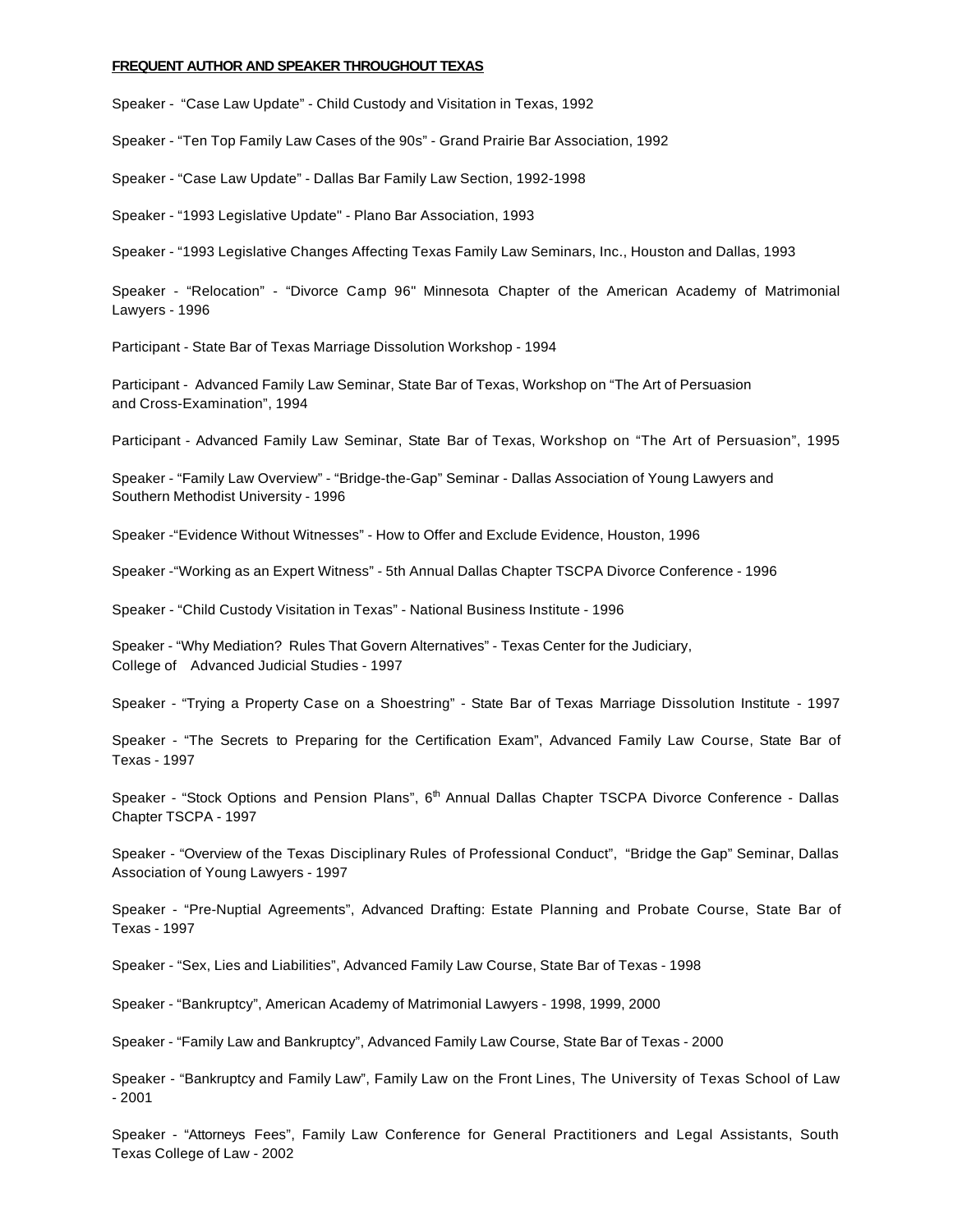Speaker - "Deal with Debt: Bankruptcy and Beyond," Family Law On the Front Lines, The University of Texas School of Law - 2003

**CO-AUTHORED PUBLICATIONS** "Contempt, Clarification and Enforcement of Child Related Issues" - 1991 "Evaluation" - 1991 "Determination and Proof of Valuation in a Family Law Case" - 1991 "Enforcement of Agreed Decrees and Agreements" - 1992 "Hague Convention" - 1992, 1993 "Habeas Corpus" 1992, 1993 "The Illusion of Goodwill: Now You See It, Now You Don't" - 1992 "Evaluation of a Closely Held Business" - 1993 "Bad Facts Custody" - 1992 "Case Law Update" - 1992 "Interrogatories and Request for Admissions" - 1993 "Methods of Discovery" - 1993 "Requested Admissions and Interrogatories in Property Cases" -1993 "1993 Legislative Update" - 1993 "Case Law Update" - 1992 - 1998 "The Art of Persuasion" - 1995, 1996 "Family Law Overview" - 1996 "Evidence Without Witnesses" - 1996 "Child Custody and Visitation" - 1996 "Working as an Expert Witness" - 1996 "Relocation Litigation" - 1996 "Why Mediation? Rules that Govern Alternatives" - 1997 "Trying a Property Case on a Shoestring" - 1997 "The Secrets to Preparing for a Certification Exam" - 1997 "Stock Options and Pension Plans" - 1997 "Overview of Texas Disciplinary Rules of Professional Conduct" - 1997 "Pre-Nuptial Agreements" - 1997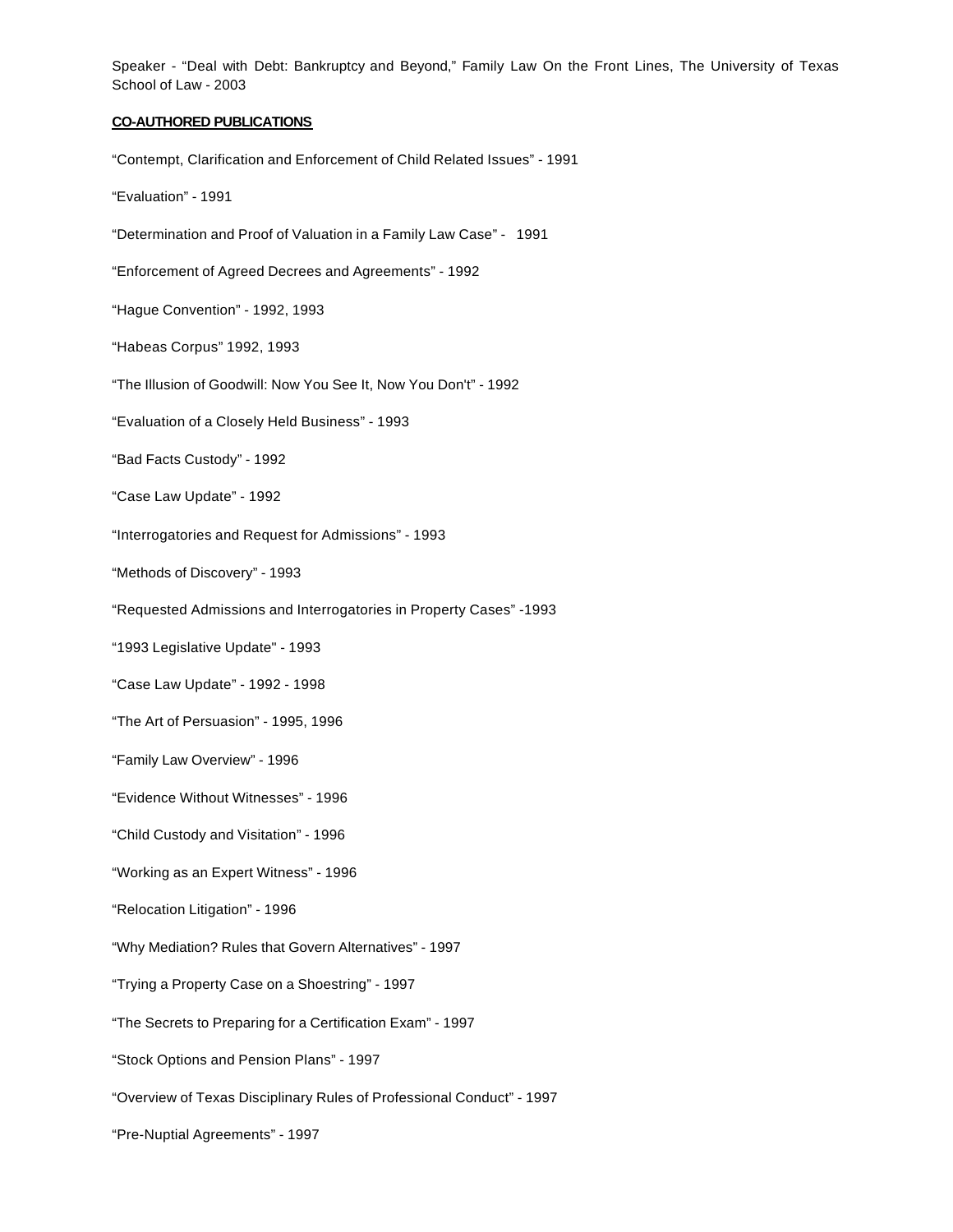"Current Admissibility of Expert Witnesses" - 1998

"Sex, Lies and Liabilities" - 1998

"Bankruptcy" - 1999, 2000

"Family Law and Bankruptcy" - 2000

"Bankruptcy and Family Law" - 2001

"Attorneys Fees" - 2002

"Dealing with Debt: Bankruptcy and Beyond" - 2003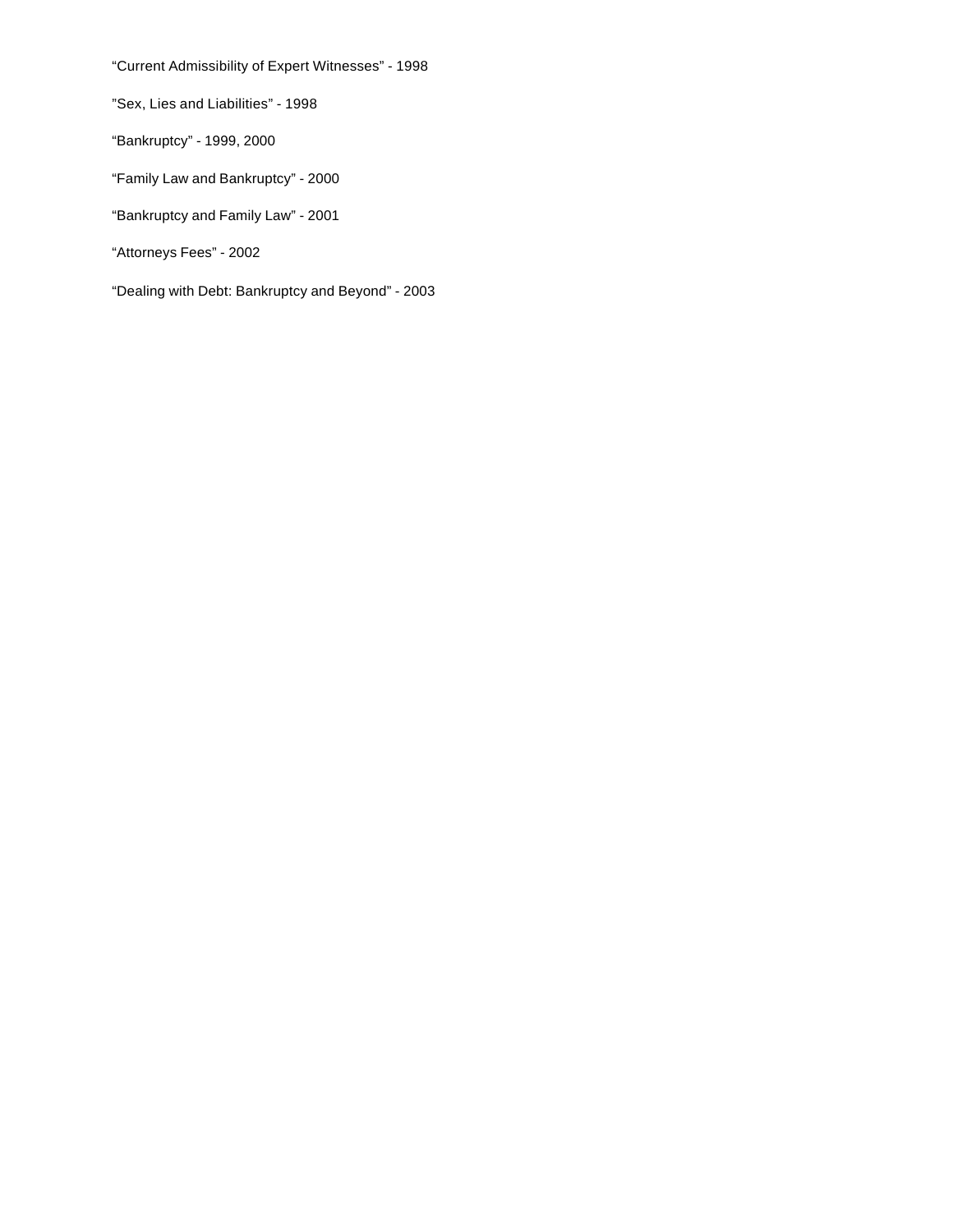## KERR, WILSON & NEGRÓN, P.C. 750 E. Mulberry, Suite 510

Attorneys at Law San Antonio, Texas 78212 Telephone: 210/738-8750 Facsimile: 210/738-8788 Email: kwnlaw@kerrwilson.com

## VITA

## **VÍCTOR H. NEGRÓN, JR.**

## BIOGRAPHICAL INFORMATION

EDUCATION:

B.A. in Public Justice, magna cum laude, St. Mary's University J.D., St. Mary's University School of Law

## OFFICE HELD:

Former DISTRICT JUDGE, 407<sup>th</sup> District Court, Bexar County, Texas

## PROFESSIONAL ACTIVITIES:

Member, State Bar of Texas Licensed, United States Supreme Court Member, Judicial Section, State Bar of Texas Board Certified, Family Law, Texas Board of Legal Specialization Member, Texas Family Law Council (Term Expires 2008) Member, Texas Family Law Section Director, San Antonio Bar Association (2002-2003) Past Member, Texas Academy of Family Law Specialists Past Member, San Antonio Bar Association Fee Dispute Committee Past Chairman, San Antonio Bar Association Fee Dispute Committee (1990-1993) Member, San Antonio Family Lawyers Association (1988-present) Past President, San Antonio Family Lawyers Association (1992-1993) President, Alamo Council of Termination & Adoption Attorneys (1991-present) Chair, Bexar County Domestic Relations Office Advisory Board (2002- ) Vice-President, San Antonio Family Lawyers Association (2002- ) Volunteer mentor, San Antonio Bar Association Community Justice Program (2002- )

## LAW-RELATED PRESENTATIONS & PUBLICATIONS:

Author/Co-Speaker, Lutheran Social Service of Texas, Inc., and Texas Department of Human Resources, March 1991, "Lawsuit-Conscious Documentation", and "Creating an Informed Counsel"

Author/Speaker, National Business Institute, March 1991,"Terminations & Adoptions"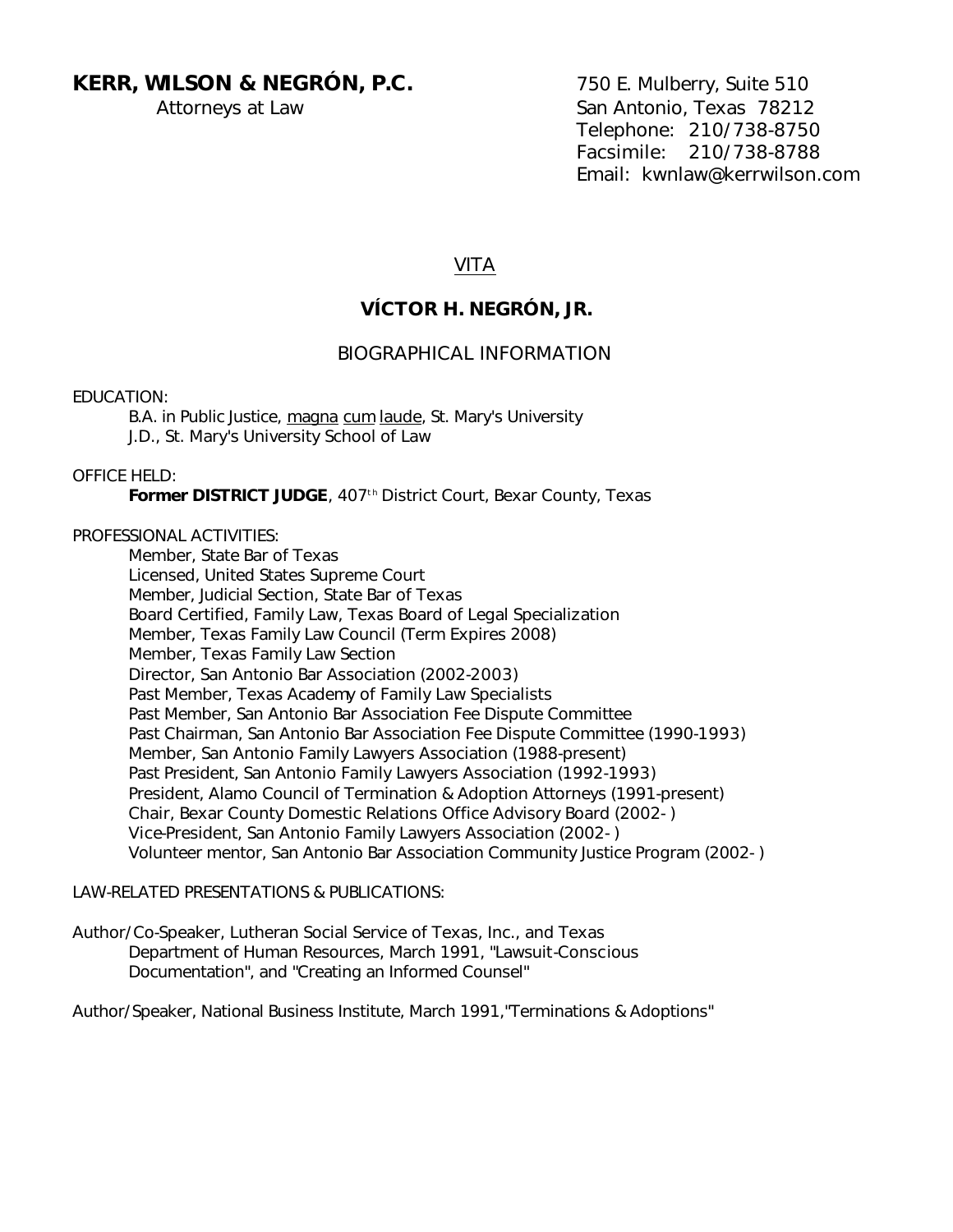## **VÍCTOR H. NEGRÓN, JR.**

Author/Speaker, Adoption Development Resources, February 1992, "Legal Forms That Work"

Co-Speaker, Adoption Development Resources, February 1992, "Due Process for Birthparents"

- Author/Co-Speaker, Protective Services Annual Training Conference (T.D.H.S.), March 1992, "Lawsuit-Conscious Documentation"
- Author/Moderator/Speaker/Panelist, Advanced Family Law Course, State Bar of Texas,1992: "Terminations and Adoptions"
	- 1993: "Terminations and Adoptions"
	- 1994: "Termination, Adoption and Paternity Case Update"
	- 1995: "Adoption/Termination" Workshop
	- 1996: "Minesweepers: Termination and Adoption Practice"
	- 1997: "Adoption/Termination" Workshop and Plenary Session
	- 2000: Discovery Issues Workshop
	- 2001: "Adoption/Termination" Workshop
	- 2002: "Enforcement"

Frequent Guest, KTSA Radio's "Legal Line" on Legal Topics of Interest

- Contributing Author, Texas Expert Witness Manual, 1999, Texas Family Law Council
- Contributing Author, **Family Practice Manual**, 1999, Texas Family Law Council
- Member, Texas Attorney General's Premarital Education Handbook Advisory Committee (1999)
- Speaker, Bexar County Ad Litem Conference Training Seminar, September 2000, "Role of Ad Litem: Back to Basics"
- Speaker, Pro Bono Seminar (Texas Family Law Council), October, 2001, Weslaco,Texas
- Course Director, Pro Bono Family Law Domestic Violence Seminar (Texas Family Law Council), March 22, 2002, San Angelo, Texas
- Panelist, 25<sup>th</sup> Annual Marriage Dissolution Institute, May 9-10, 2002, Austin, Texas
- Witness, Texas Legislature, House of Representatives and Texas Senate, 1997, 1999, 2000, and 2001 Sessions, Family Law Issues

MILITARY SERVICE:

Cadet, U. S. Military Academy, West Point, New York (1971-72) Judge Advocate General's Corps, Texas Army National Guard, 1981-1986 (Active) (E-5 and Captain)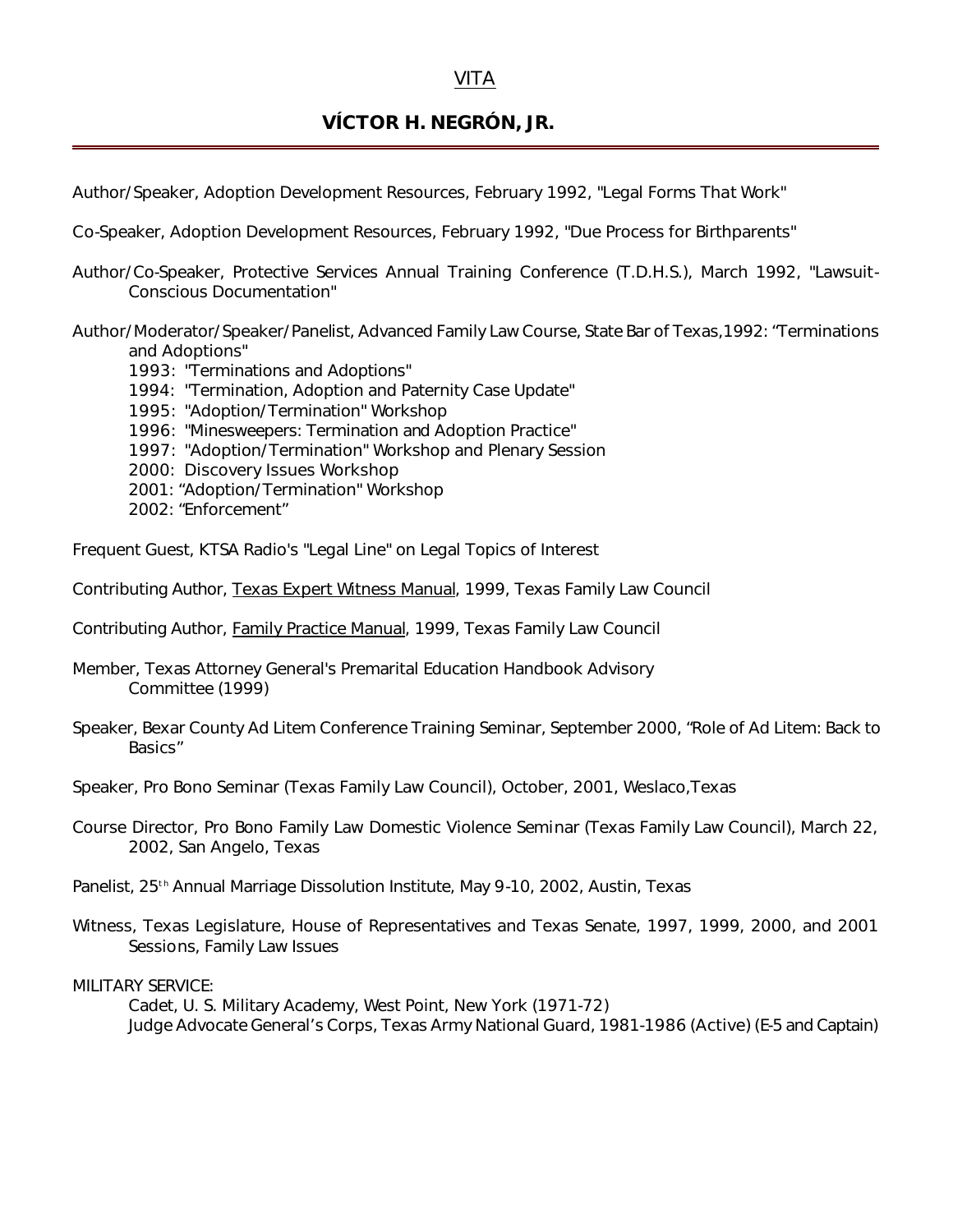## **TABLE OF CONTENTS**

| I.  |                                                                                          |  |
|-----|------------------------------------------------------------------------------------------|--|
| II. |                                                                                          |  |
|     | B.<br>$C_{\cdot}$<br>D.<br>$E_{\perp}$<br>F.<br>G.                                       |  |
|     | B.<br>D.<br>$E_{\rm c}$<br>$F_{\perp}$<br>$\mathbf{1}$ .<br>$\overline{2}$ .<br>3.<br>4. |  |
|     |                                                                                          |  |
|     |                                                                                          |  |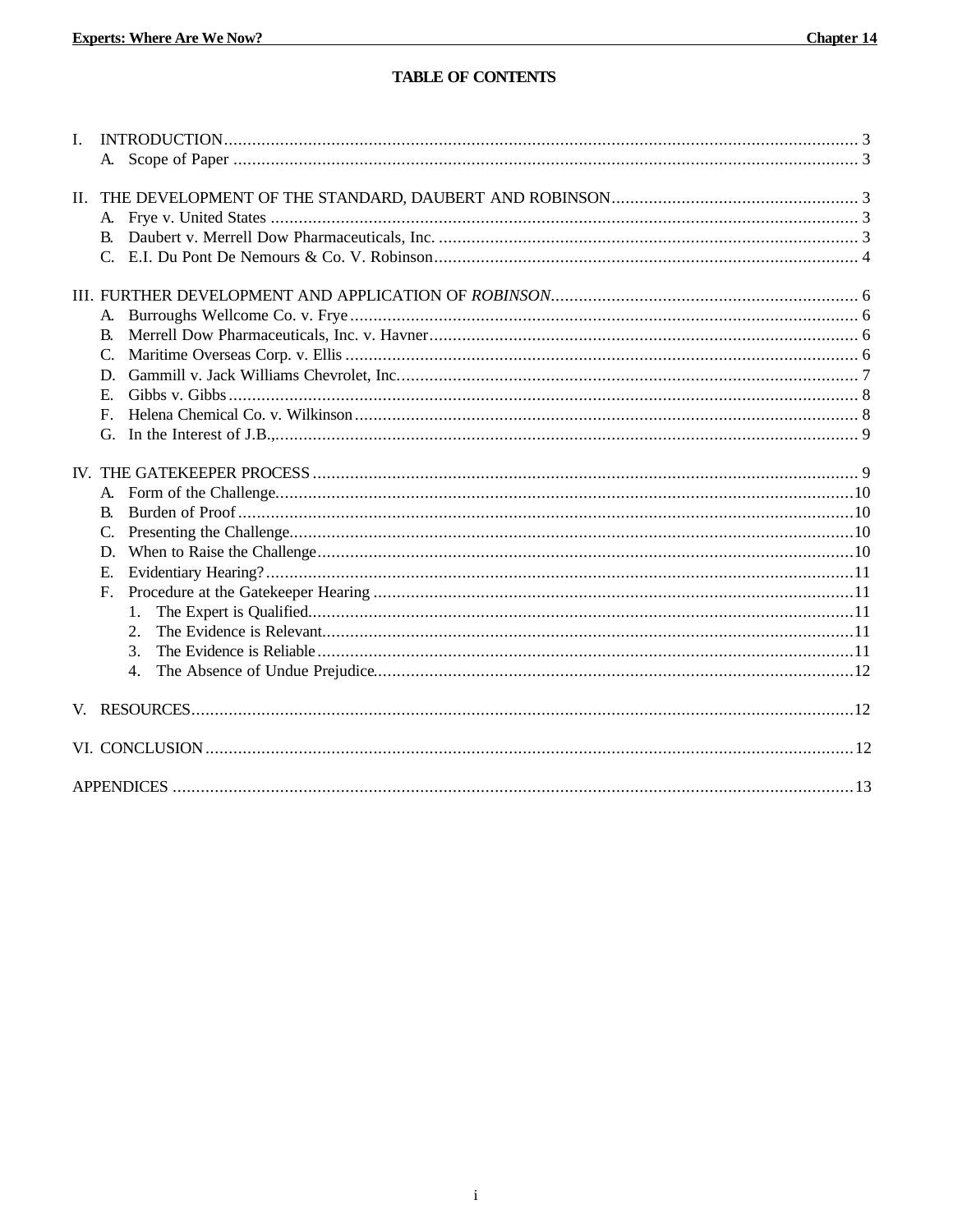## **TABLE OF AUTHORITIES**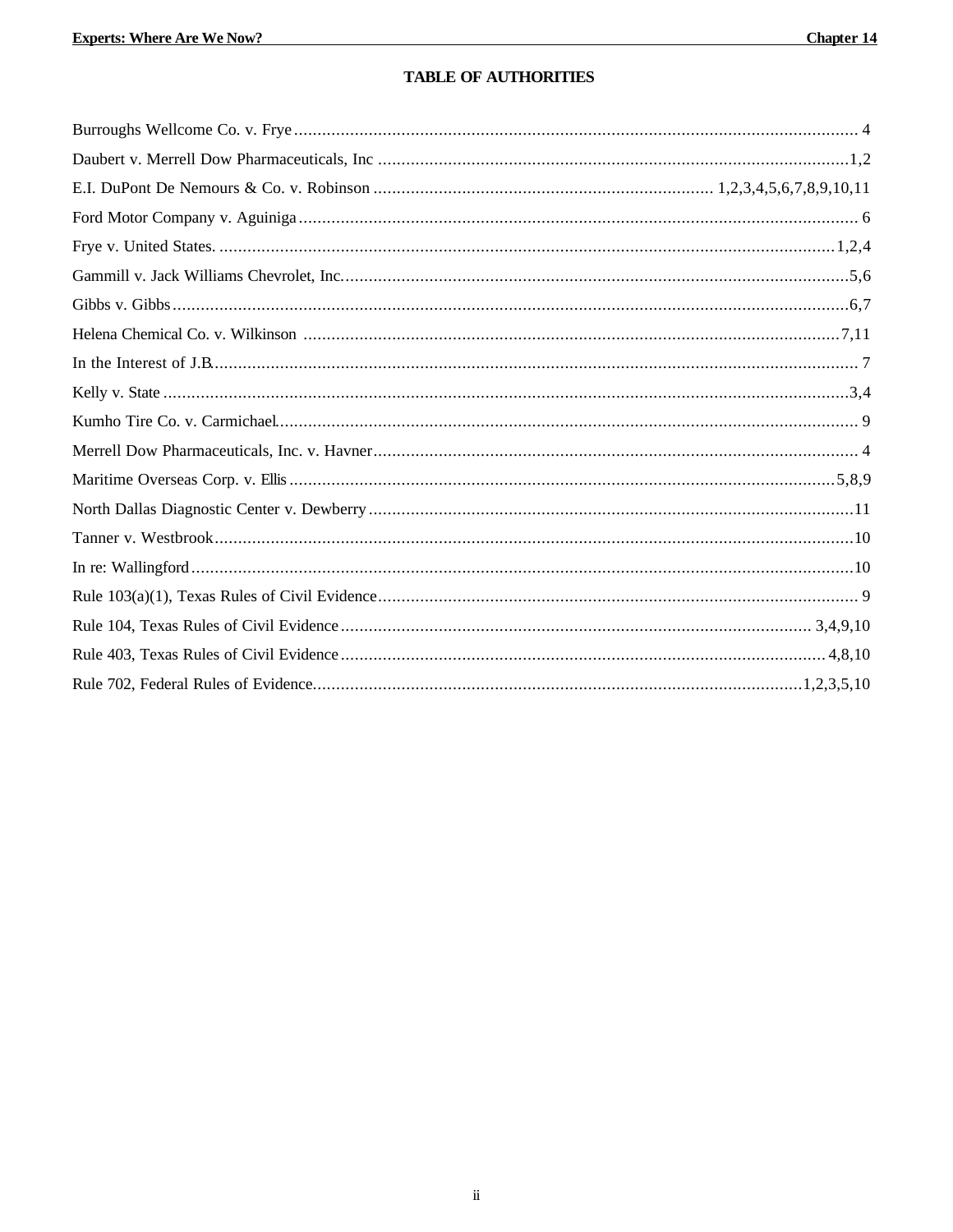## **EXPERTS: WHERE ARE WE NOW?**

#### **I. INTRODUCTION**

In theory, since 1983, the admissibility of expert testimony in any civil case has been governed by Rules 702B705 of the Texas Rules of Civil Evidence, which expressly permit the admission of expert testimony only if the witness is qualified and the witness= testimony is relevant, reliable and helpful to the trier of fact. Historically, however, Texas Courts rarely applied the strict standards imposed by the Rules of Evidence and, instead placed much of the responsibility for determining the appropriateness of expert testimony upon the trier of fact. Then, in 1995, the Texas Supreme Court in *E. I. Du Pont De Nemours & Co. v. Robinson* significantly changed the manner in which trial Courts in this state addressed the question of admissibility of expert testimony. At this juncture, there are few appellate court decisions addressing the application of *Robinson* and its progeny within the context of a family law case. The absence of relevant court decisions does not, however, mean that family law practitioners are not having to address the practical realities imposed by *Robinson*. The purpose of this article is to explore the current state of the law and offer practical suggestions to family law practitioners for challenging and defending the admission of expert testimony. A November 2002 Court of Appeals case and a 2001 Texas Supreme Court case are discussed along with the seminal cases that preceded them.

### **A. Scope of Paper**

The purpose of this paper is to provide the family law practitioner with a thorough understanding of the state of experts and proposed expert testimony in the courtroom. This paper extensively reviews the significant cases on this subject, including analysis of a recent Texas Supreme Court and an appellate court decision, and provides a general roadmap for the practitioner to follow in determining what hurdles are before them in trying to determine if their expert testimony will be admitted.

## **II. THE DEVELOPMENT OF THE STANDARD, DAUBERT AND ROBINSON**

The Texas Rules of Civil Evidence expressly provide that expert testimony is admissible only if the expert is qualified and the testimony being offered is relevant, reliable, and helpful to the trier of fact. Prior to 1995, however, Texas Courts for the most part ignored the express requirements of the evidentiary rules. Texas Courts routinely permitted expert testimony solely upon the determination that the proffered testimony was helpful to the jury.

In 1993, the United States Supreme Court in *Daubert v. Merrill Dow Pharmaceuticals, Inc.* first addressed the standards for admissibility of expert testimony under the Federal Rules of Evidence. Prior to the adoption of the Federal Rules of Evidence, the standard for admissibility of expert testimony was established in the seminal case of *Frye v. United States.*

#### **A. Frye v. United States**

In *Frye*, the trial court considered the admissibility of test results from an expert who claimed to be able to tell whether a person was telling the truth by mapping changes in systolic blood pressure. The court excluded the testimony and denied the appellant is request to conduct the test in the presence of the jury.

On appeal, the Court of Appeals for the District of Columbia set the standard for the admission of expert testimony that remained in place for over 70 years:

Just when a scientific principle or discovery crosses the line between the experimental and demonstrable stages is difficult to define. Somewhere in this twilight zone the evidential force of the principle must be recognized and while courts will go a long way in admitting expert testimony deduced from a well-recognized scientific principle or discovery, the thing from which the deduction is made must be sufficiently established to have gained acceptance in this particular field in which it belongs.

*Frye v. United States*, 293 F. 1013, 1014 (D.C. Cir. 1923)

Under *Frye*, expert scientific testimony that was not based upon generally accepted scientific techniques was inadmissible.

### **B. Daubert v. Merrell Dow Pharmaceuticals, Inc.**

In *Daubert*, the United States Supreme Court was called upon to determine whether the 70 year old standard for admissibility established in *Frye* was still applicable in light of the adoption of the Federal Rules of Evidence.

*Daubert* involved a suit for damages arising from birth defects allegedly caused by an anti-nausea drug produced by Merrill Dow Pharmaceuticals. Because there were no published reports linking the drug (Bendectin) to birth defects in humans, the plaintiffs sought to rely upon animal studies that allegedly established a link between Bendectin and birth defects in laboratory animals. Additionally, the plaintiffs attempted to establish causation "re-analyzing@ previous data from studies involving humans and by claiming that there were similarities between Bendectin and other chemical substances that were known to cause defects.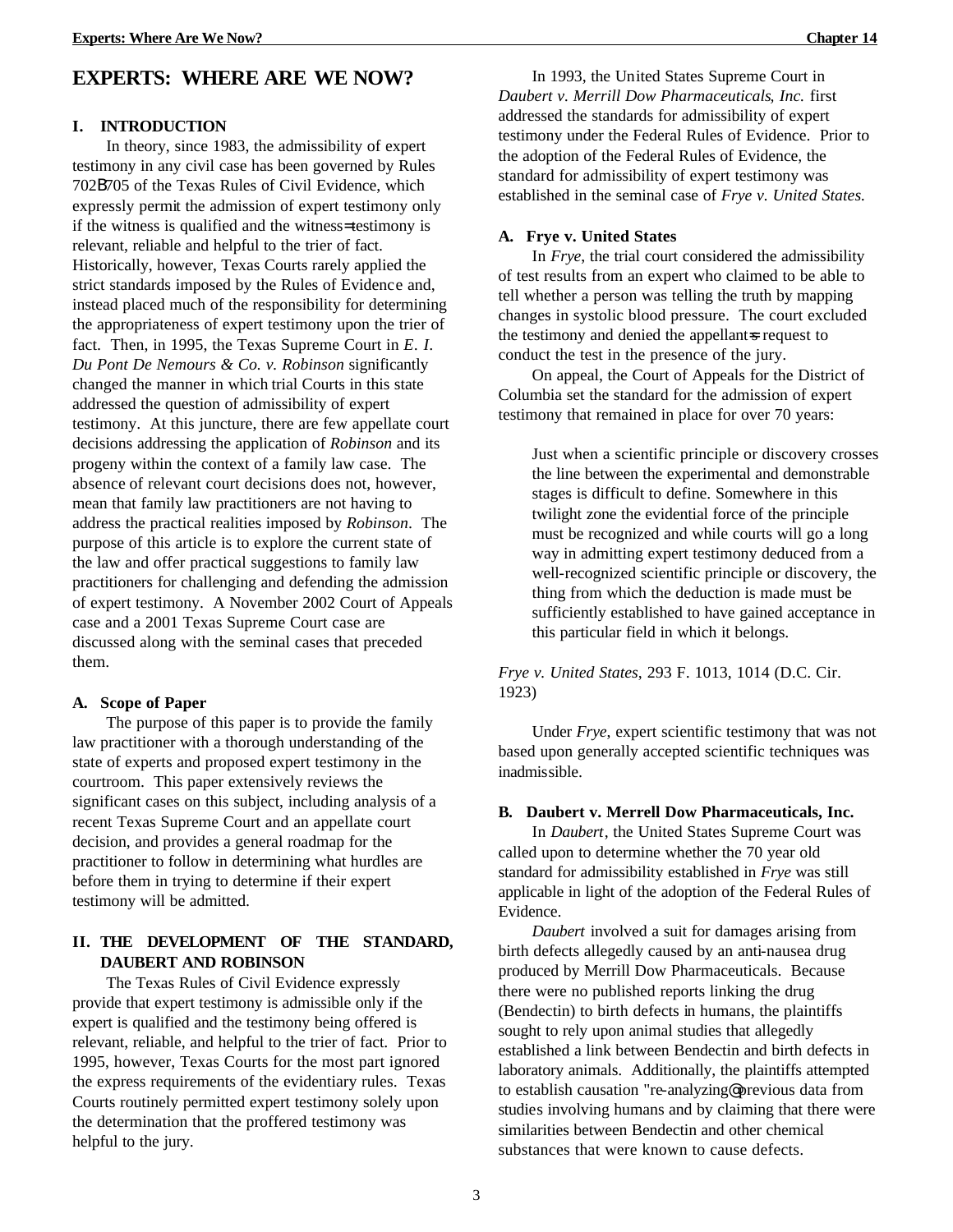The Federal District Court concluded that none of the plaintiffs= evidence on this issue of causation met the "general acceptance@ test established in *Frye* and, therefore, granted summary judgment in favor of Merrell Dow on the element of causation.

The case was appealed to the Ninth Circuit Court of Appeals, which affirmed the summary judgment.

On appeal, the United States Supreme Court held that the standard established by *Frye* had been superseded by the adoption of the Federal Rules of Evidence. After determining that *Frye* was no longer applicable, the Supreme Court then considered the express language of the Rules and specified the terms under which a trial court should admit expert testimony. According to the Supreme Court:

That the *Frye* test was displaced by the Rules of Evidence does not mean . . . that the Rules themselves place no limits on the admissibility of purportedly scientific evidence. To the contrary, under the Rules the trial judge must insure that any and all scientific testimony or evidence admitted is not only relevant, but reliable.

#### *Daubert*, 113 S. Ct. 2786, 2794-95 (1993)

Specifically, the Supreme Court held that under Rule 702 of the Federal Rules of Evidence, the party offering the expert testimony must establish by a preponderance of the evidence that the proffered testimony is relevant and reliable. The Supreme Court also identified certain nonexclusive factors for the trial court to consider when determining the reliability of the expert testimony being offered at trial. The factors identified are (1) whether the theory or technique has been or can be tested; (2) whether the theory or technique has been subjected to peer review and publication; (3) the know potential rate of error; and (4) the general acceptance of the technique in the relevant scientific community.

The Supreme Court also held that in addition to being reliable, the proposed expert testimony must also be relevant to the proceeding before the trial court. The Supreme Court noted that juries could easily be misled by unreliable testimony offered by presumed experts.

On remand, the Ninth Circuit Court of Appeals identified an additional factor for the trial court to consider when evaluating expert testimony. This additional factor is whether or not the information being presented was developed specifically for use at trial.

### **C. E.I. Du Pont De Nemours & Co. V. Robinson**

Two years after the United States Supreme Court considered the issue, the Texas Supreme Court had the opportunity to address the question of the admissibility of expert testimony in the case of *E.I. Du Pont De Nemours & Co. v. Robinson*. In that case, the Robinsons sued Du Pont for damages caused to their pecan orchard from a fungicide that was manufactured by Du Pont. The Robinsons argued that the fungicide, Benlate 50DF, had been contaminated with a herbicide. In support of their contentions, the Robinsons offered the testimony of their expert witness. In its opinion, the Texas Supreme Court noted the extent of the examination and investigation performed by the Plaintiffs= expert.

Dr. Whitcomb visited [the plaintiffs=] orchard and conducted an inspection that lasted two and a quarter hours. He visually scanned the orchard, which consists of about two hundred trees, and viewed approximately forty to fifty trees (25%) closely. He >dug up roots= on some of the trees that exemplified what he was Atrying to show.= At his deposition, Dr. Whitcomb conceded that there was no consistent pattern of damage to the trees. He did not conduct any soil or tissue testing, did not research relevant weather conditions, and did not test an of the Benlate used by the Robinsons, even though they had one opened box of the fungicide remaining. At the time of this deposition, Dr. Whitcomb had not visited any other pecan orchards for the purpose of investigating for Benlate damage.

#### *Robinson*, 923 S.W.2d 549, 551 (Tex. 1995)

After deposing the Robinsons expert, Du Pont filed a motion to exclude the expert-s testimony on the grounds that the testimony was unreliable. The trial court agreed with Du Pont and concluded that the testimony was unreliable and that it would not help the jury understand any relevant issues in the case. When the case proceeded to trial, Du Pont was granted a directed verdict on the issue of proximate cause. On appeal, the Fort Worth Court of Appeals analyzed the appropriateness of the trial court-s actions against the standard historically relied upon by the courts of this state. The appellate court determined that the trial court had abused its discretion by excluding the expert testimony of the Robinsons witness. According to the Court of Appeals, Du Ponts challenge went to the credibility of the witness and the weight to be given to the expert-s testimony, which are issues that are clearly within the sole province of the trier of fact.

Du Pont appealed the intermediate court-s decision and in a five-to-four opinion, the Texas Supreme Court ushered Texas into the *Daubert* era. In its opinion, the Texas Supreme Court noted that there are "hired gun@ professional expert witnesses available to render an opinion on almost any subject matter for the right fee. Specifically, the Court noted:

Professional expert witnesses are available to render an opinion on almost any theory, regardless of its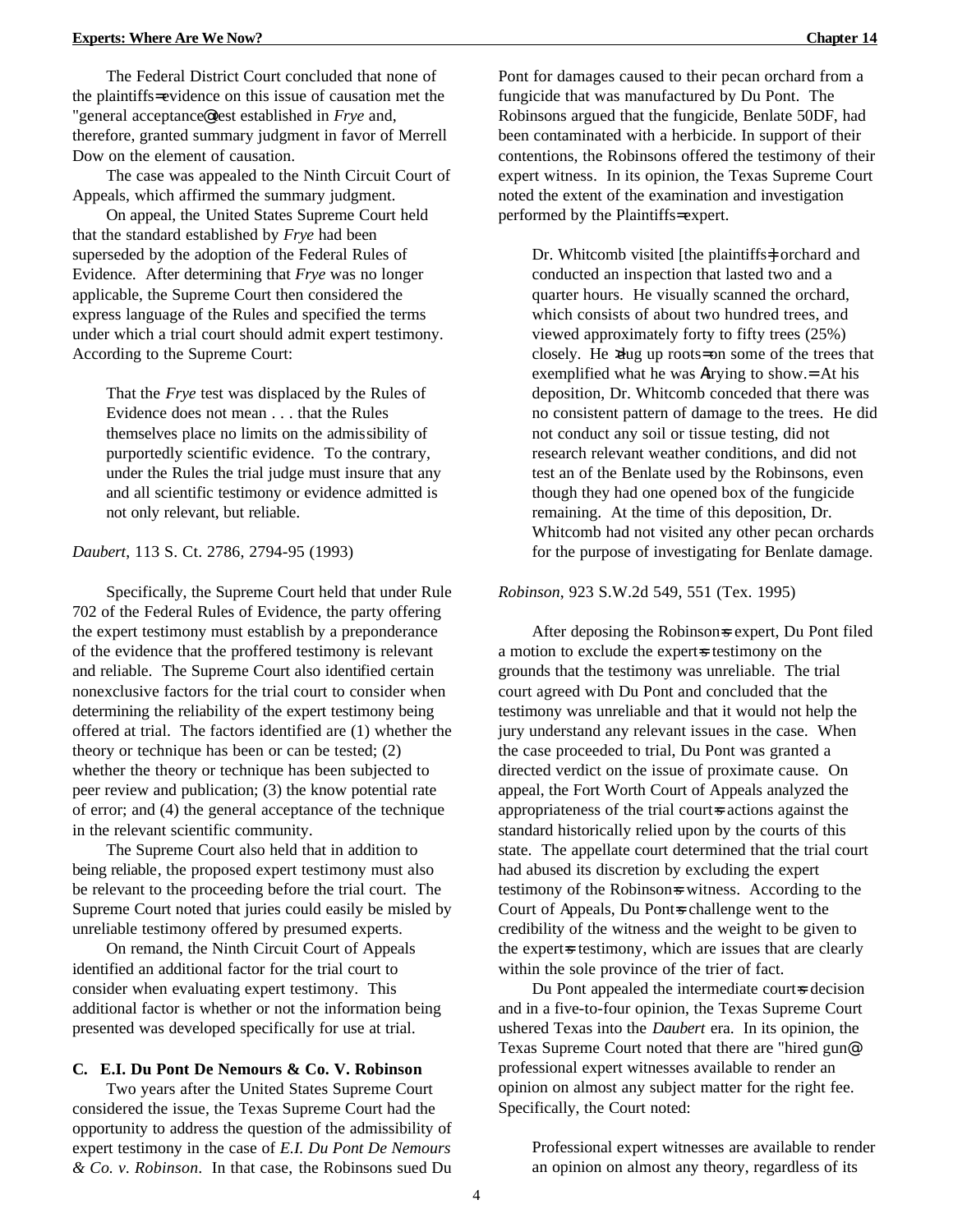merit. *Chaulk v. Volkswagon of Am., Inc.*, 808 F.2d 639, 644 97th Cir. 1986) (quoting *Keegan v. Minneapolis & St. Louis R.R.,* 76 Minn. 90, 78 N.W. 965, 966 (1899)) (observing that almost anything, no matter how absurd, can "be proved by some so-called  $\exp$ experts=@). While many of these experts undoubtedly hold reliable opinions which are of invaluable assistance to the jury, there are some experts who "are more than willing to proffer opinions of dubious value for the proper fee." *GOODE*, supra ''702.2 at 17; see *Havner v. E-Z Mart Stores, Inc.*, 825 S.W. 2d 456, 465-66 (Tex. 1992) (Cornyn J., Dissenting) (noting the "corrupting influence@ of the use of experts who are paid to conduct an investigation and render an opinion in a case).

#### *Robinson*, 923 S.W.2d at 553

The Texas Supreme Court reasoned that because expert witnesses have the potential to unfairly prejudice a jury with unreliable information, the trial court has "a heightened responsibility to ensure that expert testimony have some indicia of reliability.<sup>@</sup> The Texas Supreme Court concluded that trial judges should assume a "gatekeeper@ role with respect to evaluating expert testimony.

Relying upon the reasoning of the United States Supreme Court in *Daubert* and the Texas Court of Criminal Appeals in *Kelly v. State*, the Texas Supreme Court held that in addition to establishing an expert-s qualifications, a party seeking to introduce expert testimony must establish by a preponderance of the evidence that the testimony is both relevant and reliable. The Court wrote:

Therefore, we hold that in addition to showing that an expert witness is qualified, Rule 702 also requires the proponent to show that the expert-s testimony is relevant to the issues in the case and is based upon a reliable foundation. The trial court is responsible for making the preliminary determination of whether the proffered testimony meets the standards set forth today. See Tex.R.Civ.Evid. 104(a)(stating that the trial court is to decide preliminary questions concerning the admissibility of evidence). Rule 702 contains three requirements for the admission of expert testimony: (1) the witness must be qualified; (2) the proposed testimony must be scientific  $\dots$ knowledge; and (3) the testimony must >assist the trier of fact to understand the evidence or to determine a fact in issue.= Tex.R.Civ.Evid. 702. In order to constitute scientific knowledge which will assist the trier of fact, the proposed testimony must be relevant and reliable. *Id*. at 556.

In *Robinson*, the Texas Supreme Court rejected the argument that granting the trial court the discretion to exclude expert testimony impermissibly infringes upon the fact finder is right to assess credibility and weigh evidence. Instead, the Court specifically noted that trial courts are responsible for making the initial interpretation of the relevance and reliability of proposed testimony. In addressing the issue, the Texas Supreme Court noted the following:

Moreover, under the standards enunciated today, the jury will continue to assess the weight and credibility of the proffered testimony. The trial court-s role is not to determine the truth or falsity of the expert-s opinion. Rather, the trial court-s role is to make the initial determination whether the expert=s opinion is relevant and whether the methods and research upon which it is based are reliable. There is a difference between the reliability of the underlying theory or technique and the credibility of the witness who proposes to testify about it. An expert witness may be very believable, but his or her conclusions may be based upon unreliable methodology. As DuPont points out, a person with a degree should not be allowed to testify that the world is flat, that the moon is made of green cheese, or that the earth is the center of the solar system.

#### *Robinson*, 923 S.W.2d at 558 (citation omitted)

The Court in *Robinson* specifically directed trial courts to utilize the provisions of Rule 104 of the Texas Rules of Civil Evidence to conduct preliminary determinations regarding the admissibility of expert testimony.

To assist the trial court in making initial determinations regarding the admissibility of expert testimony, the Texas Supreme Court adopted the factors of reliability originally espoused in *Daubert* and added two more. In addition to the *Daubert* standards, the Texas Supreme Court reasoned that it was important to explore (1) the degree to which interpretation of the data requires the subjective interpretation of the expert and, (2) to inquire into the use of the witness= techniques and theories outside the courtroom.

The court in *Robinson* stressed that the factors outlined by the court are non-exclusive and that any additional factors that may be considered by the trial court would vary from case to case.

In addition to requiring the trial court to make the determination that the expert=s testimony is both relevant and reliable, the Texas Supreme Court imposed an additional requirement on the trial courts: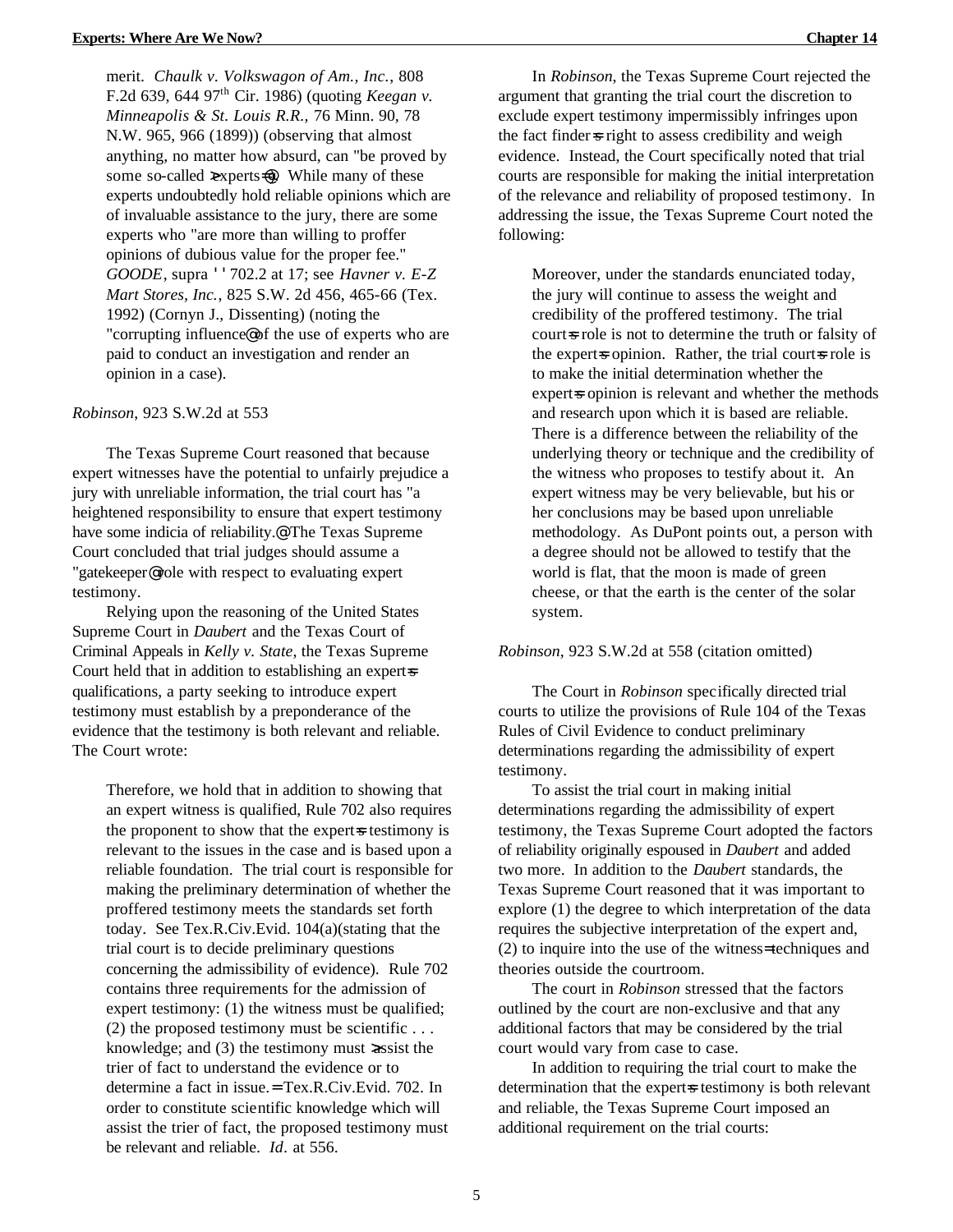If the trial judge determines that the proffered testimony is relevant and reliable, he or she must then determine whether to exclude the evidence because its probative value is outweighed by the >danger of unfair prejudice, confusion of the issues, or misleading the jury, or by considerations of undue delay, or needless presentation of cumulative evidence.= Tex.R.Civ.Evid. 403; see *Daubert*, 509 U.S. at 595-96, 113 S.Ct. at 2798; *Kelly*, 834 S.W.2d at 572; *Dudley v. Humana Hosp. Corp*., 817 S.W.2d 124, 127 (Tex.App. BHouston [14<sup>th</sup>] Dist.] 1991, no writ).

#### *Robinson*, 923 S.W.2d at 557

Based upon its analysis and interpretation of the law, the majority in *Robinson* concluded that the testimony of the Robinson=s expert was not reliable and that it was not an abuse of discretion to exclude the testimony. The court noted that Robinsons expert had not attempted to rule out other possible causes for the injuries to the Robinson=s orchard. Additionally, it appeared from the face of the record that the expert-s methodology of comparative symptomology was not generally accepted by other members of the scientific community.

### **III. FURTHER DEVELOPMENT AND APPLICATION OF** *ROBINSON*

Since *Robinson*, the Texas Supreme Court has had a limited number of occasions to address the issue of expert testimony and refine the process for challenging expert evidence. To date, while subsequent cases have permitted the Texas Supreme Court to clarify some issues, the Court has not chosen to clarify many of the procedural issues relating to the application of *Daubert* and *Robinson*.

#### **A. Burroughs Wellcome Co. v. Frye**

In a concurring opinion in *Burroughs Wellcome Co. v. Frye*, 907 S.W. 2d 497 (Tex. 1995) Justice Gonzalez, joined by Justices Hecht and Owen, discussed the application of the *Robinson* reliability factors to the testimony of one of the Plaintiff=s expert witnesses. *Frye* involved a products liability action for damages allegedly incurred from the use of antifungal foot spray. One of the plaintiff=s expert witnesses was a civil engineering professor who had been retained to establish that the application of the spray significantly reduced skin temperature. To prove this hypothesis, the expert conducted a series of experiments on pig=s feet. In concluding that the expert-s findings and conclusions were unreliable, the concurring Justices took note of the fact that the professor himself admitted he had done "real sloppy investigative work.@ The Justices also noted other factors that touched upon the unreliability of the test results and the expert=s testimony.

### **B. Merrell Dow Pharmaceuticals, Inc. v. Havner**

The Texas Supreme Court next addressed the standard for the admissibility of expert testimony in *Merrell Dow Pharmaceutical, Inc. v. Havner* 953 S.W.2d 706 (Tex. 1997). *Havner* involved the same products liability claim asserted in *Daubert*. As was the case in *Daubert*, the Havners brought suit against Merrell Dow, claiming that the drug Bendectin was responsible for causing their daughter is birth defect. Merrell Dow alleged that the analysis of the Havners expert witnesses was flawed and unreliable and moved to exclude the expert-s testimony. Because the challenge to the Havner-s expert was addressed by the trial court at a time prior to the Supreme Court=s decision in *Robinson*, the trial court-s analysis went no further than the question of whether the Havners experts testimony would be helpful to the jury. The jury returned a verdict in favor of the Havners and Merrell Dow appealed.

The appellate court=s original decision was handed down before the Texas Supreme Court issued its opinion in *Robinson*. Although the court of appeals had originally reversed the case on the grounds that there was no evidence of causation, upon rehearing, the appellate court *en banc* reconsidered its original opinion in light of *Daubert* and reversed its previous decision and affirmed the judgment of the trial court.

The Texas Supreme Court concluded that the evidence presented at trial was not legally sufficient to support the jury-s verdict. In reaching its conclusion that the evidence was legally insufficient, the Texas Supreme Court concluded that it was not sufficient for the Havners= expert to simply testify to the fact that Merrell Dow=s product cause the Havners= damages. The Court explained that, a fact is not proven "simply because an expert says it is so.@ The trial court must look beyond the expert=s opinion and independently evaluate the underlying data in order to determine if the expert-s opinion is reliable. The Court in *Havner* reviewed a number of reported decisions involving Bendectin and extensively discussed the use of epidemiological studies to establish causation. Placing particular emphasis on the fact that the evidence of causation had not been subject to peer review, which was a *Robinson* factor, the Court concluded that the evidence was not reliable.

#### **C. Maritime Overseas Corp. v. Ellis**

In *Maritime Overseas Corp. v. Ellis* 971 S.W.2d 402 (Tex. 1998), the Texas Supreme Court addressed the issue of whether or not a complaint regarding the reliability of expert evidence could be addressed for the first time on appeal. In *Maritime Overseas*, the plaintiff sued Maritime Overseas for injuries he allegedly sustained while working aboard one of Maritime-s ships. On appeal, the defendant ship owner argued for the first time that the plaintiff=s causation evidence was unreliable. In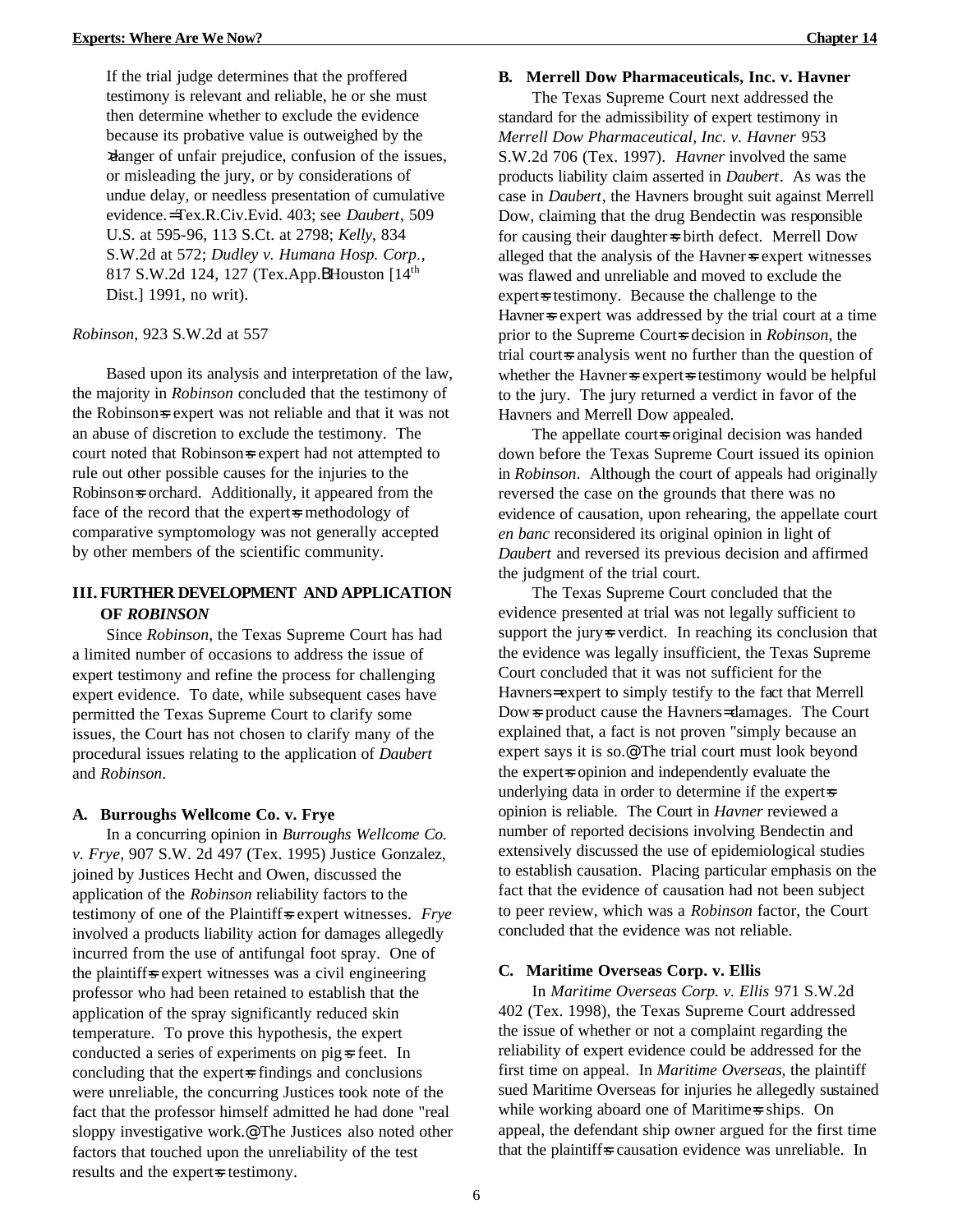considering the merits of Maritime Overseas= argument, the court noted:

To preserve a complaint that scientific evidence is unreliable and thus, not evidence, a party must object to the evidence before trial or when the evidence is offered. Without requiring a timely objection to the reliability of the scientific evidence, the offering party is not given an opportunity to cure any defect that may exist, and will be subject to trial and appeal by ambush. Reviewing courts may not exclude expert scientific evidence after trial to render a judgment against the offering party because that party relied on the fact that the evidence was admitted. *Babbitt*, 83 F.3d at 1067. As the *Babbitt* court explained:  $\sqrt{P}$  ermitting [a party] to challenge on appeal the reliability of [the opposing party=s] scientific evidence under *Daubert*, in the guise of an insufficiency-of-the-evidence argument, would give [appellant] an unfair advantage. [Appellant] would be >free to gamble on a favorable judgment before the trial court, knowing that [it could] seek reversal on appeal [despite its] failure to [object at trial].= *Babbitt*, 83F.3d at 1067 (citations omitted). Thus, to prevent trial or appeal by ambush, we hold that the complaining party must object to the reliability of scientific evidence before trial or when the evidence is offered.

*Maritime Overseas*, 971 S.W.2d 402, 409 (Tex. 1998) (citations omitted)

#### **D. Gammill v. Jack Williams Chevrolet, Inc.**

In *Gammill v. Jack Williams Chevrolet, Inc.,* the Texas Supreme Court again had the opportunity to address the question of the admissibility of expert witnesses. *Gammill* involved a products liability case in which the Gammills sued to recover damages resulting from the death of their daughter. At trial, the defense moved to exclude expert testimony regarding whether or not the child was wearing a seat belt and whether or not the seat belt was defective. The trial court excluded the expert-s testimony and then granted summary judgment in favor of defendants. On appeal, the court of appeals affirmed the trial court=s order. In their appeal to the Texas Supreme Court, the Gammills asserted that the requirements of *Robinson* only applied in cases involving novel scientific issues. The Court rejected this argument and expressly held that the requirements of Rule 702 applied to all expert testimony.

We agree with the Fifth, Sixth, Ninth and Eleventh Circuits that Rule 702's fundamental requirements of reliability and relevance are applicable to all expert testimony offered under that rule. Nothing in the language of the rule suggests that opinions based on

scientific knowledge should be treated any differently than opinions based on technical or other specialized knowledge. It would be an odd rule of evidence that insisted that some expert opinions be reliable but not others. All expert testimony should be shown to be reliable before it is admitted.

#### *Gammill*, 972 S.W.2d 713, 726 (Tex. 1998)

The court in *Gammill* also addressed the argument of whether or not the standards set forth in *Robinson* should be used in all cases to evaluate the reliability of an expert=s testimony. In recognizing the limitations of the factors established in *Robinson*, the Court noted:

That said, it is equally clear that the considerations listed in *Daubert* and in *Robinson* for assessing the reliability of scientific evidence cannot always be used with other kinds of expert testimony. To borrow the *Berry* court-s analogy, a beekeeper need not have published his findings that bees take off into the wind in a journal for peer review, or made an elaborate test of his hypotheses. Observations of enough bees in various circumstances to show a pattern would be enough to support his opinion. But there must be some basis for the opinion offered to show its reliability. Experience alone may provide sufficient basis for an expert=s testimony in some cases, but it cannot do so in every case. More experienced experts may offer unreliable opinions, and a lesser experienced expert=s opinions may have solid footing. The court in discharging its duty as gatekeeper must determine how the reliability of particular testimony is to be assessed. As the United States Supreme court recently stated in *General Electric Co. v. Joiner*: [N]othing in either *Daubert* or the Federal Rules of Evidence requires a district court to admit opinion evidence which is connected to existing data only by the *ipse dixit* of the expert. A court may conclude that there is simply too great an analytical gap between the data and the opinion proffered.

#### *Gammill*, 972 S.W.2d, at 727

It appears that the appellate courts have been mindful of the court-s opinion in *Gammill* and have avoided strictly applying the reliability factors enumerated in *Daubert* and *Robinson*. An example of the approach being taken by the appellate courts in this respect is the opinion of the San Antonio Court of Appeals in *Ford Motor Company v. Aguiniga*. That case involved a product liability action brought against Ford Motor Company for damages arising out of a single-vehicle accident in Mexico. The plaintiffs in *Aguiniga* claimed that a fuel pump relay switch on the plaintiffs= 1991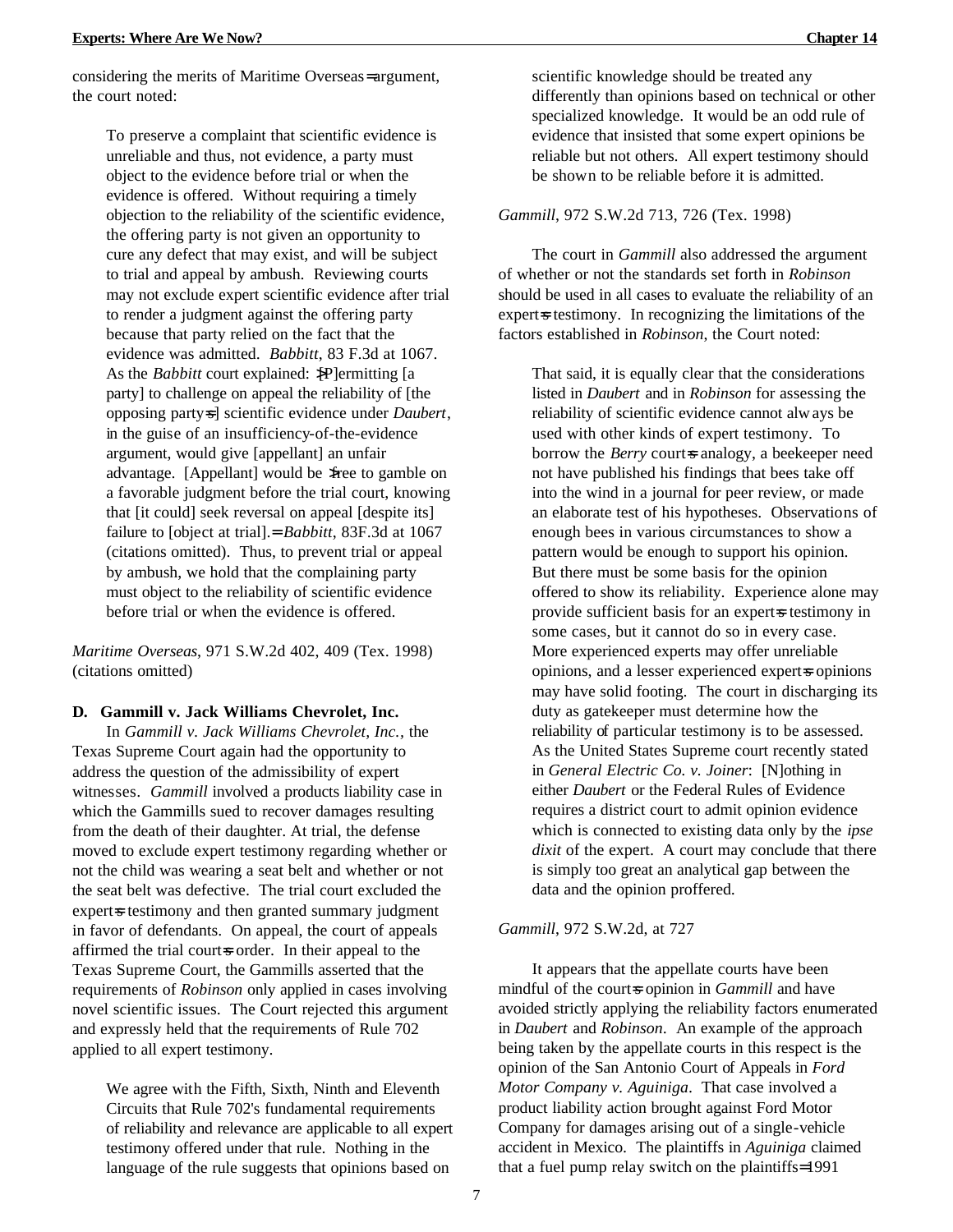the Fourth Court of Appeals, noted:

Aerostar van had failed to properly operate and had caused the van to stall and tumble into a ravine. At trial, the plaintiffs offered the testimony of a metallurgy professor and an electrical engineer to establish the condition of the fuel pump relay and to offer an opinion that the pump had failed as a result of a corroded relay. On appeal, Ford contended that the testimony of both the metallurgist and the electrical engineer were inadmissible because the testimony lacked a reasonable scientific basis. Specifically, Ford asserted that the experts= testimony did conform to the factors enumerated in Daubert and Robinson. In considering Ford=s argument,

In *Gammill*, the Texas Supreme Court acknowledged that the *Daubert* / *Robinson* factors cannot always be used with non-scientific expert testimony. *Gammill*, 972 S.W.2d at 726-27. In deciding whether the trial court in *Gammill* abused its discretion, the Texas Supreme Court added a more general analysis whether "there is simply too great an analytical gap between the data and opinion proffered.@ Id. (Citing *General Elec. Co. v. Joiner*, 522 U.S 136, 118 S.Ct. 512, 519, 139 L.Ed.2d 5008 (1997)). Ultimately, this test assigns the trial court the role of gatekeeper of determining reliability of particular testimony to be assessed. *Gammill*, 972 S.W.2d at 727. We agree with appellees that the testimony of Swint and McLellan does not fit all the enumerated factors of *Robinson*, and therefore apply to the more general reliability test espoused by *Gammill*. In doing so, we must determine whether there is an "analytical gap@ between the data and the opinions proffered.

*Ford Motor Company v. Aguiniga*, 9 S.W.3rd 252, 264 (Tex.App.BSan Antonio, 1999, review denied)

While expert testimony offered with respect to questions of characterization and value can often be tied to recognized principles, much of the expert opinion testimony offered in family law cases is based on subjective analysis and would not conform to the factors enumerated in *Daubert* and *Robinson*. Accordingly, in light of *Gammill* and its progeny, much of the debate regarding the admissibility of expert testimony in family law cases will no doubt focus less on conformity with the *Daubert* / *Robinson* and more on determining the existence of any analytical gap between the facts and the opinions offered.

### **E. Gibbs v. Gibbs**

An example of just how far *Daubert* and *Robinson* have changed the legal landscape can be found in the Fifth Circuit opinion in *Gibbs v. Gibbs* 210 F.3d 491 (5<sup>th</sup>) Cir. 2000). The underlying claim in *Gibbs* involved a suit

to recover proceeds from life insurance policy. The insurance company, General American Life, suspected that the beneficiary, (the decedent is estranged wife) might be involved in the death of their insured and interplead the insurance proceeds into the registry of the court. On appeal, the Fifth Circuit was called upon to review the question of whether or not the district court correctly concluded that American General Life was justified in interpleading the insurance proceeds. At trial, part of the evidence submitted by American General Life was the result of a polygraph test indicating that the beneficiary had given deceptive answers with respect to questions regarding the possibility of her involvement in her estranged husband=s death. On appeal, the beneficiary alleged that the district court had erred in admitting the results of the polygraph examination. Instead of simply adhering to the long-standing rule that polygraph results are not admissible, the Fifth Circuit applied the standards announced in *Daubert*, and affirmed the district court-s conclusion that the polygraph results were scientifically valid. Additionally, the court concluded that most of the safeguards provided for in *Daubert* are not as essential in a case where the judge sits as the trier of fact.

What is significant about the *Gibbs* decision is that it represents a departure from the longstanding rule in Texas that the results of polygraph tests are inadmissible in a civil case. Additionally, the case apparently reflects a loosening of the standards for the admissibility of expert testimony in bench trials.

### **F. Helena Chemical Co. v. Wilkinson**

In *Helena Chemical Co. v. Wilkinson* 47 S.W.3rd 486 (Tex. 2001), the Texas Supreme Court affirmed the appellate court-s ruling that the trial in Starr County did not abuse its discretion by admitting the Wilkinsons= expert-s testimony. The trial court and jury heard testimony regarding the Wilkinsons farming on nonirrigated dry land. The Wilkinsons purchased a particular variety of seed from Helen Chemical Co. in the years 1992, 1993 and 1994. The Wilkinsons sued Helena alleging deceptive trade practices B consumer protection act (DTPA) violations, breach of expressed and implied warranties and fraud. The Wilkinson purchased the seed from Helena Chemical based upon Helena=s advertising that their seed had *Aexcellent dryland yield potential*, @ and "good field tolerance.@ The jury found for the Wilkinsons on all claims except fraud. Helena appealed the decision on a number of grounds, including their belief that the trial court abused its discretion by admitting the expert testimony of the Wilkinson-s expert.

The expert in this case testified that the seed was not appropriate for dryland farming and therefore did not perform as represented in Helena=s advertising. Helena claimed that the expert lacked the necessary qualifications and that his testimony was unreliable. Both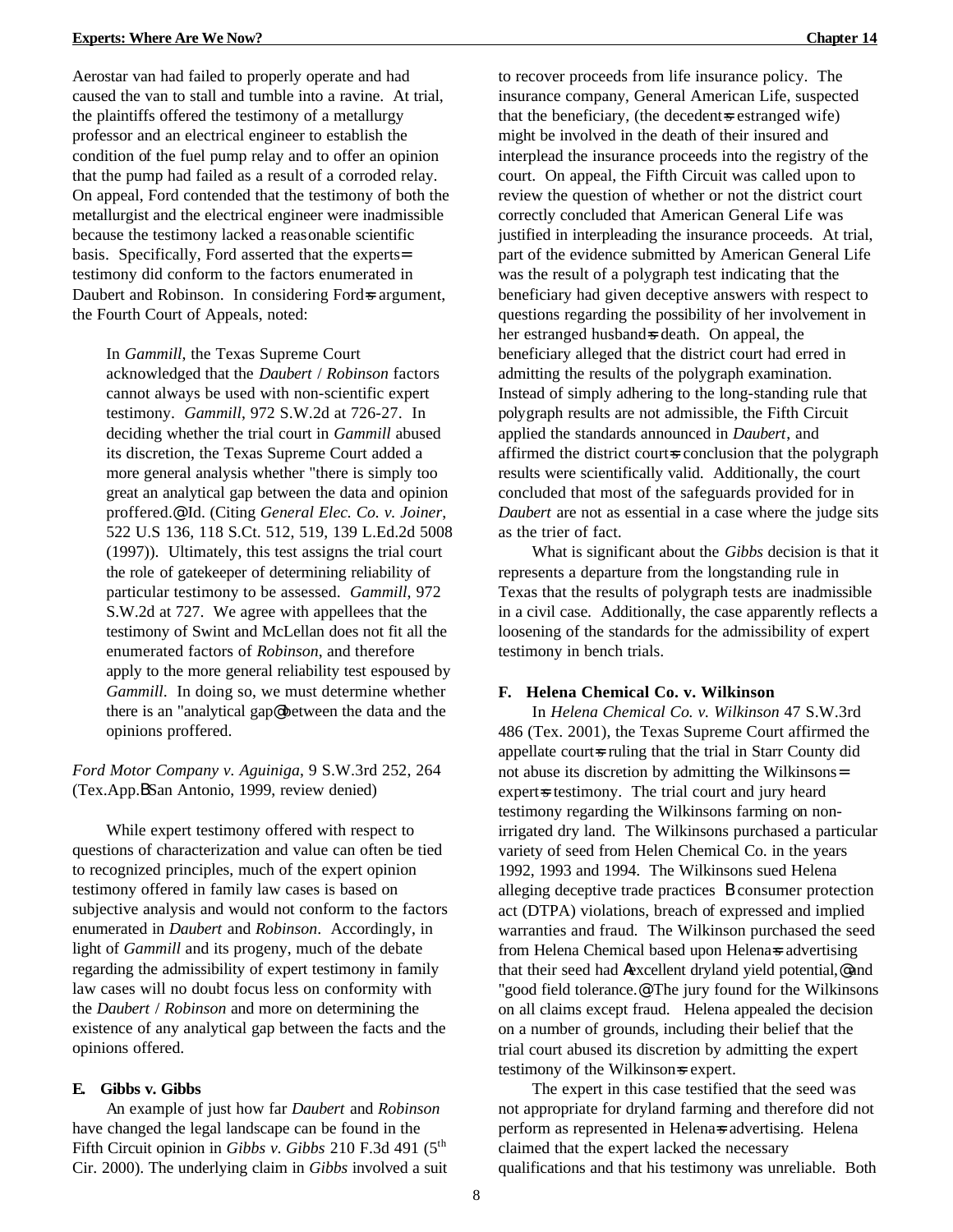the court of appeals and the Texas Supreme Court held that the trial court did not abuse its discretion by admitting the expert=s testimony.

This case has been cited repeatedly since it was published because it incorporates the *Robinson* factors and clearly sets out the two part test that governs whether expert testimony is admissible. The expert must be qualified and the testimony must be relevant and based upon a reliable foundation. *Id.* at 499; *E.I. Du Pont De Nemours and Co. v. Robinson*, 923 S.W.2d 549, 556 (Tex. 1995). The court reaffirmed that the trial court has broad discretion to determine admissibility and this discretion is only reversed if a clear abuse of discretion exists. *Id.*; *Robinson*, 923 S.W.2d at 558.

In the case at hand, the Texas Supreme Court went through a detailed analysis and found that the expert=s experience conducting crop trials, experience as a plantscience consultant, and experience identifying environmental factors affecting crops could have been helpful to the jury. The Court concluded that the court of appeals correctly found that the trial court did not abuse its discretion in finding the expert to be qualified. Additionally, the expert=s experience, "coupled with his thorough testimony about the methodology he employed, demonstrate that the opinions he drew from the underlying data are reliable.@ *Id.* at 501. Thus, the Texas Supreme Court found that the testimony of the expert was both qualified and reliable.

#### **G. In the Interest of J.B.,**

In the *In the Interest of J.B.* case 93 S.W.3rd 609 (Tex.App.BWaco, 2002, no writ), the Waco Court of Appeals reviewed the *Gammill*, *Robinson* and *Helena Chemical* decisions, along with other supporting case law. After reviewing the case law authority, the court concluded that a trial court should first apply the *Robinson* factors to the proposed expert testimony. The court wrote, "Perhaps only a few of the factors will be useful in a particular case. In other cases, none of the factors will be helpful. In either case, the trial court must exercise its discretion to identify and employ other factors as necessary to assess the reliability of the proffered testimony. *Id.* at 621.

In this case, the majority of the appellate court found that the expert testimony should not have been admitted. The expert in this case was a psychologist who was called to testify regarding the mother $\equiv$ parenting abilities. The expert was called by Child Protective Services to establish the fact that the mother was unfit, and that her parental rights should be terminated. In this case, the expert was a psychologist with almost 30 years experience. His Masters research had focused on issues of abuse and neglect, he held memberships with the Texas Psychological Association and the American Psychological Association, as well as several other professional groups. His area of practice

focused "almost exclusively on the areas of abuse and neglect.@ The psychologist conducted a "parenting assessment@ of the mother prior to trial.

Despite his background, the appellate court found that the testimony of the expert should not have been admitted because his parenting assessment has never been tested by an independent organization. The court also found that his parenting assessment was subjective in nature because he did not make his questionnaire available for independent review. The expert did not identify or produce a brochure purportedly published by the Academy of American Pediatricians, which weighed against the reliability of his methodology. The doctors failure to cite any particular studies or reports supporting his assertion weighed against the reliability of his methodology according to the appellate court. The court also specifically noted, "The fact that Dr. Schinder employs his parenting assessment almost exclusively in connection with judicial proceedings weighs against the reliability of his methodology.@ *Id.* at 625.

The Court summed up its opinion by stating that Child Protective Services only offered the testimony of their expert to establish his own methodology. The expert offered no specific, independent sources that would support his claim that the methodology was reliable. A number of courts have held that an expert=s self-serving statements that their methodology was generally accepted would not be sufficient to establish the reliability of the technique. *Id.* at 626; *Robinson,* 923 S.W.2d at 559. For all of these reasons, the appellate court concluded that the trial court abused its discretion by admitting the psychologist is testimony.

#### **IV. THE GATEKEEPER PROCESS**

On remand, the 9<sup>th</sup> Circuit Court of Appeals had the following comment regarding the United States Supreme Court-s decision to make trial courts the gatekeepers for expert testimony:

As we read the Supreme Court=s teaching in *Daubert*, therefore, though we are largely untrained in science and certainly no match for any of the witnesses whose testimony we are reviewing, it is our responsibility to determine whether those expert=s proposed testimony amounts to  $\infty$ cientific knowledge,= constitutes >good science= and was >derived by the scientific method.=

Our responsibility, then unless we badly misread the Supreme Court-s opinion, is to resolve disputes among respected, well-credentialed scientists about matters squarely within their expertise, in areas where there is no scientific consensus as to what is and what is not >good science= and occasionally reject such expert testimony because it was not >derived by the scientific method.= Mindful of our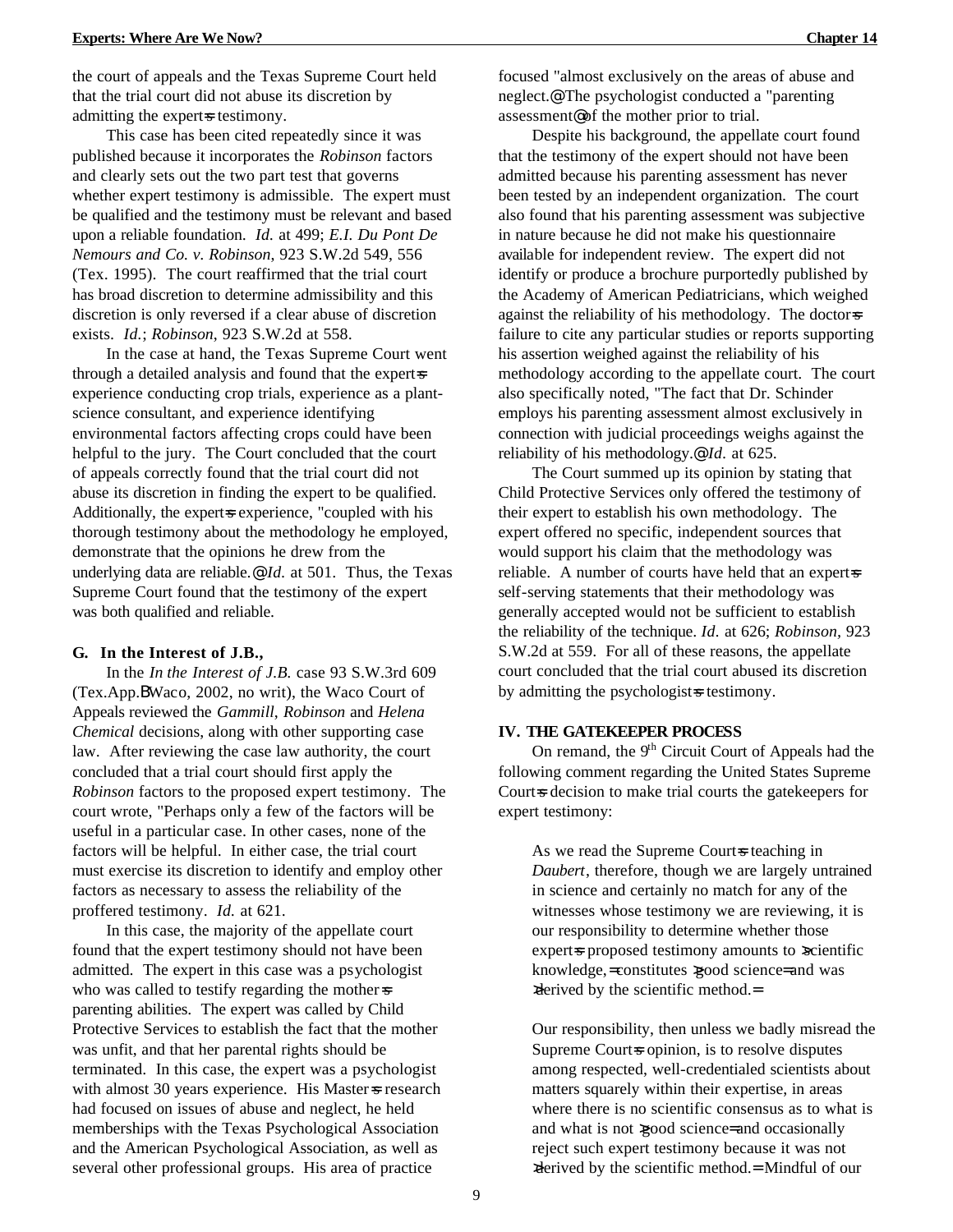position in the hierarchy of the federal judiciary, we take a deep breath and proceed with this heady task.

43 F 3d. 1311, 1315-16 (9th Cir. 1995)

#### **A. Form of the Challenge**

In his dissent in *Maritime Overseas Corp. v. Ellis*, Justice Hecht observed that the Texas Supreme Court has given very little direction regarding the exact method for raising a challenge to the admission of expert evidence. As Justice Hecht noted, the court has not explained "what this hearing is, how it is invoked, when it is to be conducted relative to the commencement of trial, and whether it is required.@ Apparently, the Texas Supreme Court is still in the process of evaluating the best procedure for addressing challenges to expert evidence. That of course leaves open the question of the best form for bringing a challenge to the attention of the trial court. Generally speaking, in family law cases, a challenge to the admissibility of expert testimony would be presented to the trial court through a motion to strike, or motion to exclude testimony.

### **B. Burden of Proof**

The party seeking to offer expert evidence has the burden of establishing the admissibility of the expert=s testimony by a preponderance of the evidence. However, there is one exception to this rule. If a party seeks to challenge the admissibility of expert testimony on the grounds of unfair prejudice under Rule 403 of the Texas Rules of Civil Evidence, the burden of proof rests upon the objecting party.

It is worth noting that the question of where to place the burden of proof was a divisive one for the Texas Supreme Court. The majority in *Robinson* placed the burden upon the party presenting the expert witness. The four dissenting justices noted that they would require the party challenging the expert witness to prove that the expert-s testimony was unreliable.

#### **C. Presenting the Challenge**

Although Texas has not yet addressed the proper method for raising a challenge to the admission of expert evidence, it is a fairly safe assumption that a simple blanket challenge to all of an expert=s opinions would not be proper. Rule 103(a)(1) of the Texas Rules of Civil Evidence requires specific objections. One commentator has compared the procedure to that of filing a Ano evidence@ motion for summary judgment. A party seeking a no evidence summary judgment is required to specify the elements being challenged. Another commentator has suggested that an objecting party should be required to more than simply make a specific objection. In her article, AProcedural Paradigms for Applying the Daubert Test@, Professor Margaret A. Berger has advanced the proposition that a party

challenging the admissibility of expert testimony should bear the burden of production to present some evidence that the offered testimony is unreliable. As Professor Berger states,

The evidentiary policies underlying Daubert-s competing rationales, efficiency and fairness concerns, and the structure of the discovery rules, all dictate placing a burden on the opponent of the evidence to make a prima facie showing that the proponent=s evidence suffers from the deficiencies identified in Daubert, before the court has any obligation to undertake an admissibility determination.

78 Minn. L. Rev. 1345, 1365 (1994)

Placing the burden of production on the party challenging the admissibility of the evidence would assure the existence of a bona fide dispute and would limit potentially meritless motions.

#### **D. When to Raise the Challenge**

As noted by Justice Hecht in his dissenting opinion in *Maritime Overseas Corp. v. Ellis*, there are essentially two different times that a party could assert a challenge to expert evidence. A party challenging the admission of expert evidence could raise the issue with a pretrial motion. A second option would be to object to the admission of the evidence at the time of trial.

Although the Texas Supreme Court in Robinson held that, pursuant to Rule 104 of the Texas Rules of Civil Evidence, the trial court is responsible for determining whether expert testimony meets the standards imposed by the Texas Rules of Civil Evidence, the Court did not explain exactly how the trial court should perform its gatekeeping function. Consequently, there is no clear-cut established procedure for contesting the admissibility of expert testimony.

Traditionally in Texas, any challenge to the qualifications or opinions of an expert witness was generally raised at trial. Although not specifically provided for in the Texas Rules of Civil Evidence, the process of taking an expert witness on *voir dire* at the beginning of his testimony in order to challenge his qualifications or opinions is a well-recognized procedure. At least one Texas court has implied that post-*Daubert* challenges to the admissibility of an expert=s testimony should continue to be addressed through *voir dire* examination at the time of trial.

Although no appellate court has held that a challenge to expert testimony must be brought as a pretrial motion, it would appear that presenting the issue as a pretrial motion would be the preferred procedure. In addressing the issue in his concurring opinion in *Maritime Overseas*, Justice Gonzalez noted: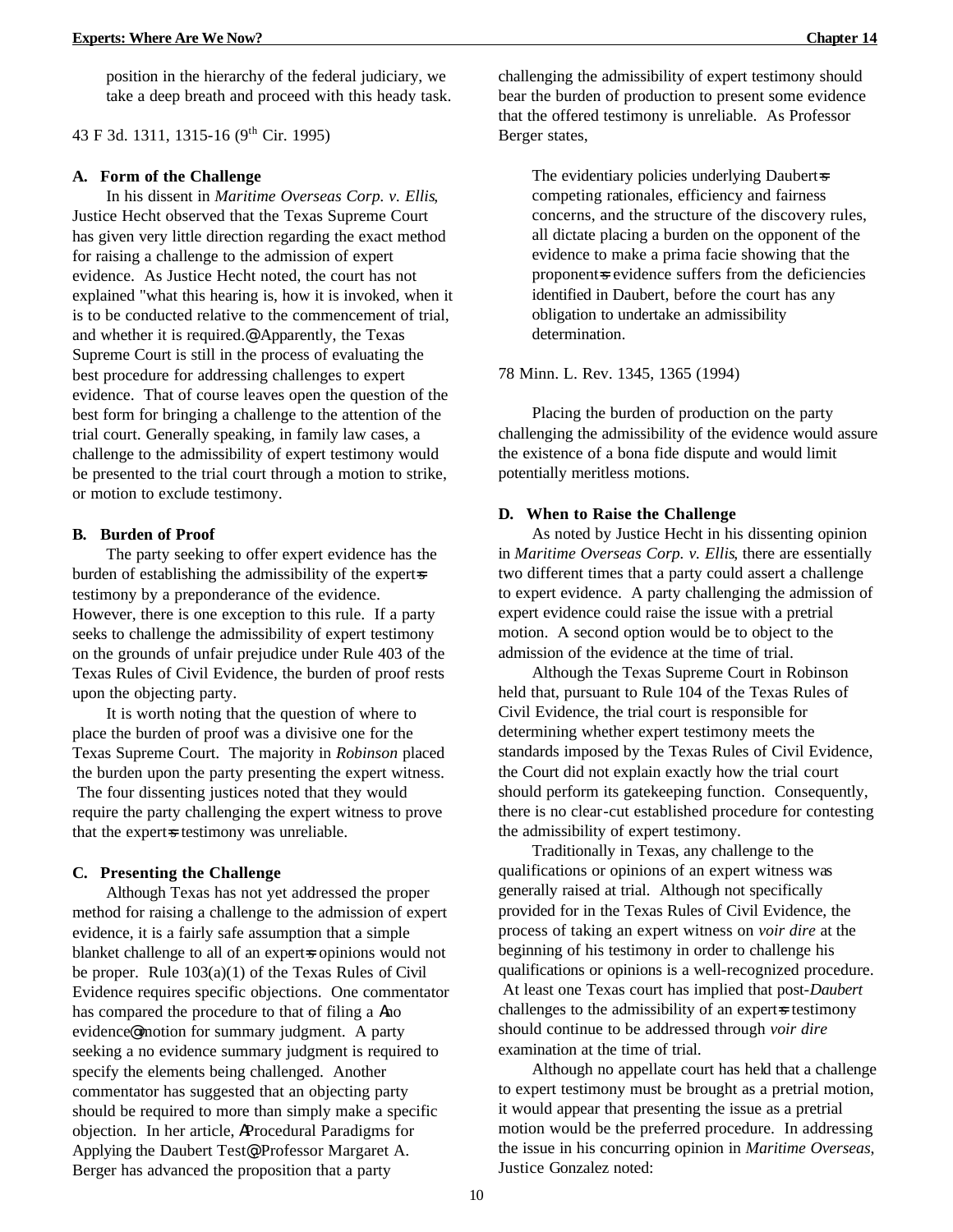[a] court should not be required to interrupt trial and conduct a Robinson hearing which could have been held at pretrial.

*Maritime Overseas*, 971 S.W.2d at 414-415 (Gonzalez, J. concurring)

Obviously, there are inherent disadvantages to waiting until trial to assert a challenge to the admissibility of an expert-s evidence. The first is that the trial court may not have sufficient time to fully consider the motion. If the judge has a jury panel waiting in the hallway outside his courtroom, or he or she is required to recess the jury while he or she conducts a hearing, the judge may not be inclined to take a great deal of time to consider the merits of the motion. Secondly, if a successful challenge is asserted during trial, there is insufficient time to retain another expert. Finally, if the effort to exclude the expert is successful, the loss of an expert witness during trial court has devastating effects. For these reasons, most family law practitioners should consider filing pretrial motions to exclude the expert, rather than wait until the time of trial to attempt to exclude the expert.

#### **E. Evidentiary Hearing?**

In *Kumho Tire Co. v. Carmichael* 119 S. Ct. 1167, 1176 (1999), the United States Supreme Court held that trial courts have the discretion on whether or not to conduct evidentiary hearings on challenges to expert evidence. Simply because the trial court may choose not to conduct an evidentiary hearing regarding a challenge to expert testimony does not mean that the trial court has the discretion to refuse to consider the challenge in it its entirety. In *Tanner v. Westbrook* 174 F.2d 542, 545 ( $5<sup>th</sup>$  Cir. 1999), the Fifth Circuit court of Appeals remanded the case to the trial court because the court had refused to conduct a Rule 104 hearing.

If the trial court permits an evidentiary hearing, Rule 104 of the Texas Rules of Civil Evidence provides that the trial court in not bound by the Rules and may consider inadmissible evidence in determining whether to permit an expert to testify. Regardless of this fact, prudent family law practitioners should strive to present admissible evidence in light of the fact that counsel may want the opportunity to offer the same evidence at trial for the benefit of the jury.

It should be noted that the argument of counsel does not constitute evidence. This issue was discussed in the case of *In re Wallingford*, 64 S.W.3d 22 (Tex.AppBAustin 1999, orig. proceeding). In that case, the trial court entertained argument from the husbands counsel on the husband=s motion to disqualify wife=s attorney. At the conclusion of his argument, the trial court asked husbands counsel if he had anything further to present in connection with his motion. Husband rested without putting on any evidence and the trial court granted the motion to disqualify. On petition for writ of mandamus, the husband asserted that his argument to the trial court was evidence because he was an officer of the Court. The court of appeals rejected this argument, finding that the husband had offered no evidence in support of his motion.

#### **F. Procedure at the Gatekeeper Hearing**

Whatever the exact format of the gatekeeper proceeding, it is clear from *Robinson* and its progeny that the party seeking to admit the expert testimony will be required to establish by a preponderance of the evidence that the expert is qualified, that the expert=s testimony is relevant and that the expert-s testimony is reliable.

#### 1. The Expert is Qualified

At the hearing, the first thing that the party offering the expert will need to establish is that the expert is qualified. One of the clear requirements of Rule 702 and of *Daubert* and *Robinson* is that experts be qualified. Consequently, a party must show that the expert $\equiv$ knowledge, experience, skill, training or education renders the expert qualified to give an opinion regarding the specific issue before the court. This is usually accomplished by establishing the expert=s credentials and background. A party can also seek to qualify an expert by requesting that the trial court take judicial notice of the expert=s qualifications.

#### 2. The Evidence is Relevant

Second the party seeking the admission of the expert testimony will have to be able to show the trial court that the testimony of the expert is relevant. In other words, the testimony to be offered at trial must have probative value and it must have some connection to an issue at trial. In determining this issue, the general requirements of Rule 403 of the Texas Rules of Civil Evidence apply.

#### 3. The Evidence is Reliable

The most important element to establish at a gatekeeper hearing is that the testimony offered by the expert is reliable. As the Texas Supreme Court in *Robinson* explained, to be reliable, the underlying scientific technique or principle must be grounded in methods and procedures of science. As previously noted, the Court in *Robinson* set out several factors to consider in determining the reliability of expert testimony. As noted in *Gammill*, certain of these factors set forth in *Robinson* may not be applicable to the testimony being offered. Nonetheless, a party seeking to establish the right to call their expert should try to establish the reliability by conforming to the applicable standards set forth in *Robinson*.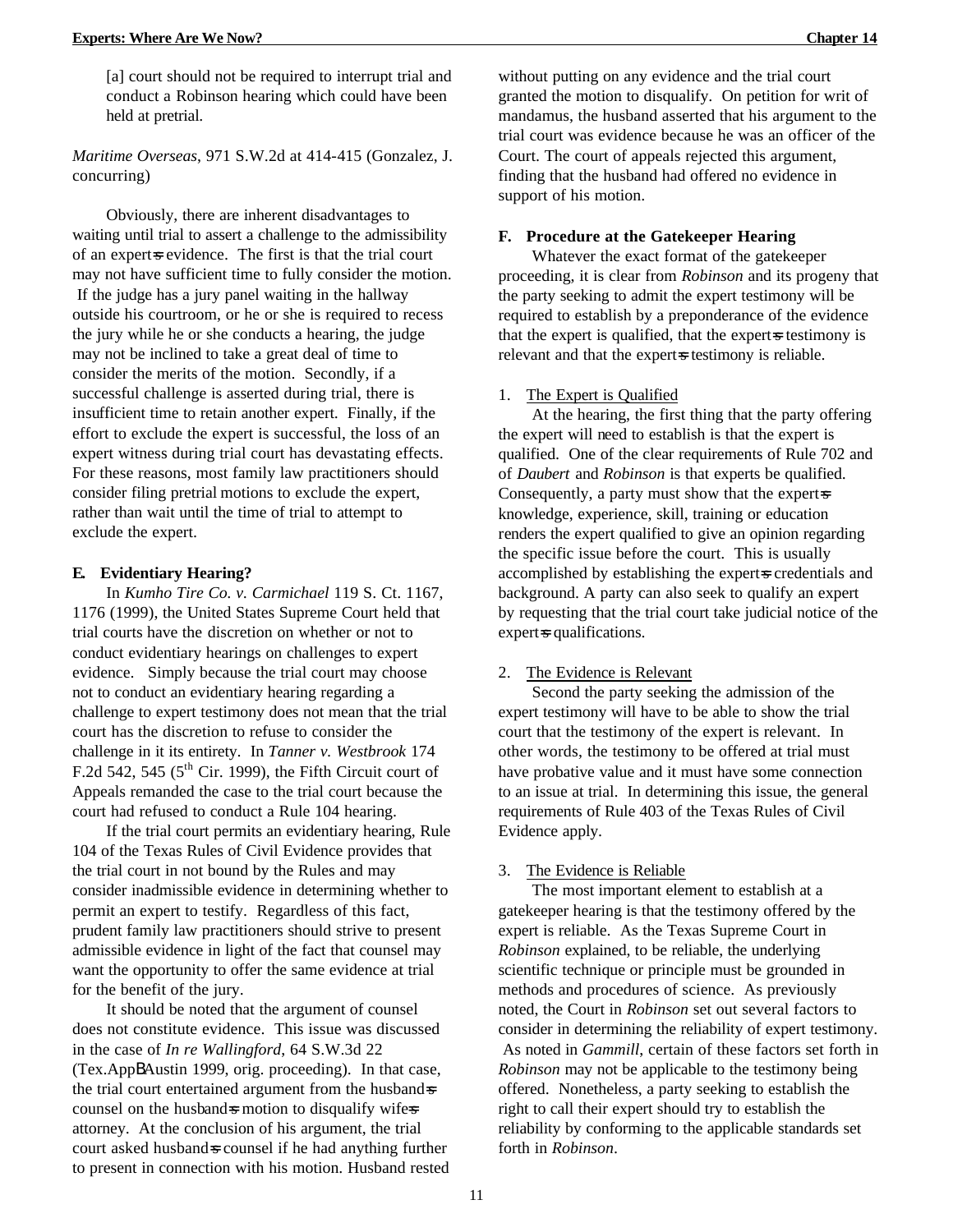First and foremost, the courts appear to have trouble with expert witnesses that reach their conclusions without ruling out alternative causes. For example, the Court in *Robinson* specifically noted that although the Robinsons= expert had identified several possible reasons for damage to the Robinsons= orchard, the expert made no effort to rule out any of these alternate causes. By jumping to a conclusion without ruling out other viable possibilities, the Robinsons= expert put into question the reliability of the methodology that he used to reach the conclusion that Du Pont was responsible for the Robinsons= damages. While few Texas cases to date have discussed the issue, other jurisdictions seem to take the same view with respect to the testimony of experts who fail to rule out possible alternatives.

Second, it appears that courts are less likely to view as reliable any opinions that appear to be based on anything less than a thorough and detailed investigation. For example, the court in *Robinson* was critical of the fact that the Robinsons= expert had only made a brief inspection of the Plaintiffs= pecan orchard and had failed to perform any analysis of the chemical that allegedly damaged the Robinsons= pecan trees. *Robinson* was critical of a situation where it appeared that the expert had Acome to a firm conclusion and then [did] research to support it.@ These same types of concerns were addressed in a case that arose contemporaneously with *Robinson*. In *North Dallas Diagnostic Center v. Dewberry* 900 S.W.2d 90, 96 (Tex.App.—Dallas, 1995, writ denied), the Dallas Court of Appeals excluded the expert-s testimony because the expert failed to document the conditions under which he was conducting critical testing.

Finally, it appears that an inherent concern for the courts will always be the fact that expert testimony almost always involves the proffering of opinions created solely for the purpose of litigation. In family law cases, many experts are hired for the sole purpose of providing opinions regarding custody and access. The fact that an expert may offer opinions created solely for the purposes of trial does not automatically render the testimony as unreliable. It simply means that the courts are going to pay stricter attention to opinions offered by such advocates.

#### 4. The Absence of Undue Prejudice

The last issue to be considered at a gatekeeper hearing is whether the probative value of the evidence that is being offered is outweighed by the danger of unfair prejudice, confusion, or delay. As noted previously, the burden of proof on this issue rests with the party seeking to strike the expert evidence.

## **V. RESOURCES**

There are many fantastic resources available to the family law practitioner to help understand this difficult

topic. The following resources can be relied upon to help gain a basic understanding of the *Daubert* challenge (Appendix A), a sample examination at trial that Mr. Negron will discuss during his portion of the speech (Appendix B), as well as a list of expert witnesses each attorney can use as a resource when trying to find an expert for their case (Appendix C).

#### **VI. CONCLUSION**

Courts continue to wrestle with applying the *Daubert* or *Robinson* factors to a variety of proposed experts. From the recent cases that were set forth in this paper, it seems clear that Courts will continue to both allow and exclude testimony based upon the standard set out in *Robinson*. The *Helena Chemical* case is the most recent affirmation of the Supreme Court's reliance on the *Robinson* factors. Similarly, just months ago the Waco Court of appeals applied these factors and found that the testimony of a psychologist with over 30 years of experience should not be admitted. These cases continue to be guides for the family law practitioner to use in determining where the state of expert testimony is today. While this topic continues to be complex, each additional court decision has helped flesh out the status of the law and the path attorneys need to take to be successful in presenting expert testimony.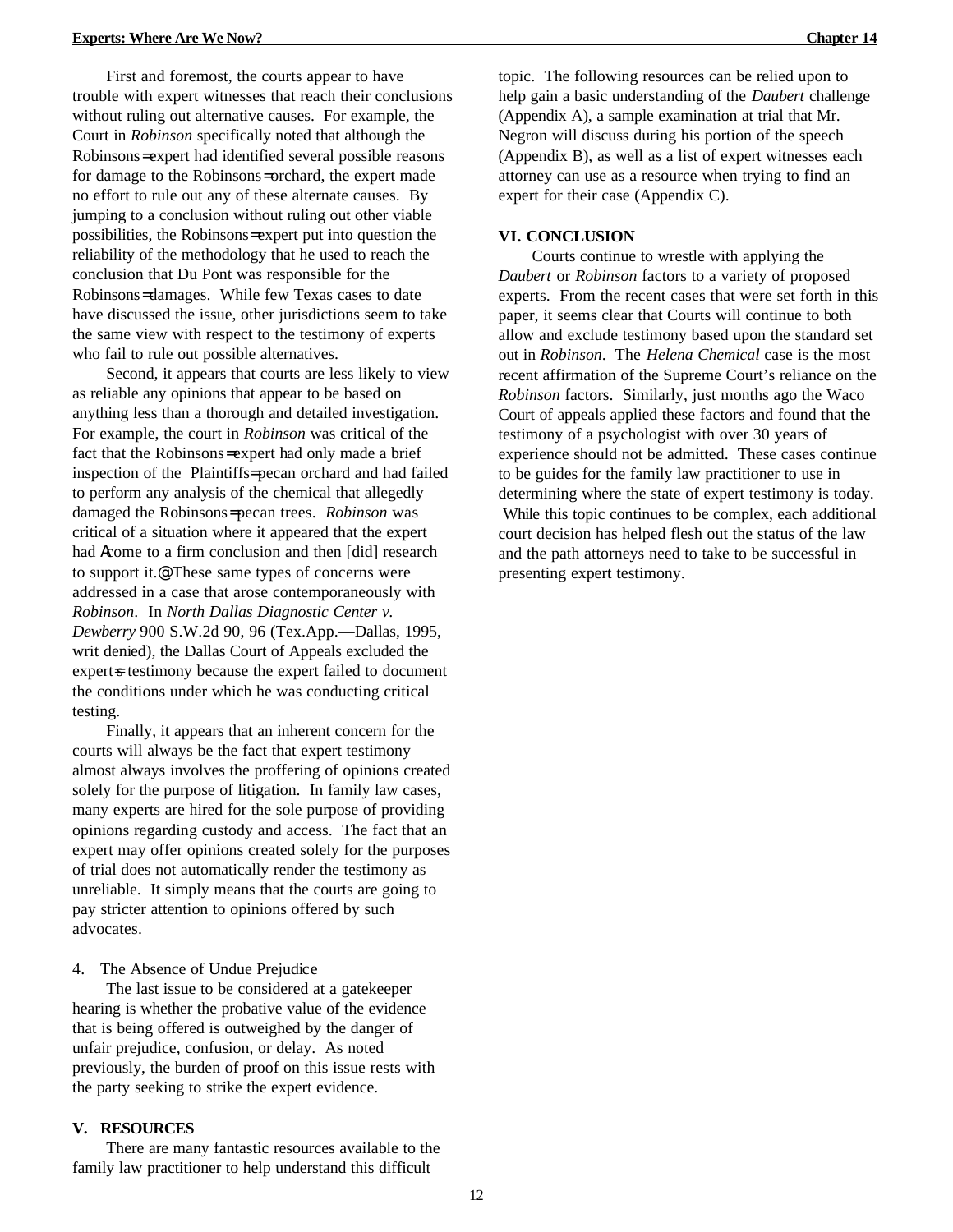## **APPENDICES**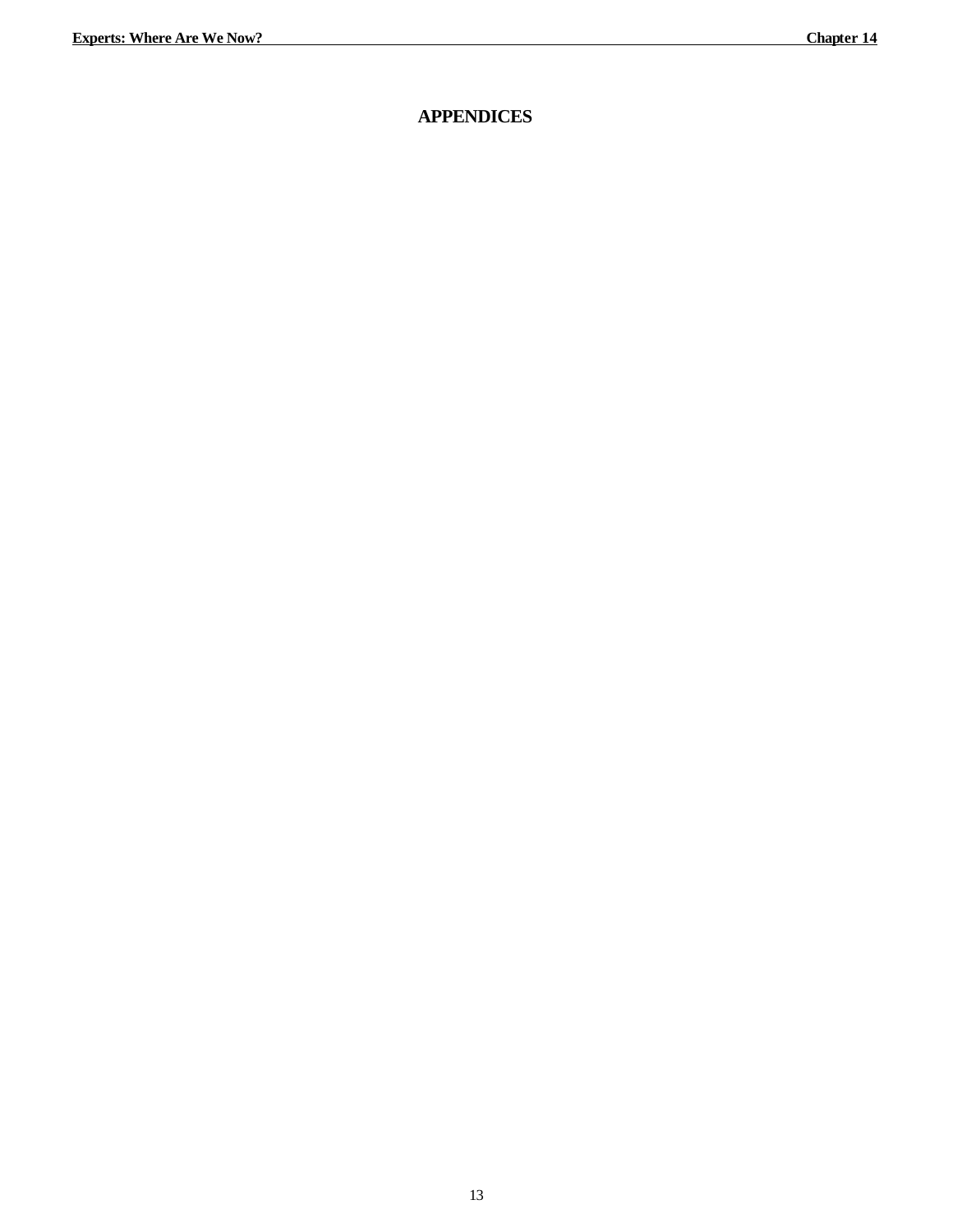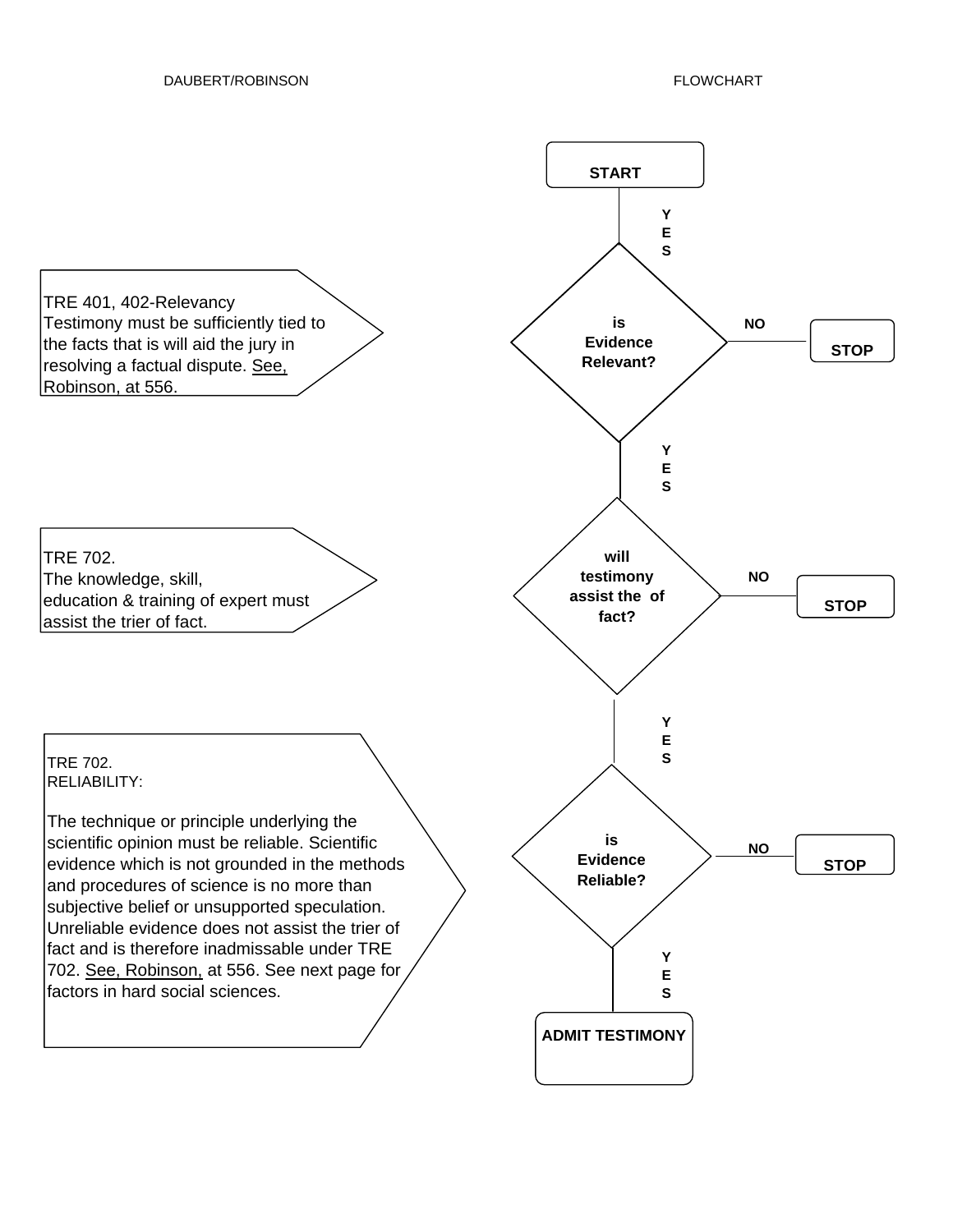# RELIABILITY FACTORS

## **HARD SCIENCES:**

Non-exclusive factors to consider:

1. The extent to which the theory has been or can be tested;

2. The extent to which the technique relies upon the subjective interpretation of the expert;

3. Whether the theory has been subjected to peer review and/or publication;

4. The technique's potential rate of error [e.g., false positives or negatives];

5. Whether the underlying theory or technique has generally been accepted as valid by the relevant scientific community; and

6. The non-judicial uses which have been made of the theory or technique.

## **SOCIAL SCIENCES:**

Non-exclusive factors to consider:

1. Is the field of expertise a legitimate one?

2. Do the expert's evaluation methods comport with applicable professional ethical codes and standards for forensic evaluations?

3. Is the subject matter of the expert's testimony within the scope of that field?

4. Does the expert's testimony properly rely upon and/or utilize the principles involved in the field?

5. Is there a connection between the evaluation conclusions and the proffered expert opinion?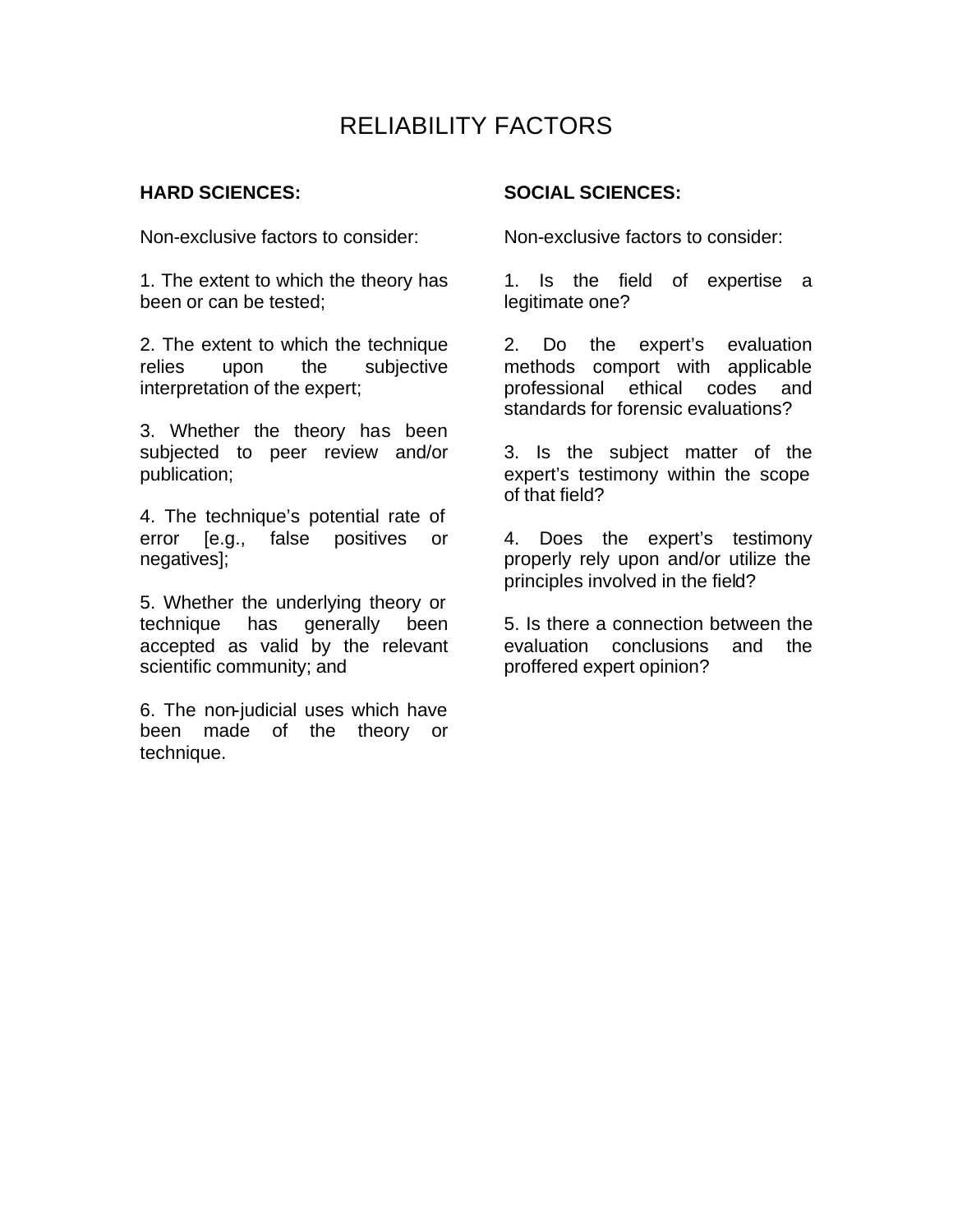## APPENDIX B

## Expert of What? Who Qualifies As An Expert?

As noted above, *Daubert* lends itself more easily to the hard sciences and non-family law cases, than it does to the social sciences. Additionally, anyone who has handled a matter that required the valuation of a collection of Hummel figurines, or a stamp, coin or butterfly collection, or football memorabilia did not worry about anything other than simply locating a known authority on the particular item of personalty, then submitting that "expert" to examination at trial. A typical exchange might have gone something like this, after the usual introductory testimony:

[Questioning by the proponent of the expert on valuation of jewelry items:]

Q. So, Mr. Dresden, where did you acquire your expertise in the jewelry business?

A. I learned it from my Daddy, who learned it from his Daddy.

Q. Are you degreed or certified in any way?

A. No, sir.

Q. Did you study gemology?

A. No, sir.

Q. Do you, then, feel qualified to render an opinion as to the value of jewelry?

A. Yes, sir, I do.

Q. Why do you feel qualified to render such an opinion?

A. I figure after bein' in the business of makin', buyin', and sellin' jewelry for 50 years, I know a little somethin' about it.

A point well taken. But is this line of questioning sufficient to qualify this particular expert and overcome any *Daubert* challenges? Do the Texas Rules of Evidence allow Mr. Dresden's testimony for the purpose of valuation of jewelry? If not, why not? Do Daubert and Robinson apply here? If not, why not?

Like Julie Andrews' song in "The Sound of Music",

*Let's start at the very beginning A very fine place to start. If you read, you begin with ABC, If you sing you begin with DO-RE-MI…"*

Of course, ultimately, it will be up to the court, the "gatekeeper", to determine whether an expert's testimony will be admitted. However, the careful practitioner will first examine Texas Rules of Evidence, Rules 401 and 402 (relevant evidence generally admissible), 702 (experts with scientific, technical or other specialized knowledge will be heard if such knowledge will assist the trier of fact), 703 (bases of opinion testimony by experts), 704 (expert can testify on ultimate issue of fact), and 705 (court's gatekeeping function).

Having examined these rules, Mr. Dresden, the old jewelry appraiser examined in the example above, could well have the requisite specialized knowledge, skill, experience, or training that will assist the trier of fact; therefore, and so long as his testimony is relevant to the particular issues in the case, should be heard to testify.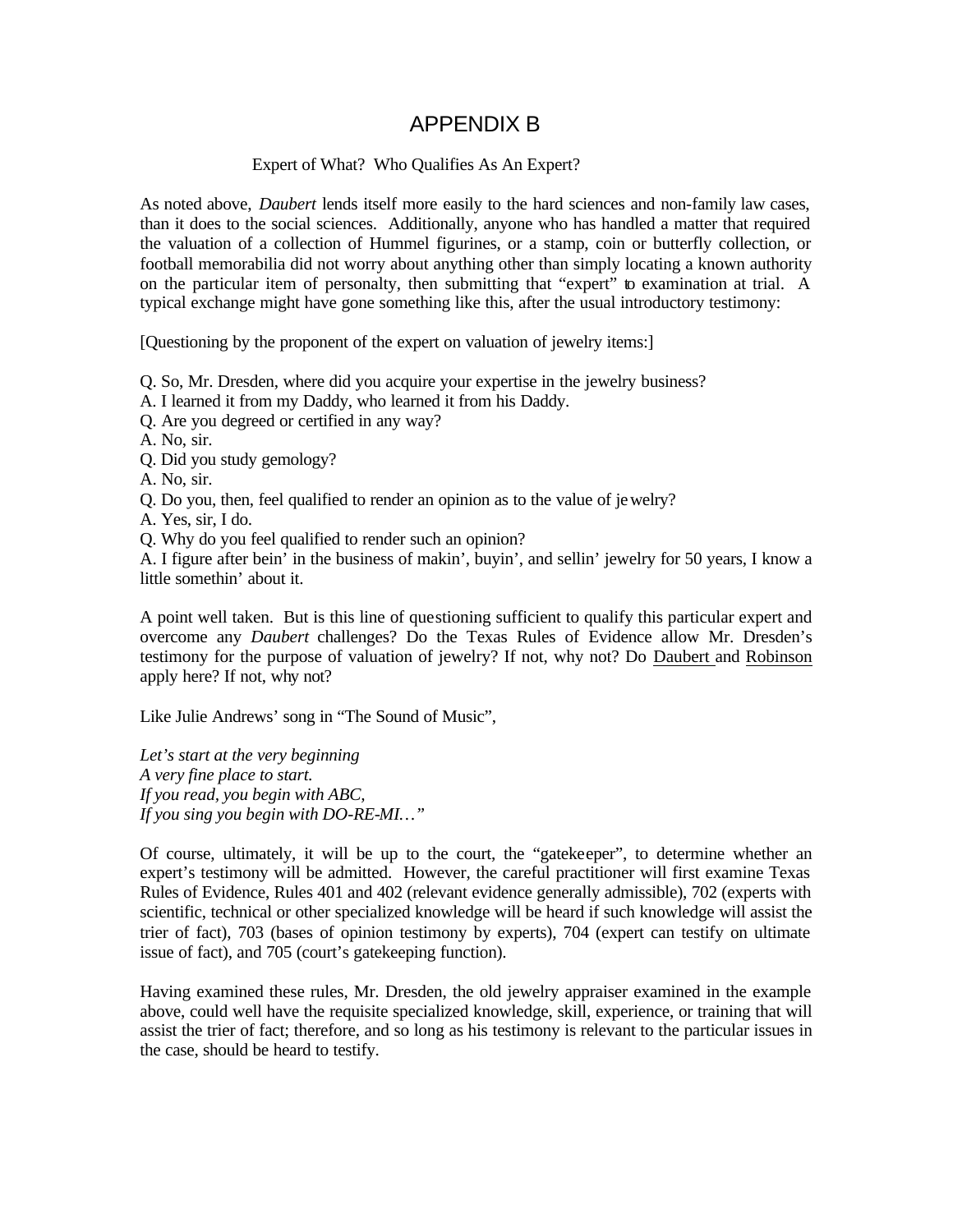## **1. ACCREDITATION AND WHAT DO THE INITIALS MEAN?**

While accreditation by a particular group or society of appraisers is not required for someone to be qualified an expert, it may likely help in the expert witness qualifying process. Listed below are some explanatory comments about the American Association of Appraisers. The ASA covers appraisal accreditations primarily in personal property and business valuation. Accreditation in other areas are discussed at the beginning of each appraisal topic.

**a. American Society of Appraisers** (ASA). Other specialized areas of appraisers, such as real estate, have their own certification standards, but any appraiser can be accredited by more than one organization.

- i. Requirements for Accreditation
- Χ Written exam in the field of expertise
- Χ Submit representative appraisal reports for peer review
- Χ Peer screening for ethical reputation and behavior.
- ii. Candidate Membership
- X Prospective candidate must be interviewed and approved by local chapter
- Χ Candidate must pass the ASA Ethics Examination and the Uniform Standards of Professional Appraisal Practice (USPAP) exam within a specified period of time
- Χ Technical appraisal proficiency and understanding of the fundamentals of appraisal ethics, principles and concepts are evaluated by written and oral exams

iii. Membership in ASA. When the candidate has met all of the requirements, and gained the necessary experience, he/she may apply for advancement for the following accreditations:

1. Accredited Member (AM). An accredited member must have at least 2 years of full-time equivalent appraisal experience and a college degree or equivalent.

2. Accredited Senior Member (ASA). Member is required to have at least 5 years experience full-time equivalent appraisal experience and a college degree or equivalent.

3. Master Gemologist Appraiser. The individual must: Χ hold the ASA designation;

- Χ be a Graduate Gemologist (GG) from the Gemological Institute of America or hold the designation of Fellow, Gemmological Association of Great Britain (FGA);
- Χ own or be employed by an owner of an ASA registered gemological laboratory;
- Χ pass the Farnsworth-Munsell 100-hue test for color discrimination; and
- Χ successfully complete the Master Gemologist Appraiser Program.

4. Fellow (FASA) . To be designated as a Fellow, the individual must be an Accredited Senior Appraiser and be recognized by ASA=s international Board of Governors for outstanding service to the appraisal society or profession.

## **2. APPRAISAL AND APPRAISAL SERVICES**

## **a. Airplanes**

Abilene Aero 2850 Airport Blvd. Abilene, Texas 79602 Phone: 915-677-2601 Fax: 915-671-8018 www.abileneaero.com

Apollo Aviation, Inc. Houston Hobby Airport 8402 Nelms, Suite 210 Houston, Texas 77061-4179 Phone: 713-641-0171 Fax: 713-641-2520 bross@aol.com

Aurora Aviation, Inc. Jim Allmon Waco Regional Airport 355 McGregor Airport Road McGregor, Texas 76657 Phone: 254-848-2345 Fax: 254-848-2555

Austin Jet Int=l Horseshoe Bay Resort Airport Horseshoe Bay, Texas 78657 Phone: 830-598-1010 Fax: 830-596-1112 Aircraft: Don Starling Helicopter: Jerry Edwards

Tom W. Carpenter ISA Lone Star Investments, Corp.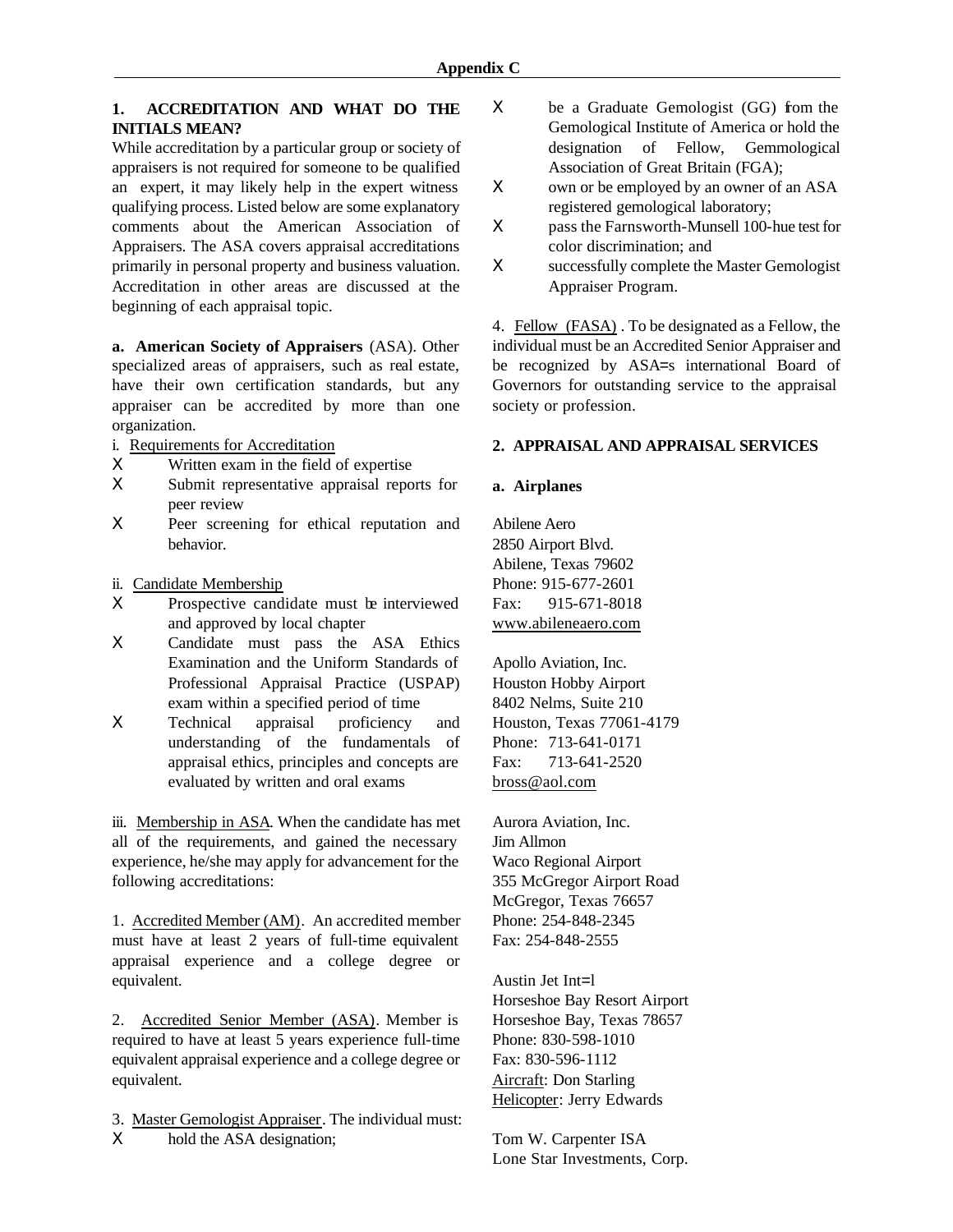P.O. Box 275 Marble Falls, Texas 78654 Phone: 830-693-1618 Fax: 693-1495 lonestar@tstar.net

C&R Aviation Rich Porter Montgomery County Airport 5000 Central Parkway, Hanger 18 Conroe, Texas 77303 Phone: 409-756-6568 Fax: 409-456-6568 www.craviation.com

Corporate Concepts Int=l Inc. 17725 JFK Blvd., No. 204 Houston, Texas 77032 Phone: 281-443-6466 Fax: 281-443-8130 dblackburn@juno.com

Larry G. Lough ISA Appraisal Systems, Inc. P.O. Box 131270 Tyler, Texas 75713 Phone: 903-839-7029 Fax: 903-839-4909

Leslie H. Miles, Jr. ASA MB Valuation Sevices, Inc. 1111 Empire Central Place Dallas, Texas 75247-4305 Phone: 214-631-4707 Fax: 214-638-7579 lmilesjr@aol.com www.mbval.com

Par Avion, Ltd. 6524 San Felipe, Suite 446 Houston, Texas 77057 Phone: 713-681-0075 Fax: 713-681-0035 www.paravionltd.com

### **b. Automobiles**

William Avila ASA Avila Appraisal 10600 Montana El Paso, Texas 79935 Phone:915-598-2583 Fax: 915-599-8800 bill@carappraiser.com

Tom W. Carpenter ISA Lone Star Investments, Corp. P.O. Box 275 Marble Falls, Texas 78654 Phone: 830-693-1618 Fax: 693-1495 lonestar@tstar.net

Guinn D. Henderson ISA Henderson Appraisal Associates P.O. Box 131753 Tyler, Texas 75713 Phone: 903-526-0500 Fax: 903-526-0501 ghenderson@tyler.net

Daniel J. Kruse ISA Superior Auctioneers & Marketing, Inc. P.O. Box 792427 San Antonio, Texas 78279 Phone: 210-499-0777 Fax: 210-499-4217

Tara D. Kruse ISA Superior Auctioneers & Marketing, Inc. 11202 Disco San Antonio, Texas 78216 Phone: 210-499-0777 Fax: 210-499-4217 Antique and Vintage Cars

Tiffany Ann Kruse Superior Auctioneers & Marketing, Inc. 11202 Disco San Antonio, Texas 78216 Phone: 210-499-0777 Fax: 210-499-4217 tpierce@saami.com

Larry G. Lough ISA Appraisal Systems, Inc. P.O. Box 131270 Tyler, Texas 75713 Phone: 903-839-7029 Fax: 903-839-4909

Winston A. McKenzie ISA McKenzie Galleries and Commercial 7026 Old Katy Road Suite 161 Houston, Texas 77024 Phone: 713-863-1213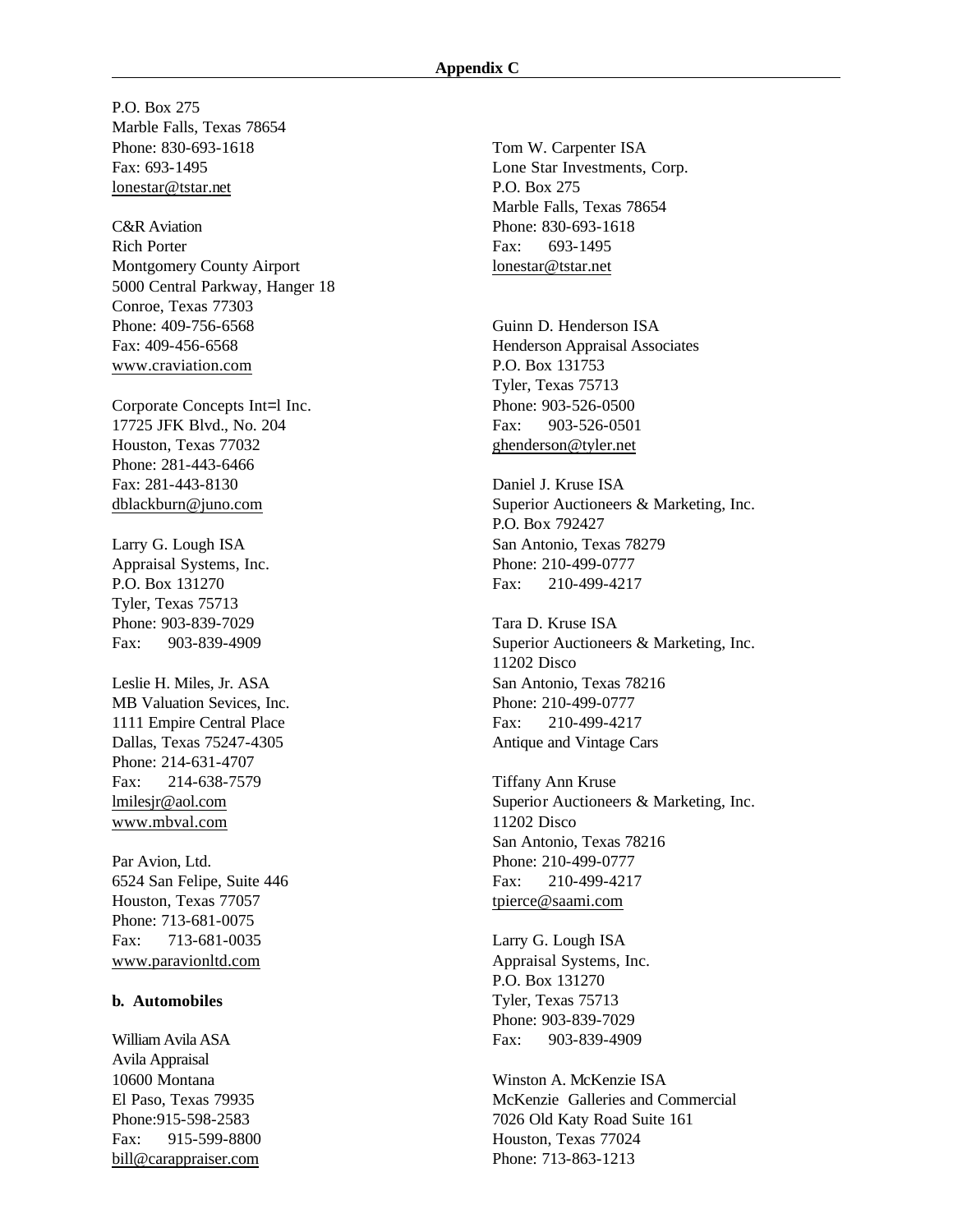Fax: 713-863-1216 P.O. Box 27701-457 Houston, Texas 77027 Phone: 713-908-0740 Fax: 713-942-0170 weehahn@aol.com

Christopher B. Pierce ISA Superior Auctioneers & Marketing, Inc. P.O. Box 792427 San Antonio, Texas 78279 Phone: 210-499-0777 Fax: 210-495-1319 cpierce@saami.com Classic and antique cars

James Puckett ISA Superior Auctioneers & Marketing, Inc. P.O. Box 792427 San Antonio, Texas 78279 Phone: 210-499-0777 Fax: 210-499-4217 Antique and Vintage Cars

Bernard A. Siegal ASA Automotive Restoration Services P.O. Box 140722 Dallas, Texas 75214-0722 Phone: 214-827-2678 Fax: 214-826-0000

Chris M. Zora P.O. Box 9939 The Woodlands, Texas 77387 Phone: 281-362-8258

### **c. Boats And Yachts**

Tom W. Carpenter ISA Lone Star Investments, Corp. P.O. Box 275 Marble Falls, Texas 78654 Phone: 830-693-1618 Fax: 693-1495 lonestar@tstar.net

Larry G. Lough ISA Appraisal Systems, Inc. P.O. Box 131270 Tyler, Texas 75713 Phone: 903-839-7029 Fax: 903-839-4909

mcgaisidsi@aol.com Winston A. McKenzie, Jr. ISA

Winston A. McKenzie, Jr. ISA P.O. Box 27701-457 Houston, Texas 77027 Phone: 713-908-0740 Fax: 713-942-0170 weehahn@aol.com

Donald Patterson AM D-Patterson Marine 5902 Ayers Suite 62 Corpus Christi, Texas 78415 Phone: 512-852-8313 Fax: 512-888-8262

#### **d. Business Valuation**

i. Designations and Accreditations

1. American Society of Appraisers (ASA). The ASA, which is discussed in more detail above, provides for accreditation in business valuation.

2. Accredited in Business Valuation (ABV).The American Institute of Certified Public Accounts (AICPA) offers accreditation in business valuation in which the successful candidate can used the designation, ABV. Those who earn this accreditation have truly had their experience and knowledge tested. The requirements for accreditation are:

- Χ Applicant must be a member in good standing in AICPA;
- Χ Must possess an unrevoked CPA license;
- Χ Must submit 10 prior business evaluation reports which demonstrate substantial experience and competence as a business evaluator;
- Χ Must pass a written exam.
- Χ For re-accreditation, the applicant must have at least 60 hours of CPE, within last 3 years, and submit documentation of 5 business valuations performed in the last 3 years.

ii. Appraisers-Business Valuation

Donald W. Barker ASA Howard Frazier Barker Elliott, Inc. 815 Walker, Suite 1140 Houston, Texas 77002 Phone: 713-225-9580 Fax: 713-225-9588 dbarker@hfbe.com www.hfbe.com

William H. Bundy, CPA/ABV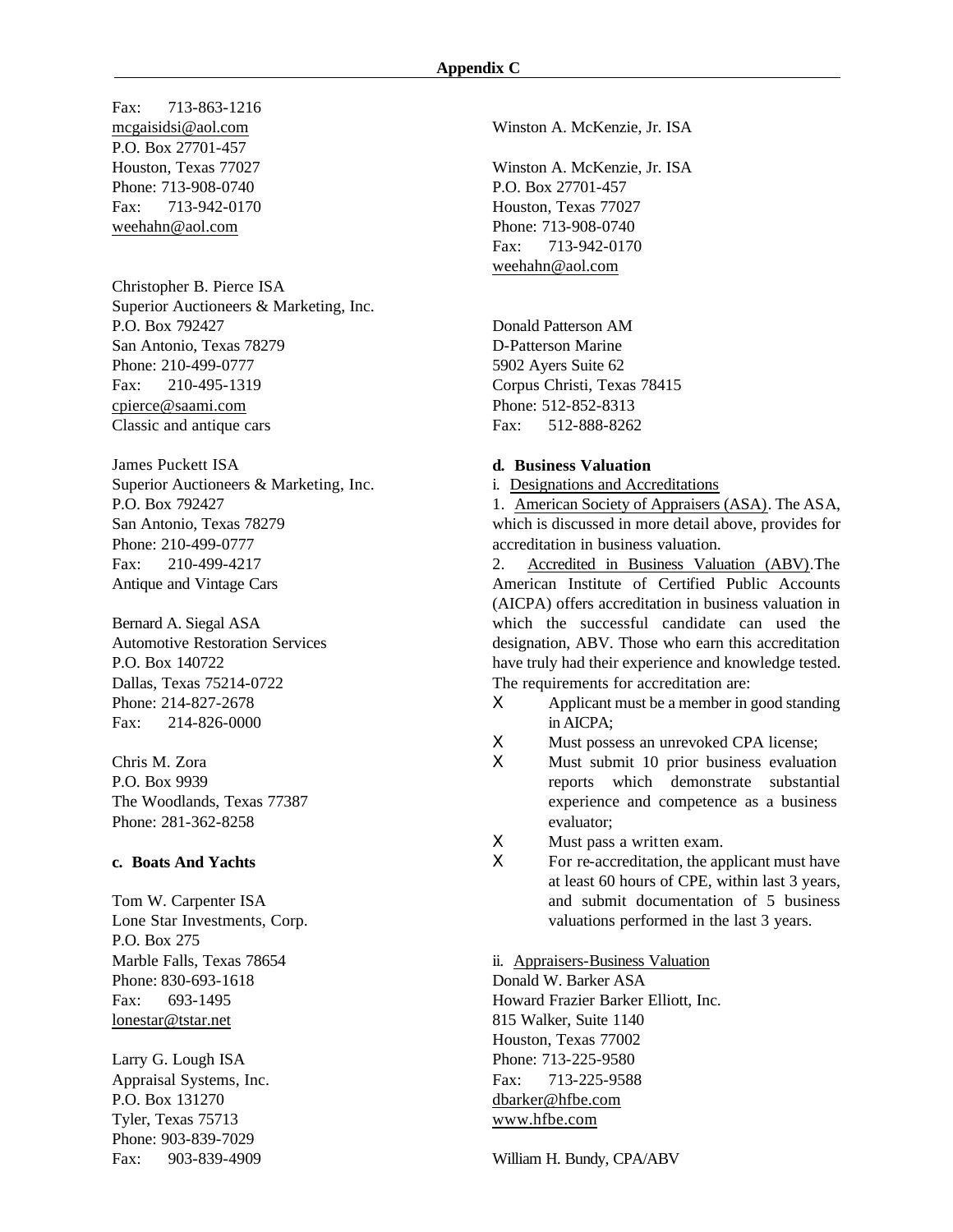#### **Appendix C**

Henry & Peters, P.C. 3310 S. Broadway Phone: 903-597-6311 Fax: 903-957-0343 www.henrypeters.com

Richard C. Barron ASA AD Consultants 6218 Paisley Houston, Texas 77096 Phone: 713-776-0426 Fax: 713-776-0506

John Camp, CPA/ABV Ferguson+Camp+Poll 1800 BERING DR. STE 950 HOUSTON, TX 77057 Phone: (713) 783-5200 Fax: (713) 783-6959 jcamp@fcpcpa.com www.fcpcpa.com

Dunbar N. Chambers, III AM E. Ted Davis & Associates 50 Briar Hollow, Suite 490E Houston, Texas 77027 Phone: 713-552-1920 Fax: 713-960-8649 dunbarc@gte.net

Bob Cocanower Cocanower & Cocanower 1501 Merrimac Circle, Suite 109 Fort Worth, Texas 76107 Phone: (817) 335-5547 Fax: (817)923-9697

Thomas L. Corley, CPA/ABV 7535 Bosque Blvd. Waco, Texas Phone: 254-772-8412 Fax: 254-772-5515

Harry Dillashaw, CPA/ABV, ASA, Hein & Associates 5075 Westheimer, Suite 970 Houston, Texas 77056 Phone: 713-850-9814 Fax: 713-850-0725 Dillashaw@compuserve.com

Charles L. Elliott, Jr. ASA Howard Frazier Barker Elliott, Inc. Ste. 100 Tyler, Texas 75701 815 Walker, Suite 1140 Houston, Texas 77002 Phone: 713-225-9580 Fax: 713-225-9588 celliot@hfbe.com www.hfbe.com

Patrice Ferguson, CPA/ABV, JD Ferguson+Camp+Poll 1800 BERING DR. STE 950 HOUSTON, TX 77057 Phone: (713) 783-5200 Fax: (713) 783-6959 pferguson@fcpcpa.com www.fcpcpa.com

Douglas K. Fejer, CPA/ABV Campos & Stratis, L.L.P. 6805 Crestland Dallas, Texas 75232 Phone: 214-965-0086 Fax: 214-965-0086 www.connect.net/fejerdk

John K. Flato ASA Ferguson, Camp & Henry 1800 Bering Suite 950 Houston, Texas 77050 Phone: 713-783-5200 Fax: 713-783-6959 jflato@aol.com

William H. Frazier ASA Howard Frazier Barker Elliott, Inc. 815 Walker, Suite 1140 Houston, Texas 77002 Phone: 713-225-9580 Fax: 713-225-9588 wfrazier@hfbe.com www.hfbe.com

Charles D. Gerhadt, CPA/ABV 5615 Kirby Dr. Ste. 517 Houston, Texas 77005 Phone: 713-520-5592 Fax: 713-520-9968 www.gerhardtcpa.com

Lowell V. Getz ASA 820 Gessner, Suite 265 Houston, Texas 77024-4258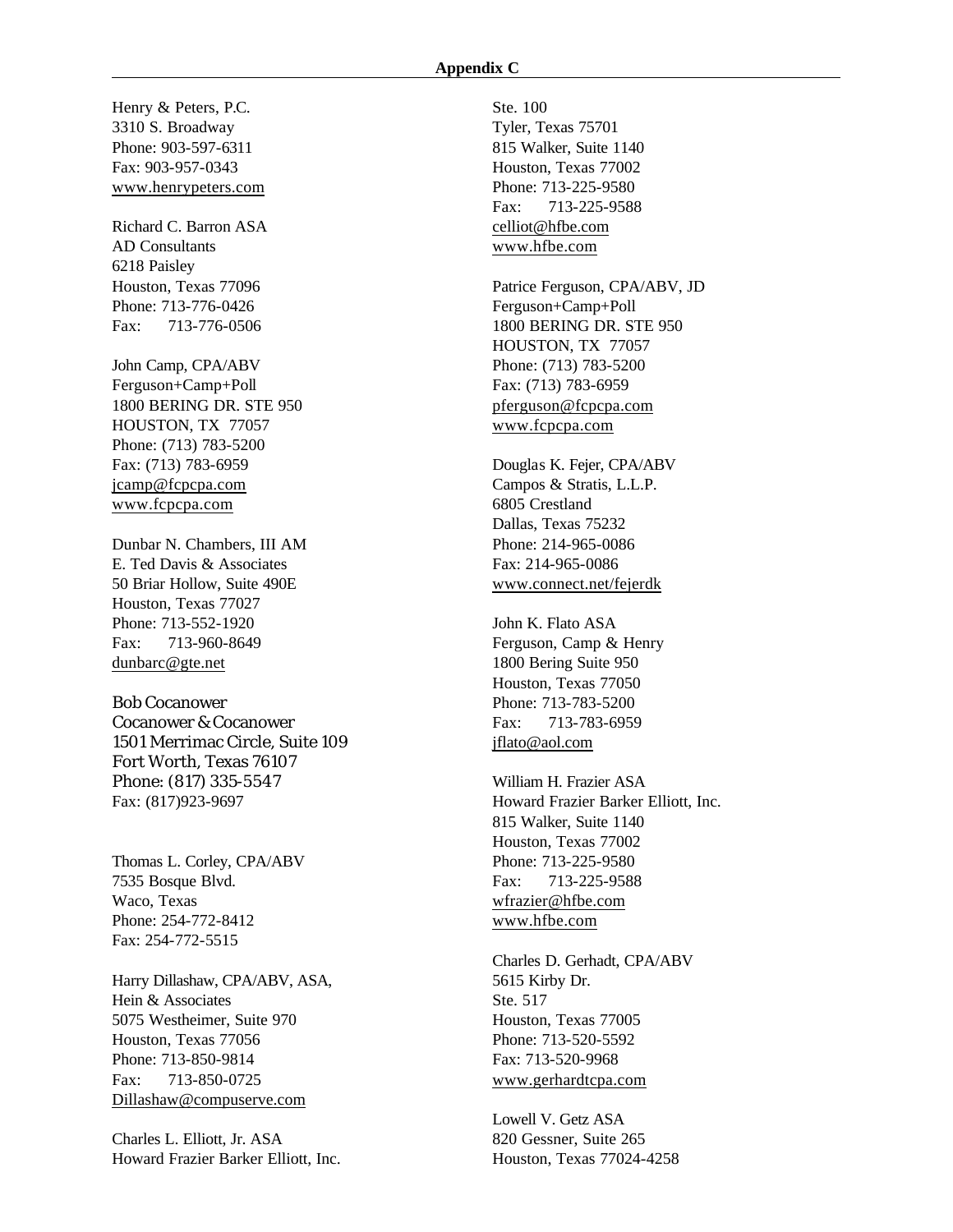#### **Appendix C**

Phone: 713-461-8061 Fax: 713-467-8745 cpa@lowellgetz.com Mann Frankfort Stein & Lipp, P.C. 12 Greenway Plaza 8 th Floor Houston, Texas 77046 Phone: 713-960-1707 Fax: 713-960-7140 www.mfscpa.com

Robert A. Hancock, CPA/ABV Mann Frankfort Stein & Lipp, P.C. 12 Greenway Plaza 8 th Floor Houston, Texas 77046 Phone: 713-960-1707 Fax: 713-960-7140 www.mfscpa.com

Alan B. Harp, Jr ASA Howard Frazier Barker Elliott, Inc. 815 Walker, Suite 1140 Houston, Texas 77002 Phone: 713-225-9580 Fax: 713-225-9588 Aharp@hfbe.com www.hfbe.com

J. Michael Hill, CPA/ABV, FASA Hill Valuation Group, Inc. 1800 St. James Place, Suite 400 Houston, Texas 77056 Phone: (713) 771-0511 Fax: (713) 759-0968 www.hillvaluation.com

James M. Hill, Jr. ASA Hill Valuation Group, Inc. 1800 St. James Place, Suite 400 Houston, Texas 77056 Phone: (713) 771-0511 Fax: (713) 759-0968 www.hillvaluation.com

L. Norton Hindley, III ASA The Hindley Group 1717 Woodstead Ct. #108 The Woodlands, Texas 77380 Phone: 281-367-1955 Fax: 281-363-9296 hindleygrp@aol.com

www.lowellgetz.com

R.P. Gray, CPA/ABV www.hindleygroup.com

Alex W. Howard ASA Howard Frazier Barker Elliott, Inc. 815 Walker, Suite 1140 Houston, Texas 77002 Phone: 713-225-9580 Fax: 713-225-9588 alexh@hfbe.com www.hfbe.com

Ernest C. Hundahl ASA Southwest Financial Analytics, Inc. 1 Riverway, Suite 1700 Houston, Texas 77056 Phone: 713-278-2500 Fax: 713-278-2523 ehundahl@swfn.com

Jeffrey D. Jones ASA Certified Appraisers, Inc. 10301 NW Freeway, Suite 200 Houston, Texas 77092 Phone: 713-680-1200 Fax: 713-680-8300 jbj@certifiedbb.com www.cerftifiedbb.com

John H. Lax AM Arthur Andersen, LLP 711 Louisiana, Suite 1300 Houston, Texas 77002-2717 Phone: 713-237-2918 Fax: 713-277-2950

I. Jeff Litvak ASA KPMG Peat Marwick 700 Louisiana, Suite 3200 Houston, Texas 77002 Phone: 713-319-2790 Fax: 713-319-2482

Jeannie Lee McClure ASA McClure, Schumacher & Assoc. 2401 Fountainview, Suite 504 Houston, Texas 77057 Phone: 713-622-6000 Fax: 713-266-2412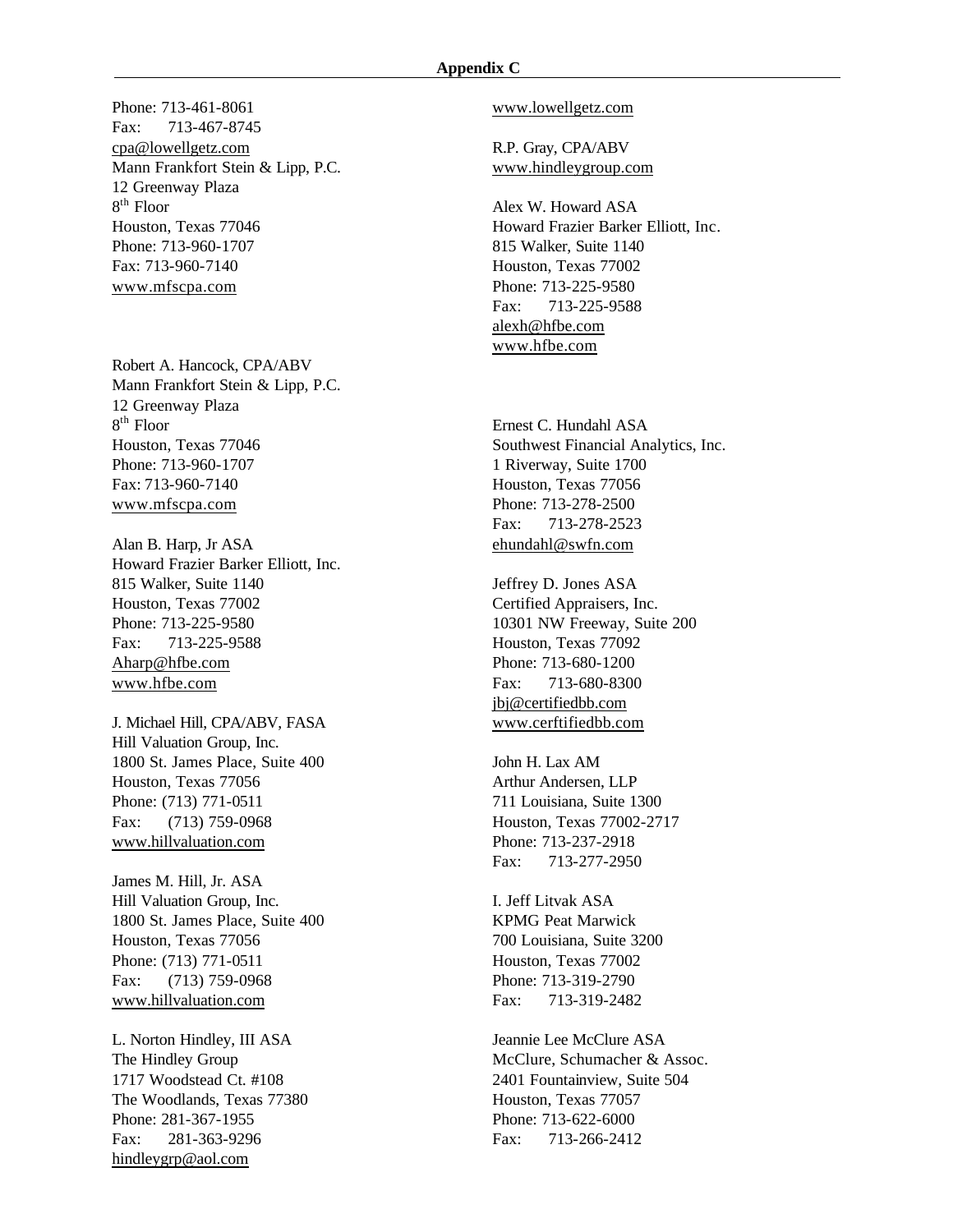William L Moll, CPA/ABV 9801 Westheimer Road Suite 302 Houston, TX 77042-3955 Jeff Poll, CPA, JD Ferguson+Camp+Poll 1800 BERING DR. STE 950 HOUSTON, TX 77057 Phone: (713) 783-5200 Fax: (713) 783-6959 jpoll@fcpcpa.com www.fcpcpa.com

Justin Rose ASA Justin Rose & Associates 5331 Valkeith Houston, Texas 77096 Phone: 713-729-6759 Fax: 713-723-0271 jjroe@flash.net

Marvin Eugene Schindler, Jr. ASA Aegis Energy Advisors Corp. 7600 W. Tidwell, Suite 709 Houston, Texas 77040 Phone: 713-460-8162 Fax: 713-460-1117

Jeffrey A. Schumacher, CPA/ABV, ASA McClure, Schumacher & Assoc. 2401 Fountainview, Suite 504 Houston, Texas 77057 Phone: 713-622-6000 Fax: 713-266-2412 jeff@businessvalue.net

Warren K. White ASA Arthur Andersen LLP 711 Louisiana, Suite 1300 Houston, Texas 77002-2717 Phone: 713-237-2918 Fax: 713-277-2950

#### **e. Gems & Jewelry**

i. Associations and titles.

1. Gemological Institute of America (GIA).International recognized as the leading organization in gem and jewelry study and training. 2. Gemologist. (G) The designation given by he Gemological Institute of America to those individuals who have successfully completed courses in gem identification of both diamonds and colored stones. It Phone: 713-789-9111 Fax: 713-789-0296 marlinville@aol.com

required completion of a home study course and passing a written examination.

3. Graduate Gemologist. (GG). A classification given to persons who have met all of the requirements and attended classes in diamond appraising and gem identification. The classes are usually one week in duration. Classes are conducted by GIA instructors and are offered in most U.S. cities.

4. Graduate Gemologist in Residence Diploma. A prestigious credential which is achieved by attending classes, in residence, at one of the GIA campuses located in New York or California. The course covers all subjects taught at the gemologist and graduate gemologist levels. The length of time required to complete the course is approximately seven months. If additional courses are included such as retail, jewelry training, pearls, appraisals, and design. The course can take up to a year to complete.

5. Certified Gemologist. (CG). Title awarded by the American Gem Society (AGS). AGS is a non-profit organization with membership in the U.S. and Canada. One can be certified by AGS members who have already qualified as registered jewelers and completed advanced courses in gemology. Candidates must have: 1) functioned as registered jewelers for at least one year prior to certification, and 2) a gemologist or graduate gemologist title from the GIA. Although the individual is given the title, membership is held by the employing firm. If the title holder leaves the firm, the certified designation can no longer be used by the individual.

6. Professional Gemologist. (PG) The title awarded to those who successfully completed the 4 1/2 month course of study at the Columbia School of Gemology in Maryland. The passing of a practical and written examination is required before certification as a professional gemologist.

7. Fellow of the Gemological Association. (FGA) Title awarded to successful candidate for the gemological diploma of the Gemological Association of Great Britain. Attainment of this title involves two years of correspondence study and is given very high professional and scientific recognition internationally.

8. Gemologist, Accredited Gemologist, Accredited Jewelry Appraiser. (G, AG, AJA). Titles given by the Pacific Institute of Gemology in Vancouver, Canada. Gemologist certificate is awarded to students who have successfully completed the introductory course in gemology and courses on diamond grading and advanced gemology. Diplomas require the gemologist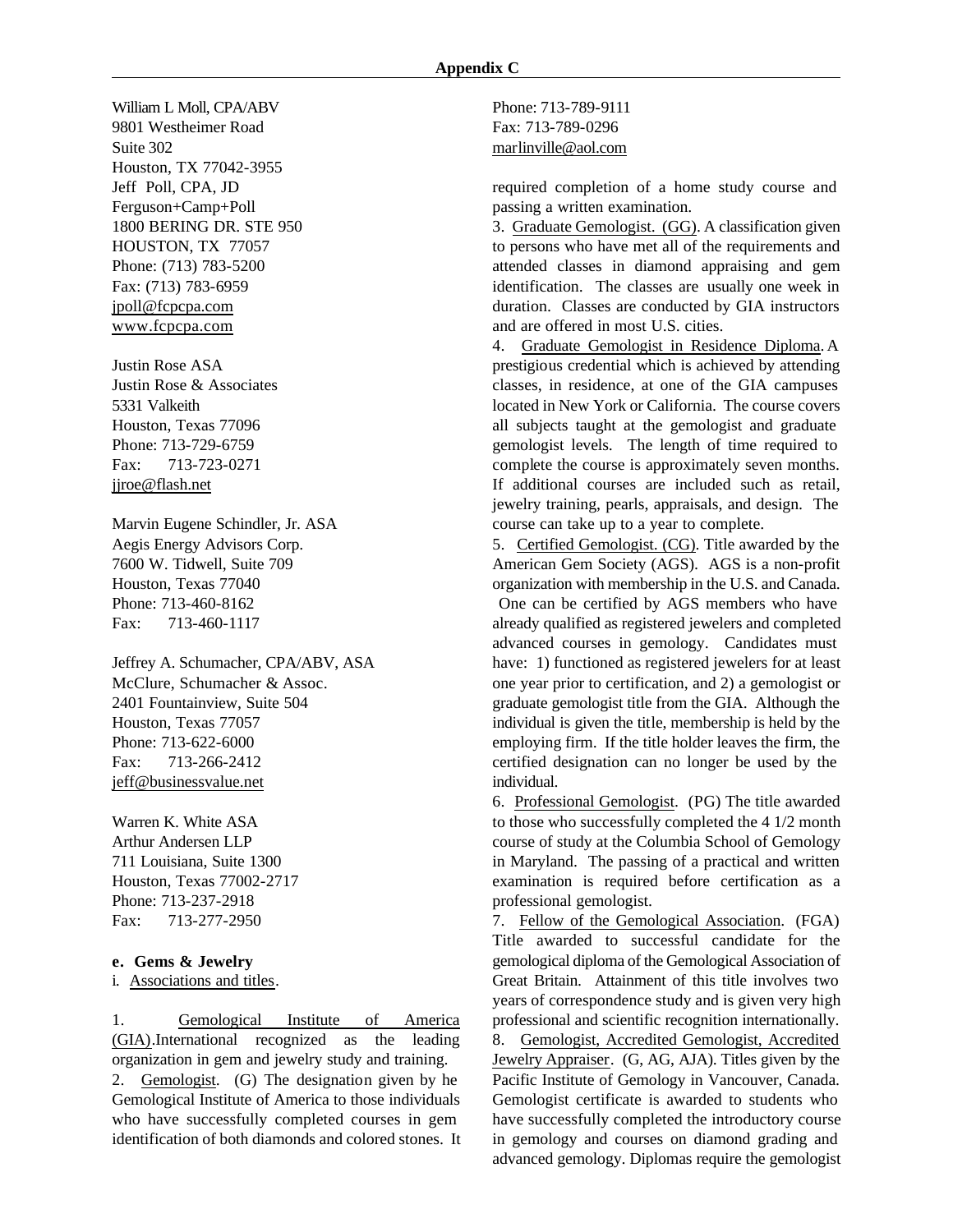certificate or equivalent and successful completion of color stone grading and practical gemology. The AJA rating requires 4 additional courses on appraisal 9. Master Gemologist Appraiser. (MGA)The MGA program is part of the American Society of Appraisers (ASA). The highest title which can be held in the gems and jewelry division of the ASA is that of "Master Gemologist Appraiser."

The candidate must:

- Χ have an accredited gemological laboratory;
- Χ have 3 to 5 years of documented appraisal experience;
- Χ be a graduate gemologist or equivalent;
- Χ pass an investigation of character, integrity, and past appraisal performance;
- X submit to policing of appraisal practice. The examination which the candidate must successfully complete is the most rigorous in the gem and jewelry industry.

10. American Gem Society Certified Gemologist Appraiser. (CGA) There is an examination which the candidate must successfully complete to achieve the CGA title. There is no formal training program prescribed by the AGS for this certification. The primary requirement is that the candidate be a certified gemologist.

11. International Society of Appraisers. (ISA) International appraisal organization of which approximately 20 percent of its members are gems and jewelry appraisers. More generalized than specialized, the candidate is required to attend certain core courses covering the legal, ethical, and theoretical aspects of personal property appraisal.

12. Appraisers Association of America. (AAA) This is a membership organization only and offers no titles signifying certification. Program usually consists of seminars and monthly meetings.

13. The National Association of Jewelry Appraisers. (NGJA, NJA) This organization offers no certification titles, but grants accreditation to members with proper educational and appraisal experience.

### ii. Appraisers-Gems and Jewelry

Stanley Paul Cohen, ASA

| Charles |   | Cohen |    |      |
|---------|---|-------|----|------|
| 4747    | S | Hulen | St | #107 |

procedures, grading, and appraising; diploma is gemology. The individual must be recertified after 3 years.

Fort Worth, TX 76132

 Phone: (817) 292-4367 Fax: (817) 370-8720

Susan Eisen, ASA Susan Eisen Fine Jewelry and Watches 7500 N Mesa Ste 216 El Paso, TX 79912 Phone: (915) 584-0022 Fax: (915) 584-2552

Frank Everts, Jr., ASA Frank Everts & Associates 11846 Donore Dallas, TX 75218-1845 Phone: (214) 349-5577 Fax: (214) 553-0446

Patti J. Geolat, ASA 14110 Dallas Pkwy Ste 200 Dallas, TX 75240 Phone: (972) 239-9314 Fax: (972) 239-9313

Anne A. Hawken, ASA PO Box 160336 Austin, TX 78716-0336 Phone: (512) 328-9411 Fax: (512) 301-0067 agx@eden.com

Robert C. Hoskins, ASA 4816 Cedar St Bellaire, TX 77401 Phone: (713) 977-9887 Fax: (713) 266-6969 rhoskins@flash.net

Richard I. Pongratz, ASA Appraisal Services Incorporated--PMB 170 3105 Ira E. Woods Avenue Suite 130 Grapvine, TX 76051 Phone: (817) 545-6696 Fax: (817) 545-6696 Appraisal-services@att.net

Gerald N. Reynolds, ASA PO Box 13327 Arlington, TX 76094 Phone: (817) 265-4912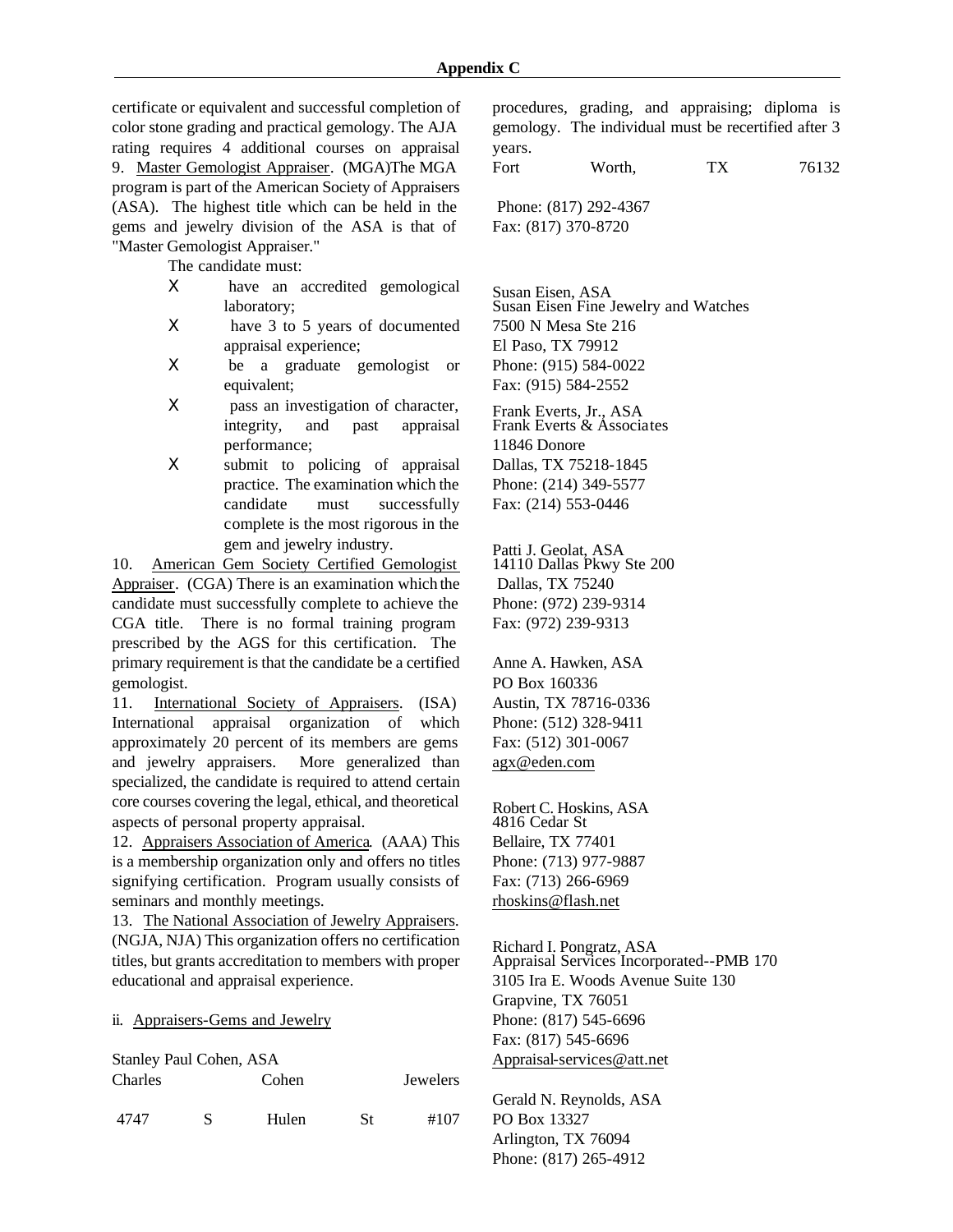Fax: (817) 548-7781 gerreynolds@cs.com ww.reynoldsantiques.com

Charles Kirk Root, ASA Fax: (512) 371-1430 kirkroot@flash.net www.austinjewelryappraisers.com

| H. Robert Sandler, AM<br>Mark J. Sandler, ASA  |           |               |            |  |  |  |
|------------------------------------------------|-----------|---------------|------------|--|--|--|
| Designer                                       |           | <b>Jewels</b> | Inc.       |  |  |  |
| Westheimer<br>5433                             |           | St            | #400       |  |  |  |
| Houston,                                       | ТX        |               | 77056-5311 |  |  |  |
| Phone: (713) 623-6996                          |           |               |            |  |  |  |
| Fax: (713) 623-6898<br>gems@designerjewels.com |           |               |            |  |  |  |
| Christine York, ASA                            |           |               |            |  |  |  |
| 5318                                           | Weslayan, | PMB           | 159        |  |  |  |

Houston, TX 77005 Phone: (713) 665-1650 Fax: (713) 665-8824 cyork1@pdq.net

#### **f. Livestock & Agricultural Equipment**

The leading organization governing the qualifications of livestock and farm equipment is the American Society of Agricultural Appraisers (ASAA). The ASAA was founded in 1980 and is the only appraisal association for livestock and farm equipment. The ASAA consist of 3 divisions: 1) The International Society of Livestock Appraisers; 2) The American Society of Farm Equipment Appraisers;, and 3) The American Society of Equine Appraisers. Membership is based solely upon application stating the experience level of the applicant. If approved, the member must adhere to the Uniform Standards of Professional Appraisal Practice (USPAP). The level of membership are:

Χ Accredited Member: An individual with current full-time or part-time agricultural or agriculture-related experience who possesses a sound working knowledge of the livestock and/or farm equipment industry. Individuals with prior agriculture-related experience also may qualify.

Austin Jewelry Appraisers 1802 W Koenig Ln Austin, TX 78756 Phone: (512) 458-8258

Χ Senior Appraiser: An accredited member who has successfully completed ASAA's Professional Appraisal Seminars and meets the AQB Minimum Qualification Criteria for Personal Property Appraisers. Senior Appraiser members must meet Appraisal Qualification Board (AQB) continuing education requirements every five years in order to retain Senior Appraiser status.

Χ Associate Member: An individual who does not have the practical experience necessary to qualify as an accredited member, but has the desire to enter the livestock and/or farm equipment appraisal profession, and is committed to attend the ASAA Professional Appraisal Education Courses.

Χ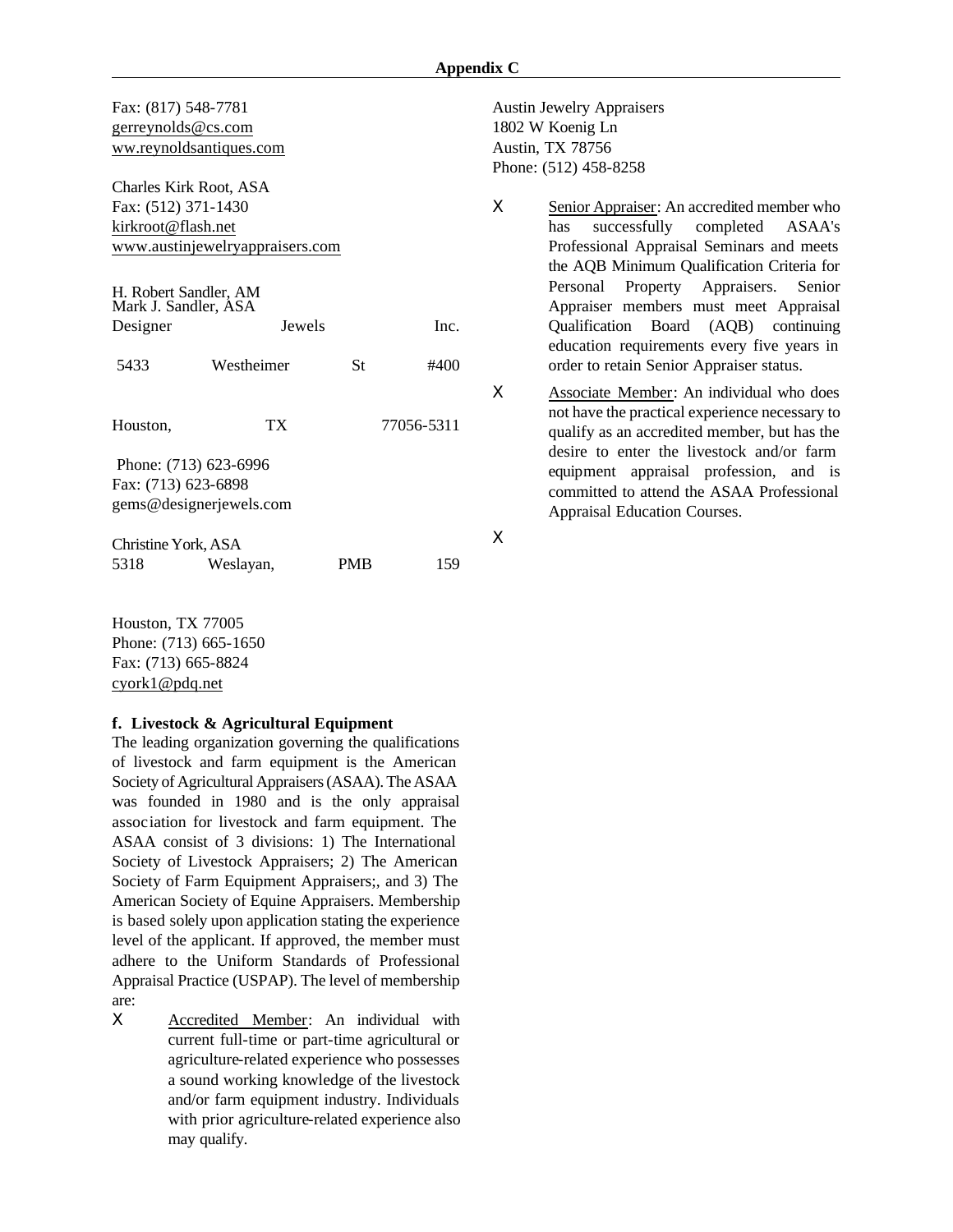Affiliate Member: A member who is not interested in becoming an appraiser, but has a business-related interest in the appraisal field such as bankers, insurance agents, attorneys, etc.

A list of member appraisers was not available, but information can be obtained from the website at www.amagappraisers.com

### **g. Mobile Homes**

Charles L. Fore MAI Integra/Chapman & Bell 3703 Taylorsville Road, No. 205 Louisville, KY 40220 Phone: 502-452-1543 Fax: 502-451-3657

Jeffrey L. Greenbert SRA Greenberg Appraisal Services 10901 Reed Hartman Hwy, #304 Cincinnati, OH 45242 Phone: 513-984-0477 Fax: 513-984-0599

Henry A. Harris SRA P.O. Box 5081 Jacksonville, FL 32207 Phone: 904-396-7580

#### **h. Personal Property/Fine Arts**

| Pam                                                                                                                                                                                                            | Campbell,                                   | ASA                       |       |  |  |  |
|----------------------------------------------------------------------------------------------------------------------------------------------------------------------------------------------------------------|---------------------------------------------|---------------------------|-------|--|--|--|
| William                                                                                                                                                                                                        |                                             | Campbell Contemporary Art | Inc   |  |  |  |
| 4935                                                                                                                                                                                                           |                                             | Ave                       |       |  |  |  |
| Fort                                                                                                                                                                                                           | Worth,                                      | TX                        | 76107 |  |  |  |
| Phone: (817) 737-9566<br>Fax:: (817) 737-9571<br>wcca@flash.net<br>Marilyn C. Carten, ASA<br>Carten & Assoc., Art Advisors & Appraisers<br>4107 Rosedale Ave<br>Austin, TX 78756-3632<br>Phone: (512) 452-0210 |                                             |                           |       |  |  |  |
|                                                                                                                                                                                                                | Fax:: (512) 452-0284<br>mccarten@swbell.net |                           |       |  |  |  |
| Theodore R. Coleman, AM                                                                                                                                                                                        |                                             |                           |       |  |  |  |

422 Coombs Creek Dr

Phone: (214) 339-4041 Fax:: (214) 339-4041 egamber@iamerica.net Lowell D. Collins, ASA 2903 Saint Street Houston, TX 77027-5315 Phone: (713) 622-6962 Fax:: (713) 871-9930 www.fine-art.com/collins/ Evan S. Epstein, ASA 2929 Buffalo Spdwy #302 Houston, TX 77098 Phone: (713) 622-8824 Nelda S. Lee, ASA Nelda Lee, Inc. 2610 E 21st Odessa, TX 79761-1705 Phone: (915) 366-8426 Fax:(915) 550-2803 nelda@nwol.net Joan C. Lowe, ASA Art & Antiques Appraisal Assoc. 1516 W 29th St Austin, TX 78703 Phone: (512) 478-7585 Fax: (512) 482-0040 jclowe1516@aol.com C. Van Northrup, ASA Geolat & Associates, Inc. 14110 Dallas Pkwy Ste 200 Dallas, TX 75240-4385

Cita F. Schuster, ASA 6109 Pinehurst Road El Paso, TX 79912-2023 Phone: (915) 584-7716 Fax:(915) 584-7716 s5814140@aol.com

### **i. Personal Property/Residential Contents**

Wolfred C. Attal, Jr., ASA Attal Appraisal Service 3310 Red River Austin, TX 78705-2614 Phone: (512) 472-6451

Phone: (972) 239-9314 Fax:: (972) 239-9313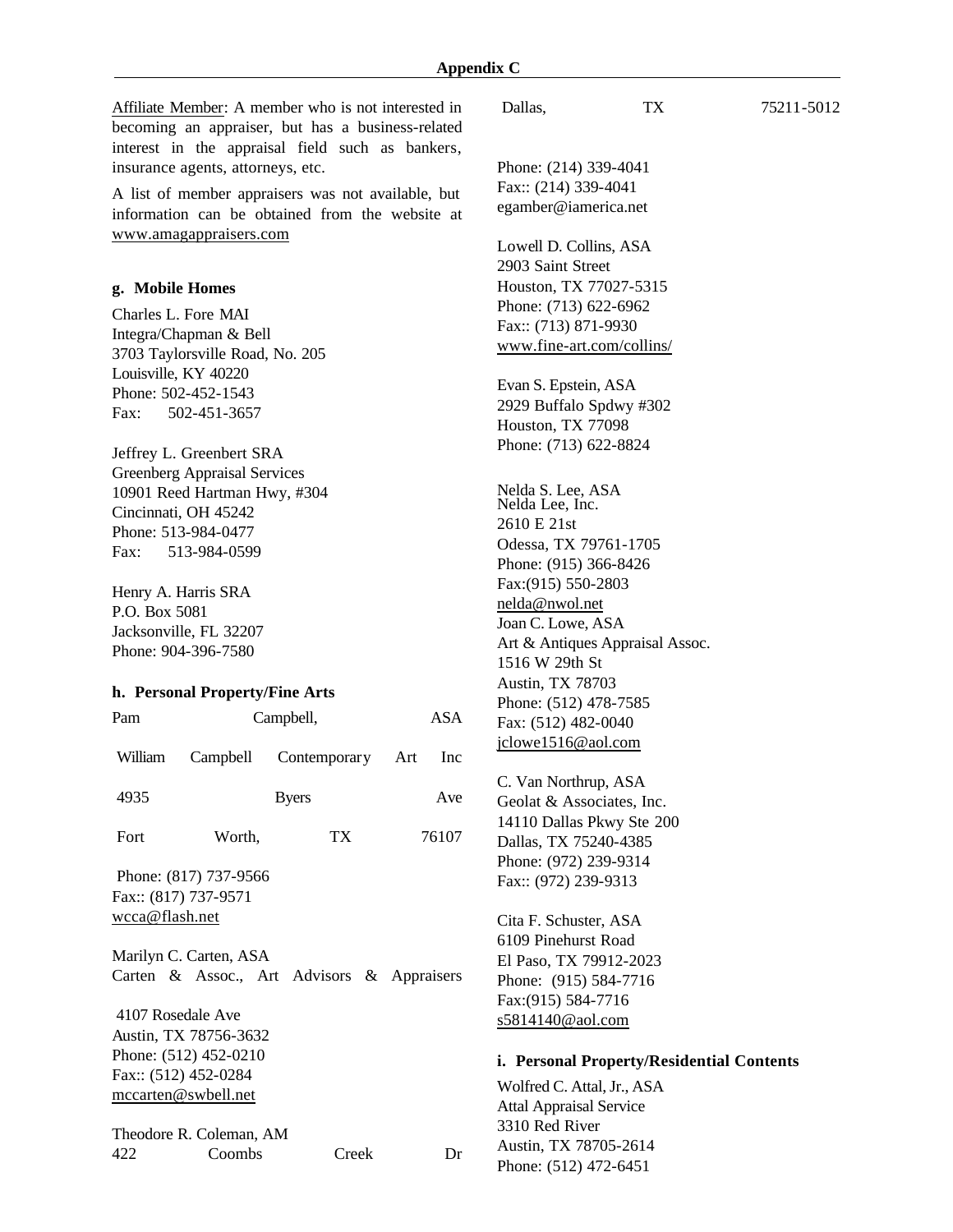| Fax:: (512) 312-0630<br>attal@ev1.net                                                                     |                       |            |       |           |            |
|-----------------------------------------------------------------------------------------------------------|-----------------------|------------|-------|-----------|------------|
| William W. Boyd, ASA<br>Anita H. Eisenhauer, ASA<br>11753<br>River<br>Up<br>Rd                            |                       |            |       |           |            |
| Corpus Christi, TX 78410-3320<br>Phone: (361) 241-7097<br>Facsimile: (512) 241-7098<br>eisenhauer@csi.com |                       |            |       |           |            |
| 10901                                                                                                     | Betty R. Gresham, ASA |            |       |           | Leopard    |
| Corpus                                                                                                    |                       | Christi,   |       | TX        | 78410      |
|                                                                                                           | Phone: (361) 241-7062 |            |       |           |            |
| Joan                                                                                                      | $C$ .                 |            | Lowe, |           | <b>ASA</b> |
| Art                                                                                                       | &                     | Antiques   |       | Appraisal | Assoc.     |
| 1516                                                                                                      |                       | W          |       | 29th      | St         |
| Austin,                                                                                                   |                       | TX         |       |           | 78703      |
| Phone: (512) 478-7585<br>Fax: (512) 482-0040<br>jclowe1516@aol.com                                        |                       |            |       |           |            |
| Sharon Ring Rollins, ASA<br>Ring<br>Rollins Auctions<br>&<br>Appraisals                                   |                       |            |       |           |            |
| P <sub>O</sub>                                                                                            |                       | <b>Box</b> |       |           | 16363      |
| Sugar                                                                                                     | Land,                 |            | TX    |           | 77946-6363 |
| Phone: (281) 265-8631<br>Fax: (281) 494-0759<br>rrollins@alltel.net                                       |                       |            |       |           |            |
| Nan B. Shelton, ASA<br>6454<br>Rd<br>Sumac                                                                |                       |            |       |           |            |
| Fort                                                                                                      | Worth,                |            | TX    |           | 76116-8131 |
| Phone: (817) 737-0680<br>Fax: (817) 737-8277<br>shelton100@home.com                                       |                       |            |       |           |            |

**j. Real Estate**

11910 Knippwood Ln Houston, TX 77024-5031 Phone: (713) 465-4734 Facsimile: (713) 461-2828

i. The Appraisal Institute. This organization of professional real estate appraisers, has general appraisal members who hold the MAI, SRPA, or SREA designations and residential appraisal members who hold the SRA or RM designation. Identified by their experience and knowledge of real estate valuation, these members must adhere to a strictly enforced Code of Professional Ethics and Standards of Professional Appraisal Practice. Currently, the Appraisal institute confers one general designation, the MAI, and one residential designation, the SRA. The Appraisal Institute is the most well known and credible accreditation association of real estate appraisers.

1. Designations. The designations and brief description are as follows:

Χ **MAI** - held by appraisers who are experienced in the valuation and evaluation of commercial, industrial, residential, and other types of properties, and who advise clients on real estate investment decisions.

Χ **SRPA** - held by appraisers who are experienced in the valuation of commercial, industrial, residential, and other types of property

Χ **SREA** - held by appraisers who are experienced in real estate valuation and analysis and advise clients on real estate investment decisions.

Χ **SRA -** held by appraisers who are experienced in the valuation of single-family homes, townhouses, and residential income properties of up to and including four units.

Χ **RM** - held by appraisers who are experienced in the valuation of single-family dwellings and two, three, and four-unit residential properties

2. Requirements for MAI Designation

Χ Must meet the minimum Appraiser Qualification Board (AQB) criteria (i.e., be a general State Certified Appraiser or provide documentation of meeting the AQB minimum requirements).

Χ College Degree: must submit an official transcript evidencing a 4-year degree.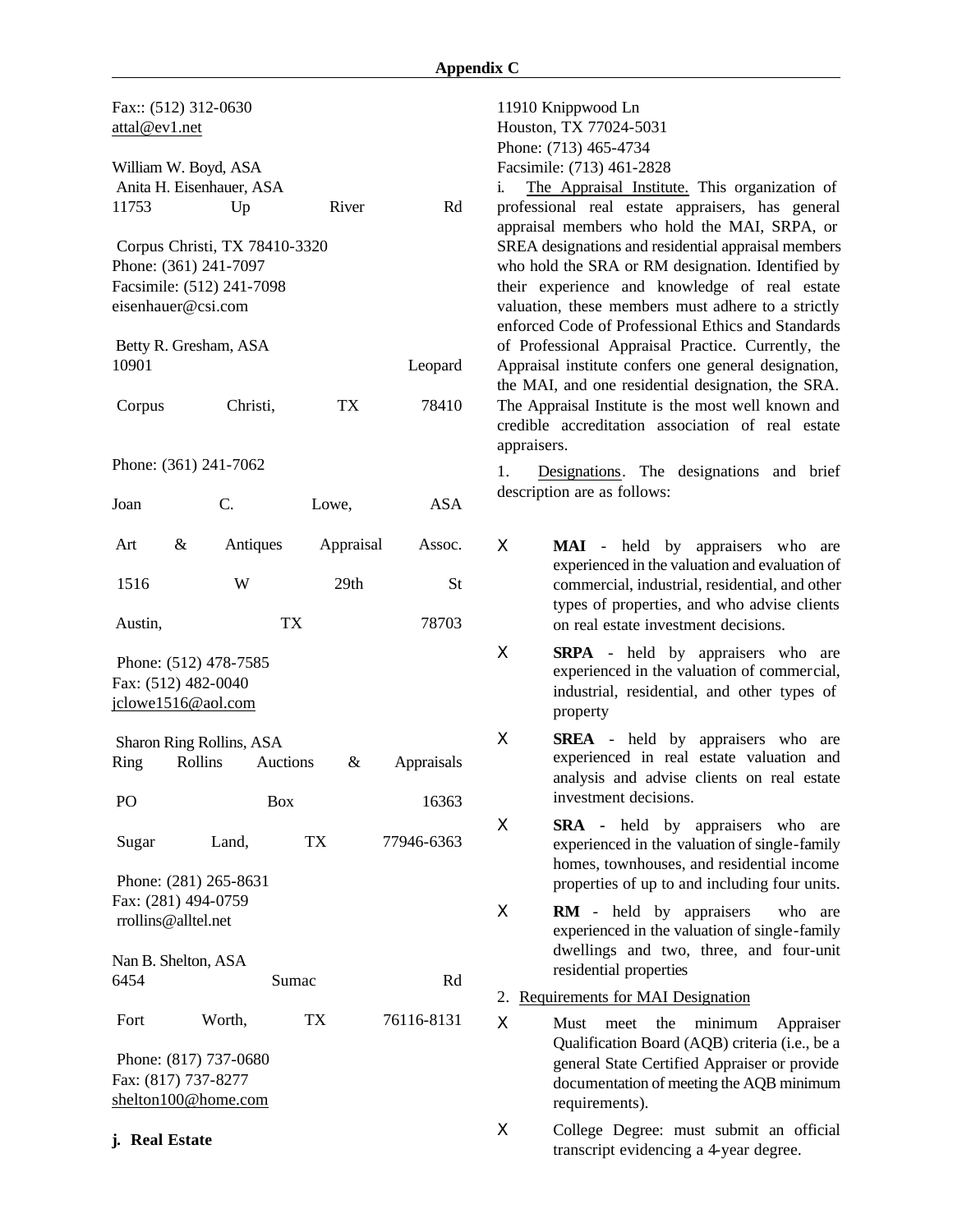- Χ Demo Report: must receive credit for a demonstration appraisal report on an incomeproducing property.
- Χ Comprehensive Exam: must pass this 2-day, 4-part modular examination prior to final level of experience.
- Χ Experience: must receive credit for 3,000 hours of Specialized Appraisal Experience.
- 3. Requirements for SRA Designation
- Χ Comprehensive Exam: must pass this exam prior to final level of experience.
- Χ Experience: must receive credit for 2,000 hours of Residential Appraisal Experience.

ii. The National Association of Real Estate Appraisers. This organization does not provide accreditation through exam. As seen below, the designations and requirements are must less strenuous than the Appraisal Institute.

- 1. CREA Certified Real Estate Appraiser
- Χ Applicant must be one of the following: 1. State licensed real property appraiser (or its equivalent) 2. State certified residential real property appraiser (or its equivalent) 3. State certified general real property appraiser (or its equivalent)
- Χ Applicant must provide a copy of applicant's state license or certification.
- Χ Applicant must submit an "Application Form".
- Χ Applicant must submit membership dues of \$215.00 (check or credit card charge) with "Application Form"

## 2. CCRA - Certified Commercial Real Estate Appraiser.

- Χ Applicant must be a state certified general real property appraiser (or its equivalent).
- Χ Applicant must provide a copy of applicant's state license or certification.
- Χ Applicant must submit an "Application Form".
- Χ Applicant must submit membership dues of \$245.00 (check or credit card charge) with "Application Form"
- 3. RPM Registered Professional Member
- Χ Applicant must a minimum of one (1) year of Real Estate experience.
- Χ Applicant must submit an "Application Form".
- Χ Must meet minimum Appraiser Qualification Board (AQB) criteria (i.e., be a general State Certified Appraiser or provide documentation of meeting the AQB minimum requirements).
- Χ College Degree: must submit an official transcript evidencing a 4-year degree, or may complete an acceptable alternative.
- Χ Demo Report: must receive credit for a demonstration appraisal report.
- Χ Applicant must submit membership dues of \$195.00 (check or credit card charge) with "Application Form"
- 4. Affiliate Member
- Χ Applicant has an interest in Appraising or Real Estate or Finance areas.
- Χ Applicant must submit an "Application Form". Applicant must submit membership dues of \$195.00 (check or credit card charge) with "Application Form"
- iii. Appraisers-Real Estate

Albert N. Allen MAI, SRA Allen Willford & Seale, Inc. 14925 Memorial Drive, Suite 200 Houston, Texas 77079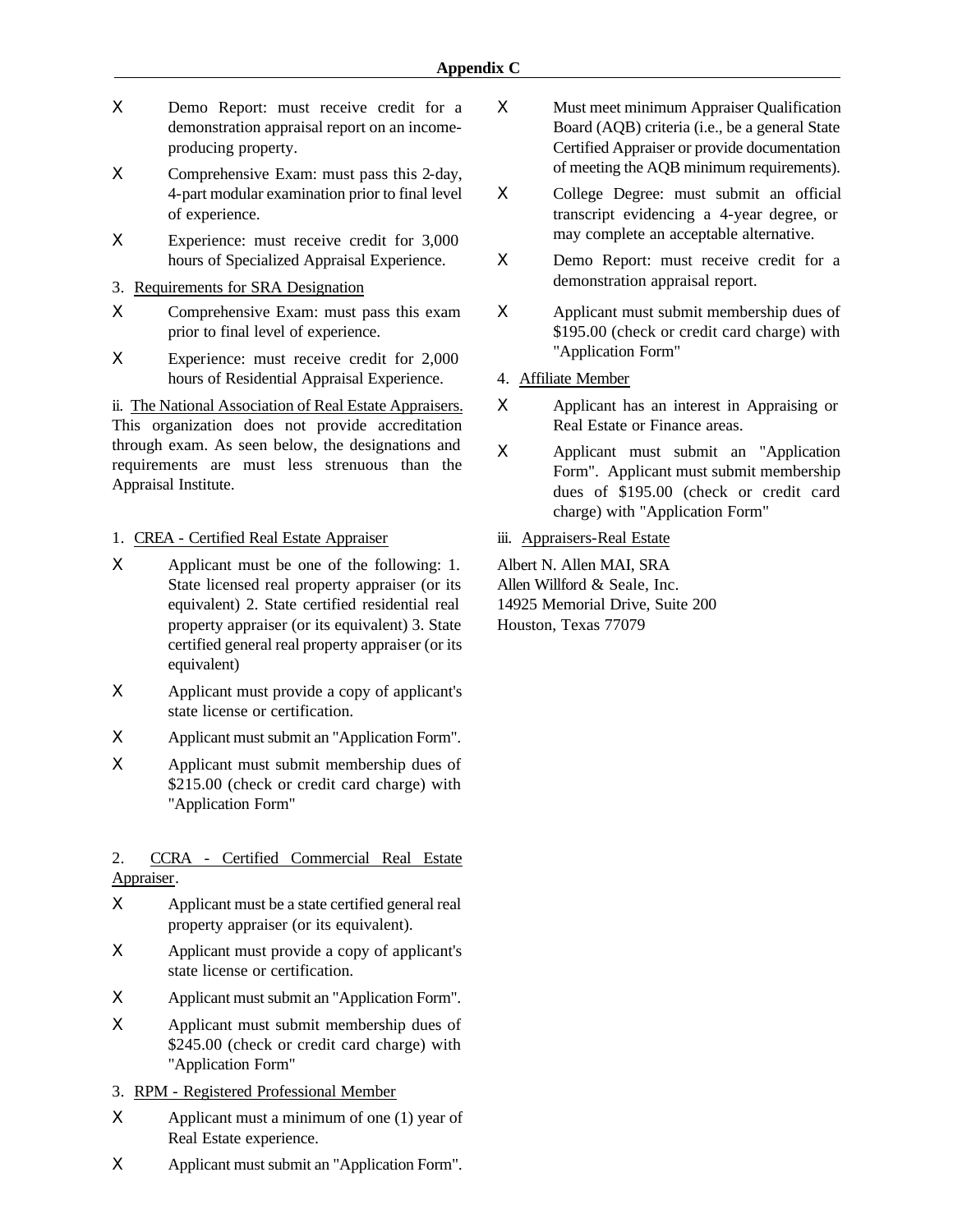Phone: 713-493-4444 Fax: 713-493-6845 Agricultural/Rural Oil and Gas Related Properties Timber and Timberland Ranchland

Jack L. Bell, Jr. ASA 7245 Brook Stone Drive Houston, Texas 77040-4710 Phone: 713-957-5262 Fax: 713-957-5210 Urban

Gary S. Brown ASA Gary Brown & Associates, Inc. 1313 Campbell Road Bldg. E Houston, Texas 77055 Phone: 713-468-1010 Fax: 713-468-2299 garyb@garybrown.com Urban

Gary A. Burns ASA Burns Forestry P.O. Box 1227 Crockett, Texas 75835 Phone: 409-544-3622 Fax: 409-544-7415 Burn3622@sat.net Timber and Timberland

Anna M. Conroy ASA Conroy Realty Co. 12633 Greens Bayou Dr. #B Houston, Texas 77015-4924 Phone: 713-453-1862 Fax: 713-453-0863 Urban

Cary W. Coole SRA, CRP The Coole Co., Inc. 10700 Richmond Ave. Suite 231 Houston, Texas 77042 Phone: 713-783-5357

Michael G. Curtis SRA Curtis Appraisal Consultants 4810 W. Panther Creek Drive, Suite 107 The Woodlands, Texas 77381 Phone: 281-367-0996 Fax: 281-367-3662 Condominiums/Cooperatives Multi-family dwellings

Ralph L. Day, Jr. ASA Day Forest Management & Appraisal, Inc. P.O. Drawer 1169 Jasper, Texas 75951 Phone: 409-489-1001 Fax: 409-489-1003 dayforest@prodidy.net www.dayforest.com Timber and Timberland Frank Merrill Dyer ASA Reliance Appraisal Group 2077 S. Gessner #139 Houston, Texas 77063 Phone: 713-784-9477 Fax: 713-784-9478 Urban Thomas N. Edmonds, Jr. ASA P.O. Box 630565 Houston, Texas 77263-0656 Phone: 713-840-9272 Fax: 713-840-1828 Urban

William C. Forrest ASA REVAC, Inc. 11777 Katy Freeway, Suite 300 Houston, Texas 77079-1765 Phone: 281-496-2388 Fax: 281-496-2276 cid@onramp.net Urban

Lloyd N. Garbarino ASA Ashford Asset Valuations 2334 Strait Lane Houston, Texas 77084 Phone: 281-398-2402 Fax: 281-398-2404 aavalue@flash.net Urban

Glen Graham IFA 4010 Blue Bonnet Blvd. Suite 213 Houston, Texas 77025 Phone: 713-668-9250 Fax: 713-668-9313 glen@wt.net Residential Condominiums Multifamily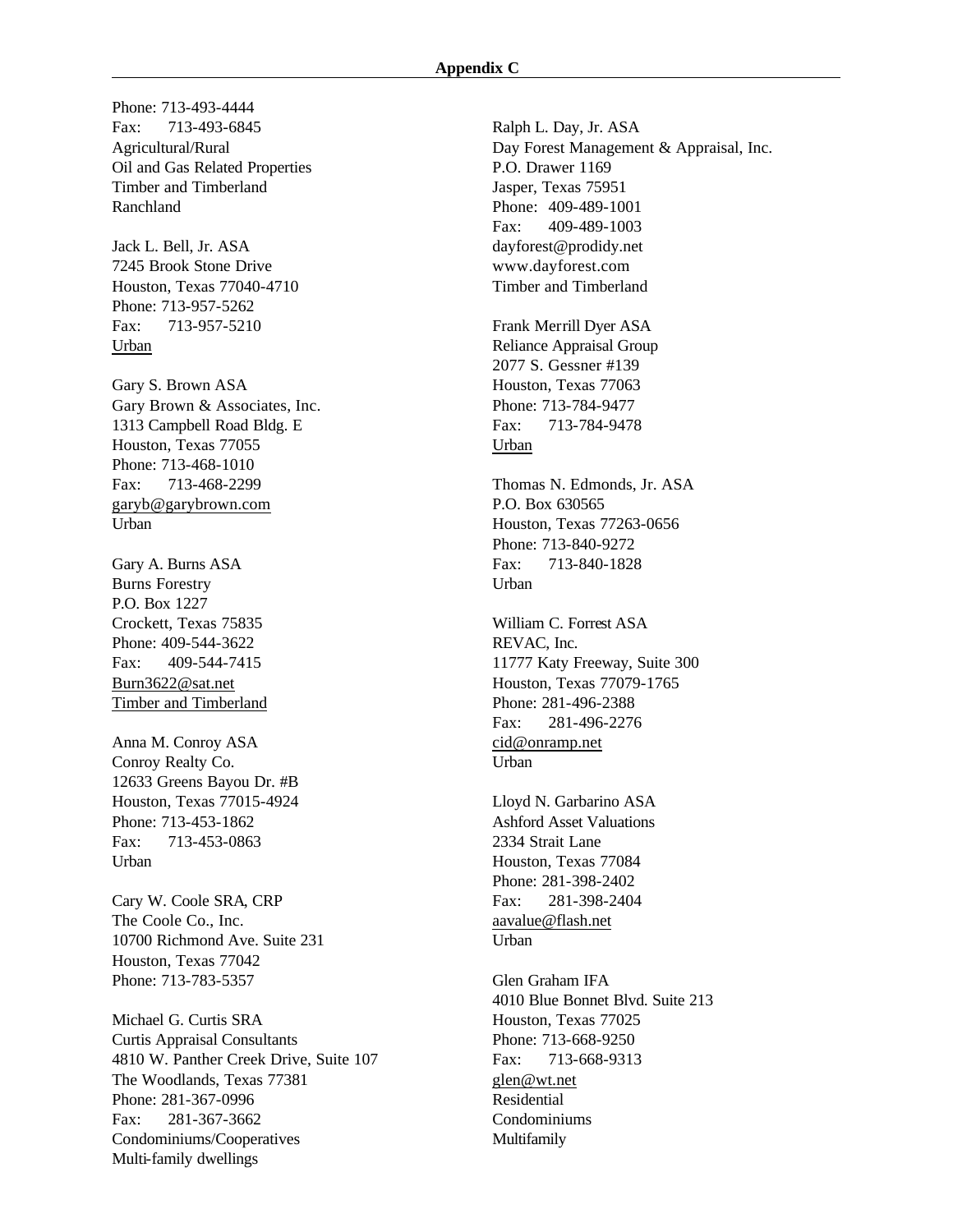Jeffrey L. Hays ASA Hays Appraiers, Inc. 2808 Helberg Road Houston, Texas 77092-7802 Phone: 713-681-2009 Fax: 713-681-7955 Urban

John R. Hays, ASA Hays Appraiers, Inc. 2808 Helberg Road Houston, Texas 77092-7802 Phone: 713-681-2009 Fax: 713-681-7955 jhays@hal-pc.org Urban

James D. Hussion, Jr. ASA 10300 W. Office Drive, Suite 100 Houston, Texas Phone: 713-975-6969 Fax: 713-975-6973 Urban

Wayland Thomas Hutcheson ASA Realty Support, Inc. P.O. Box 41570 Houston, Texas 77214-1570 Phone: 713-956-9797 Fax: 713-686-5953 wthutch@aol.com Residential **Urban** 

Alan L. Jeffcoat ASA Jeffcoat Appraisal Service Houston, Texas 77077 Phone: 281-752-0480 Fax: 281-293-9115 Ajeff1200@aol.com Urban

Gregory F. Nelson ASA Marshall & Stevens, Inc. 1110 NASA Road One, Suite 620 Houston, Texas 77058 Phone: 281-333-3755 Fax: 281-333-3326 Urban

Albert B. Scott ASA Corporate Appraisal Company P.O. Box 74085 Houston, Texas 77274-2085 Phone: 713-771-3307

Fax: 713-723-6677 abscott@webtv.net Urban

Gary T. Voit ASA 1710 2 FM 1960 W Houston, Texas 77090 Phone: 281-537-5969 Fax: 281-537-9379 GTVoit@aol.com Residential

David F. Walther MAI National Property Valuation 7915 FM 1960 West Suite 229 Houston, Texas 77070-5716 Phone: 281-807-6363 Fax: 281-807-6464 npv@npvusa.com

John H. Wright MAI Aaron & Wright, Inc. 2600 Southwest Freeway Suite708 Houston, Texas 77098-4614 Phone: 713-942-8980 Fax: 713-942-8987 Hotel/Motel Multifamily Commercial

### **3. WEBSITES**

#### **a. Experts in General**

www.expert4law.org www.experts.com www.expertwitness.com www.mother.com/~randy/tools.html www.expertpages.com www.divorcesource.com www.claims.com www.divorcecentral.com www.refdesk.com www.appraisalinstitute.org

#### **b. Artwork**

www.artbrokerage.com

**c. Automobiles**

www.nadaguides.com www.edmunds.com www.kbb.com **d. Boats**